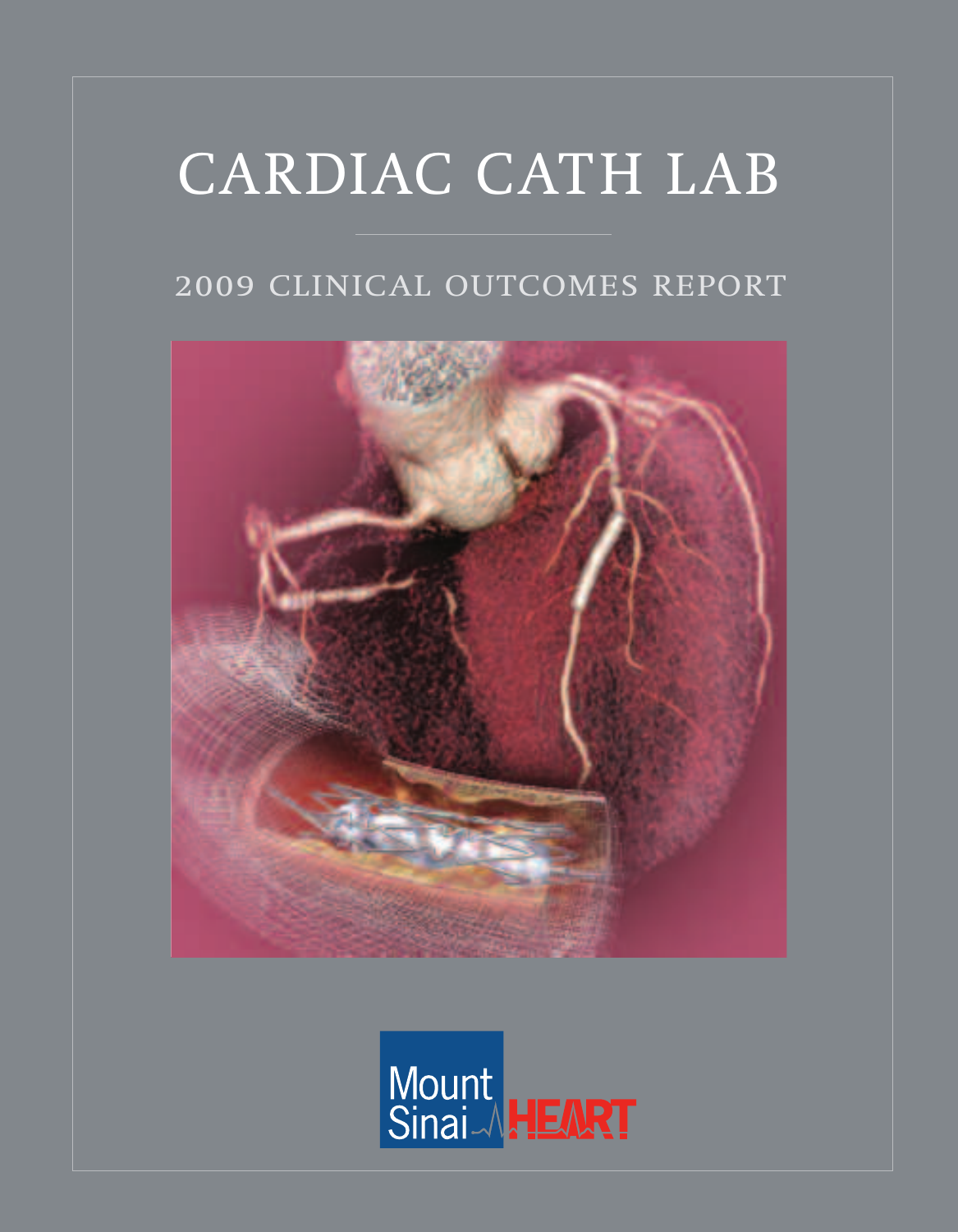# A MESSAGE FROM DR. SHARMA



**Samin K. Sharma, MD Professor Medicine, Cardiology Director, Cardiac Cath Lab & Intervention**

# **Dear Colleague:**

The staff of the Cardiac Catheterization Laboratory at Mount Sinai Heart takes great pleasure in presenting this clinical outcomes report. In this inaugural issue, we offer a comprehensive overview of the work being done at the nation's largest and finest cardiac catheterization laboratory in diagnosing and treating a variety of cardiac disease states.

On the following pages, details of the cardiac procedures performed in our Cath Lab over the last five years demonstrate the remarkable growth our group has achieved at a time when many cardiac centers in the country are facing declines in volume. This growth is accompanied by declining complications, made possible by a dedication to teamwork and to caring for each patient as an individual. We are also committed to the universal use of evidence-based standardized medical protocols and this has contributed to our extraordinary success. For these reasons, it is not unusual for patients in the region, many who have been deemed "inoperable for advanced care," to seek treatment here.

We understand that matching a patient with the right procedure as well as thorough post-operative management are just as or even more important than successfully performing the procedure itself. We believe in doing things right the first time and that every procedure, from routine to rare, deserves the highest level of professional expertise.

In this report we also provide details of innovations we have developed that have contributed to our national recognition. These innovations, combined with cutting edge research, ensure that our program remains a leader. Patients who can benefit from ongoing trials at our center are routinely offered the opportunity to participate.

Lastly, the most powerful advertisement of our program are the patients themselves and their success stories, some of which we will share with you in these pages. We are poised to realize the dream of Andreas Gruentzig, father of angioplasty – *to perform catheter-based percutaneous interventions with extreme safety for all vascular disease states in alert, awake patients.*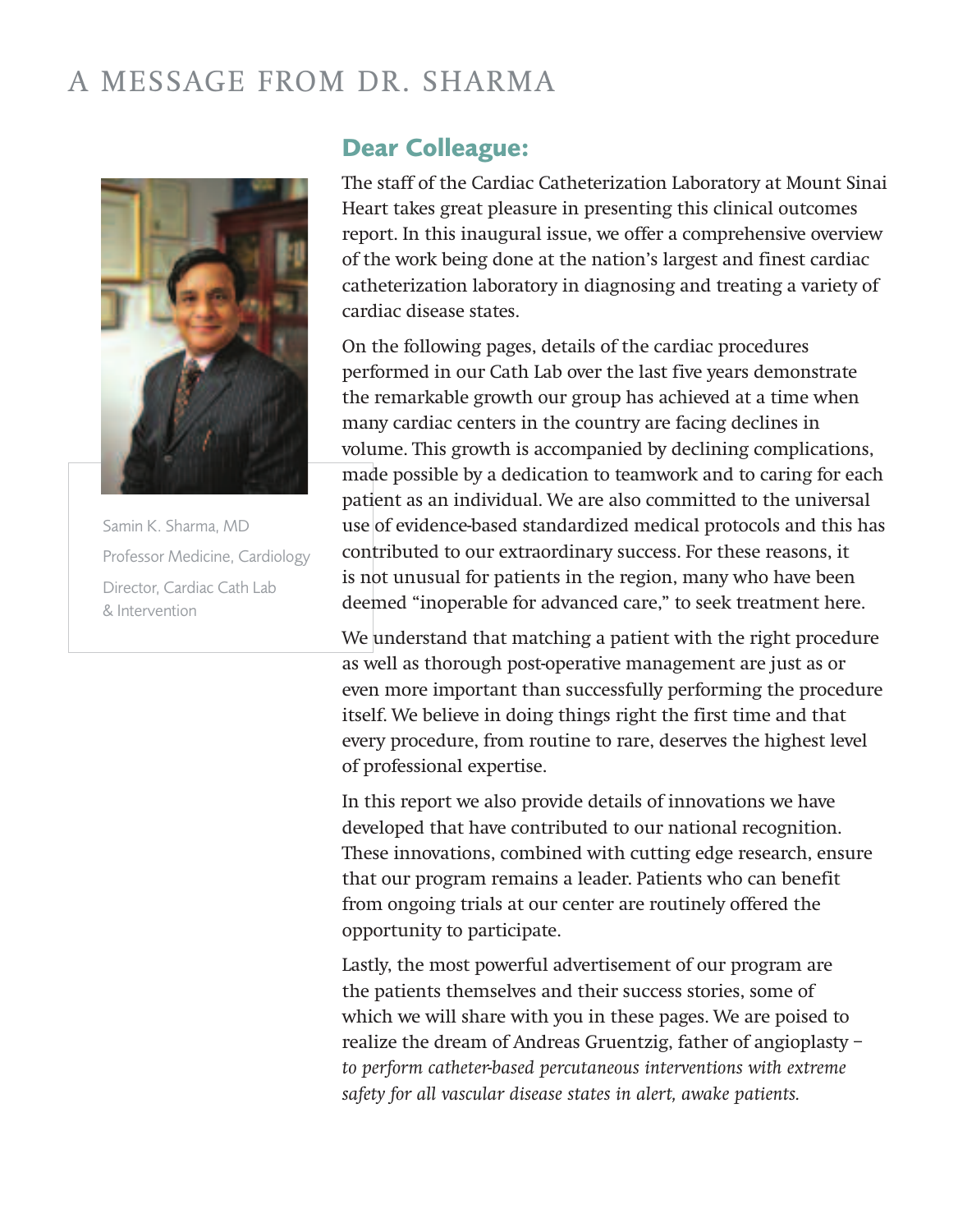# TABLE OF CONTENTS

# **Overview**

| What We Do                          | 3  |
|-------------------------------------|----|
| <b>Results</b>                      | 7  |
| Innovations                         | 14 |
| <b>Research and Clinical Trials</b> | 29 |
| <b>Patient Success Stories</b>      | 33 |
| <b>Key Staff Biographies</b>        | 39 |
| <b>Voluntary/Part-Time Faculty</b>  | 43 |
| <b>Annual Symposium</b>             | 49 |
| <b>Mount Sinai Heart Directory</b>  | 50 |
|                                     |    |

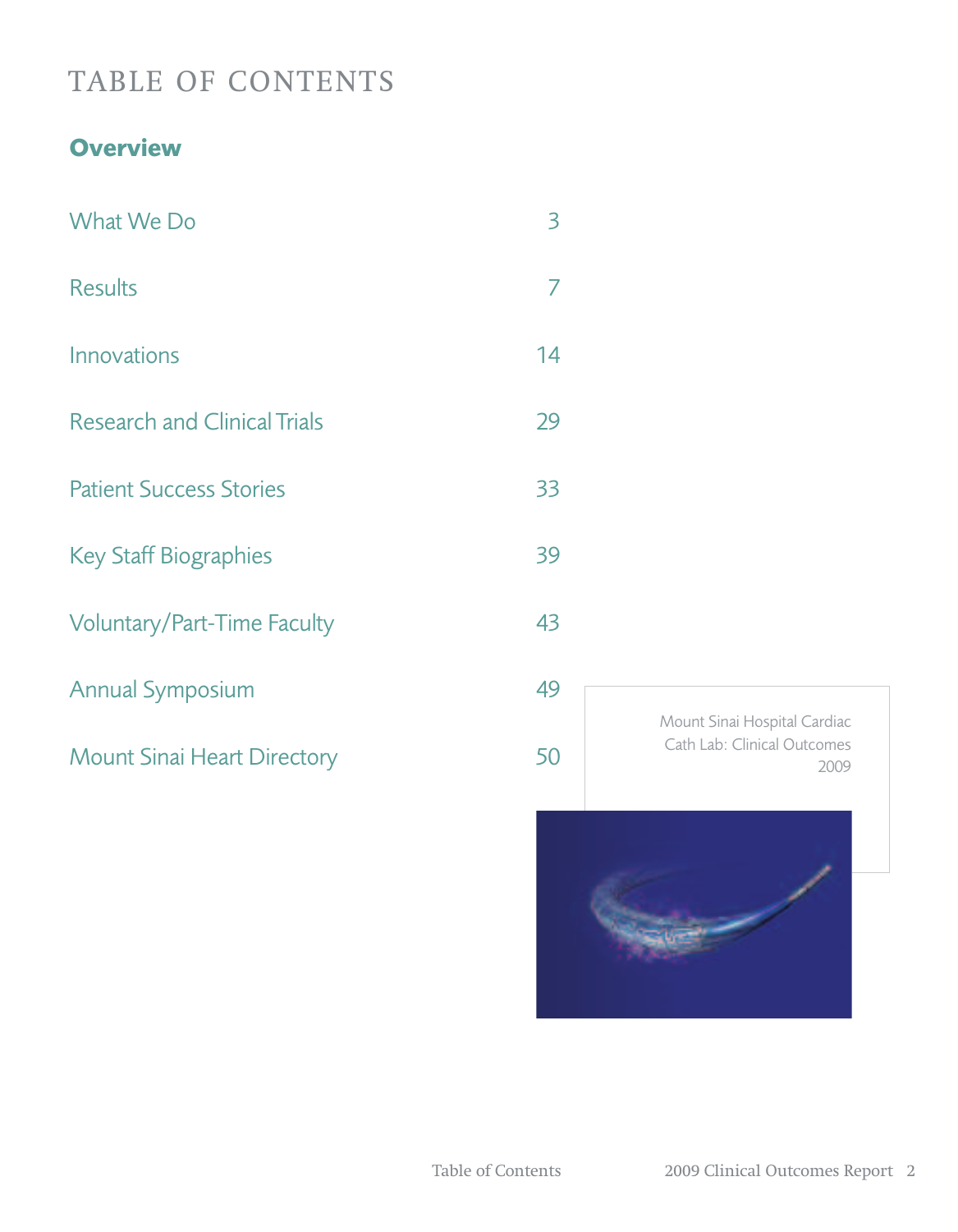# WHAT WE DO

# **Mount Sinai Heart: The Cardiac Catheterization Laboratory**

Mount Sinai Heart is a key division of Mount Sinai Medical Center. Under the leadership of visionary director Valentin Fuster, MD, PhD, Mount Sinai Heart has emerged as a premier center delivering an extraordinary range of clinical and research activities to patients suffering from a variety of cardiovascular ailments. Many clinicians, scientists, nurses and associated caregivers are engaged every day in our clinical facilities and invasive & non-invasive laboratories providing leading-edge diagnosis and treatment and bringing our patients and their families the very best that modern cardiovascular science can offer.

**Left to right: Dr. Michael Kim, Dr. Prakash Krishnan, Dr. Samin Sharma, Dr. Pedro Moreno, Dr. Annapoorna Kini**

The Cardiac Catheterization Laboratory at Mount Sinai Heart is one of the most prolific interventional catheterization laboratories in the United States. Our Cardiac Cath Lab, made



up of five adult cath rooms, one pediatric room, one biopsy room and two electrophysiology rooms, has established itself as a tertiary center for complex coronary, valvular and vascular interventions. The attributes that set us apart from other centers in the region and across the U.S. are both the reason for and evidence of our success and unmatched reputation. Following are some of the important aspects of the Cardiac Cath Lab: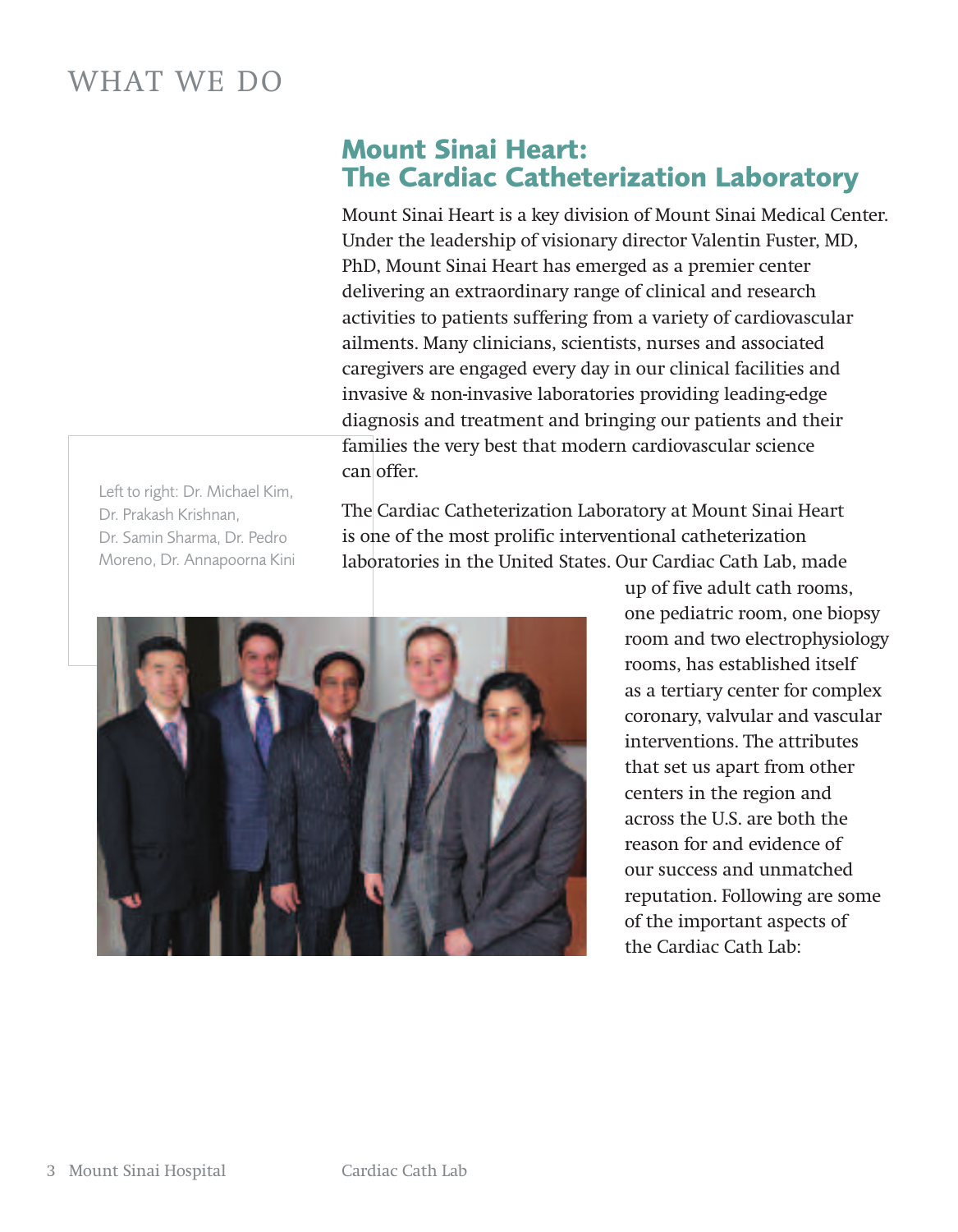

**• Volume:** Though many cardiac centers have seen declines in interventional volume over the last few years, the volume of interventions at Mount Sinai Heart Cath Lab continues to rise each year as illustrated in the chart on page 7. In 2008, we experienced remarkable increase in volume for nearly every procedure and in both coronary and vascular interventions with a new record of 5,274 adult cardiac interventions (highest in the country). This growth is due in part to our various outreach activities – allowing community physicians, the integral part of the Mount Sinai referral network, to offer tertiary care to their patients in the local catchment area. Due to our established reputation for handling complex coronary and valvular cases with great success and safety, about one third of our interventional patients are referred by physicians (cardiologists & interventionalists) outside our network.

**Due to our established reputation for handling complex coronary and valvular cases with great success and safety, about one third of our interventional patients are referred by physicians (cardiologists & interventionalists) outside our network.**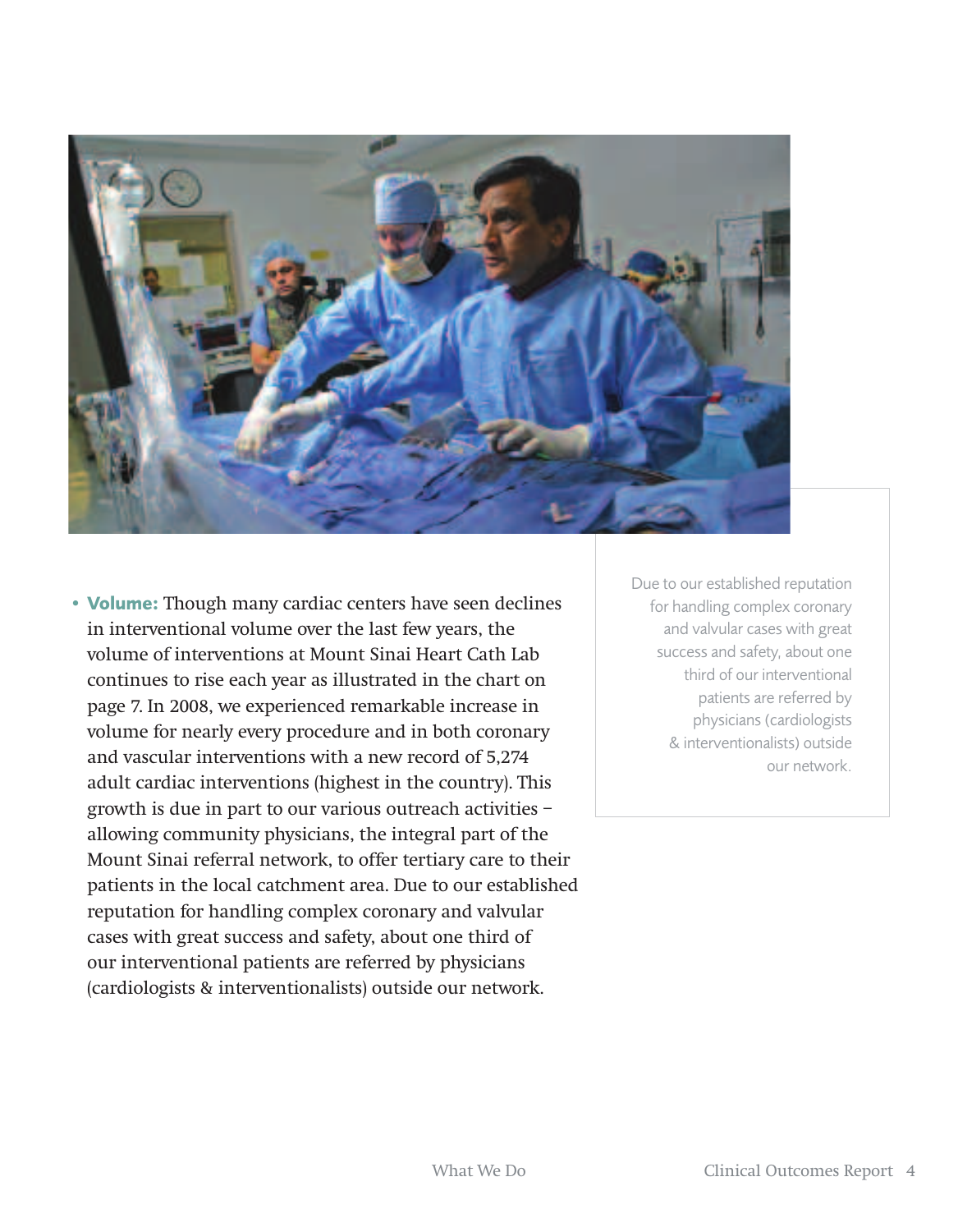

**• Interventional Results:** Despite high complexity and co-morbid conditions of patients treated in our Cath Lab, procedural outcomes and complication rates of coronary interventions are among the best in the country. Reports of PCI mortality over the last 10 years by the NYS Department of Health have consistently placed the Mount Sinai Heart Cath Lab amongst the lowest for in-hospital mortality for all cases as well

as emergency cases. For the years 2003-2005, the New York State DOH has started reporting 30-day risk adjusted mortality and our incidence of 0.7-0.9% for all PCI cases and 2.4-2.5% for emergency PCI cases are among the lowest for any high volume cath labs and about 30% lower than the statewide average. Mount Sinai Heart Cath Lab's consistently great procedural outcomes are a direct result of the establishment of standard protocols, rigorous attention to small details, the high volume of operations and the strong sense of teamwork among all staff members and ancillary support services.

**• Clinical and Basic Research:** In addition to clinical success, the Cath Lab has participated in numerous single-center and multi-center trials in the field of coronary interventions. The results of many of these endeavors have resulted in approval of new drugs and devices by the FDA to improve the outcome and safety of percutaneous interventional procedures. Also, key scientific publications on various PCI outcomes from our huge interventional database (approximately 20,000 cases) continue to advance the field of interventional cardiology in a safe and progressive manner.

**Mount Sinai Heart Cath Lab's consistently great procedural outcomes are a direct result of the establishment of standard protocols, rigorous attention to small details, the high volume of operations and the strong sense of teamwork among all staff members and ancillary support services.**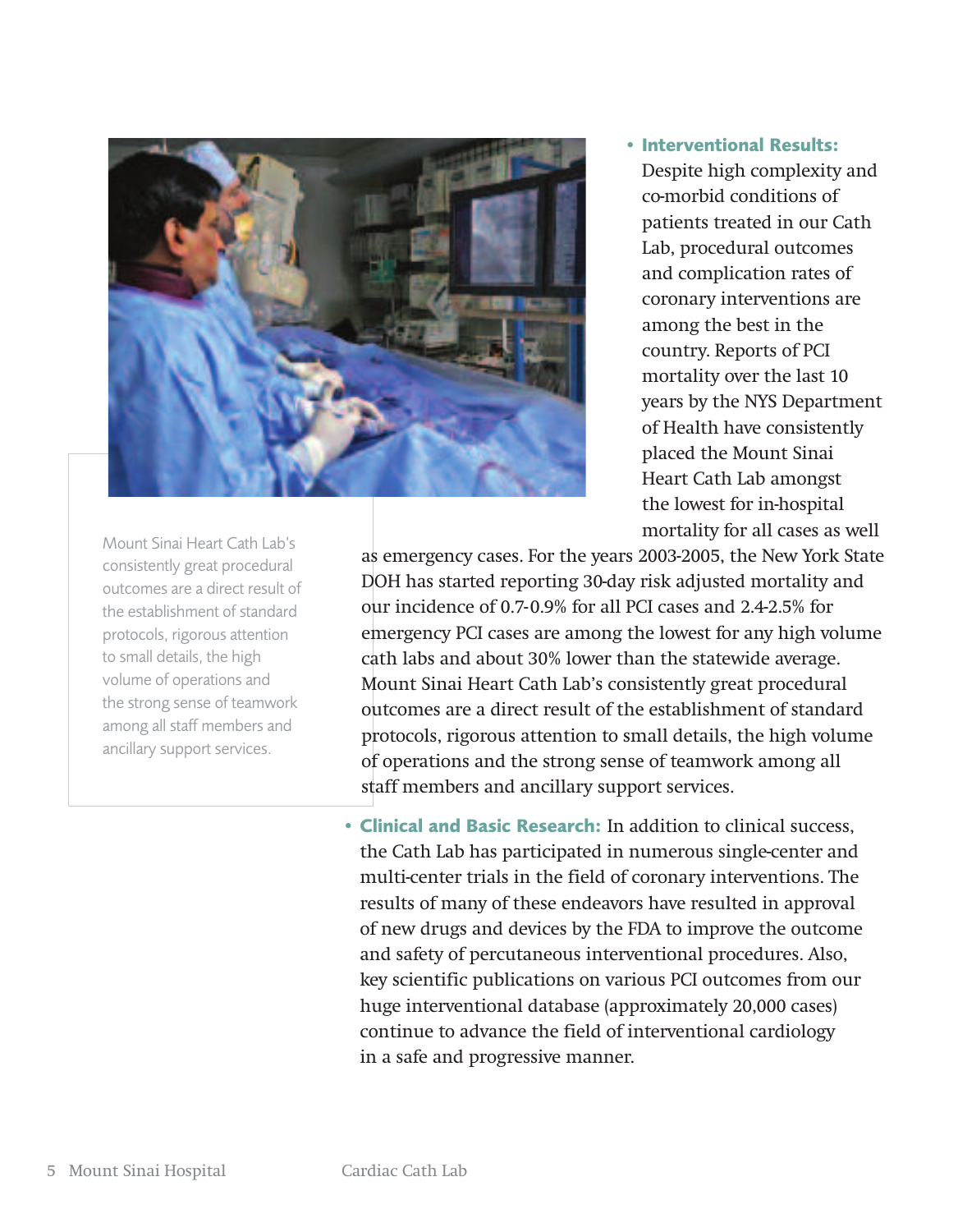**• Cath Lab Staff:** The numbers of both medical and non-medical staff have grown tremendously to cope with the increasing volume while still delivering safe, superb care. Presently there are five full-time and 12 voluntary/part-time interventionalists, two CHF/Transplant attending, three EP attendings, seven interventional fellows, three EP fellows, and 10 nurse practitioners. The total number of Cath Lab staff including nurses, technician and support staff is over 130, along with a nurse manager, operational manager and nursing director. Each member of the Cath Lab staff has a strong work ethic and takes pride in their contribution to the goal of the department – delivery of efficient and safe care to patients in need. As a result the Cath Lab reports a very high level of patient satisfaction.

**While the Cardiac Cath Lab at Mount Sinai Heart handles a remarkable volume of patients, we are most proud of our record of high patient safety and low mortality.**

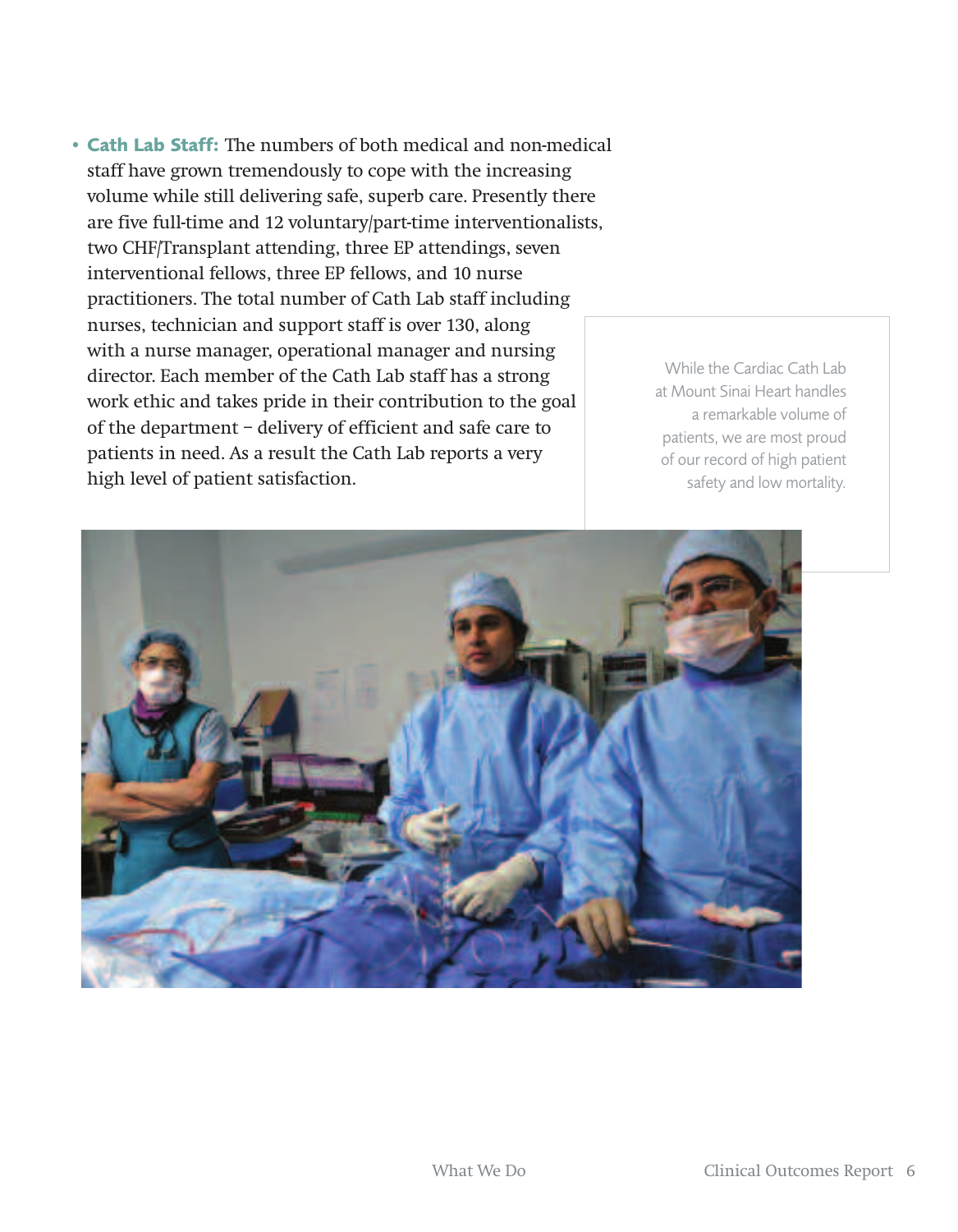# **RESULTS**



have increased in volume in recent years, the exception being biopsies, which have declined along with transplant volume,

as patients are treated through other means.

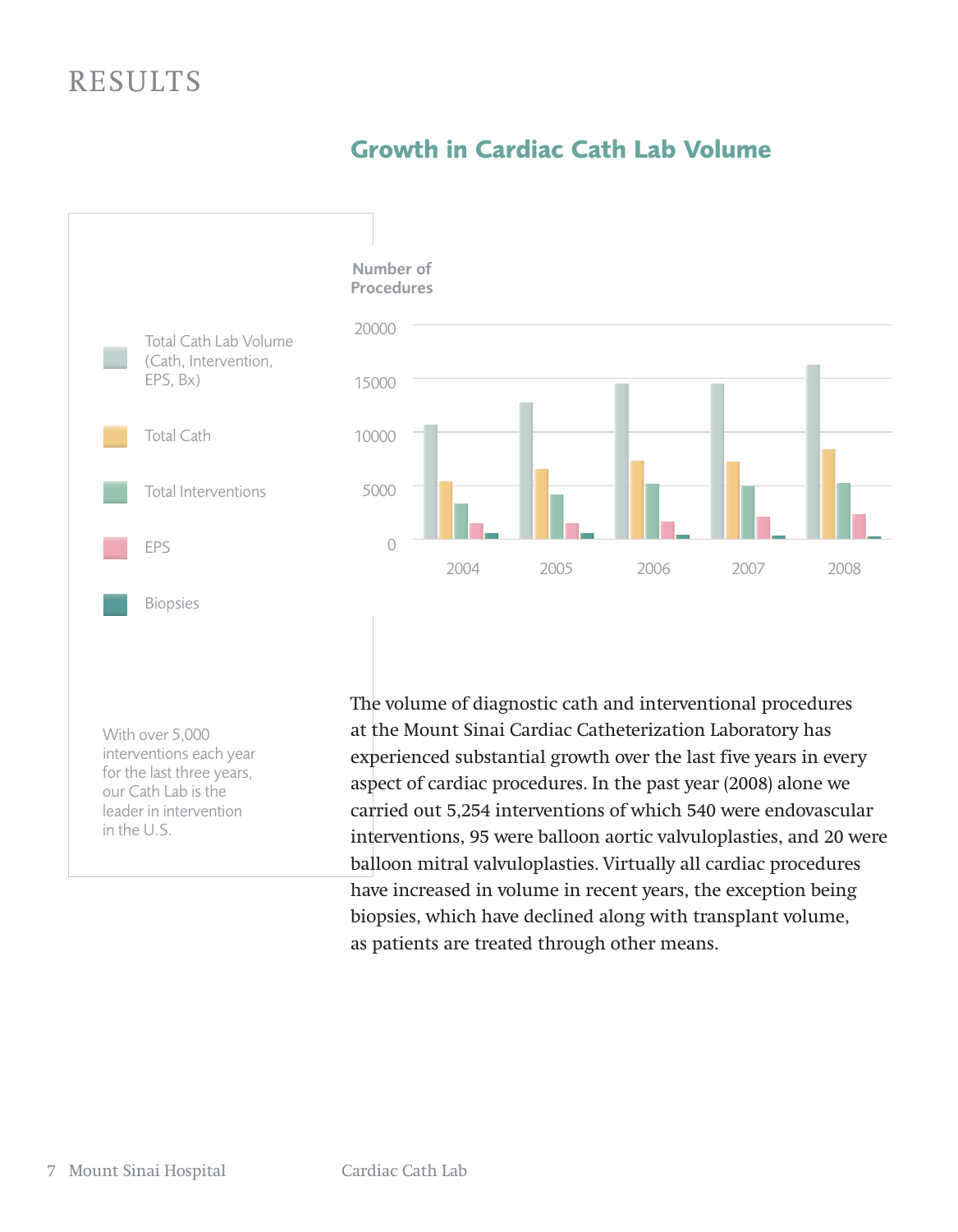

# **Trends in Volumes of Procedures**

Coronary interventions (also known as percutaneous coronary interventions, or PCIs, which use stents and balloons) encompass a variety of procedures used to treat patients with diseased arteries of the heart. Peripheral (or endovascular) interventions are those that address disease in limbs and renal arteries. Pediatric cases, shown in the grouping on the far right of the chart, include repair of atrial septal defects (ASD) and patent foramen ovale (PFO) closure. This last category, performed by our pediatric cardiologist Dr. Barry Love, is not counted in our interventional numbers.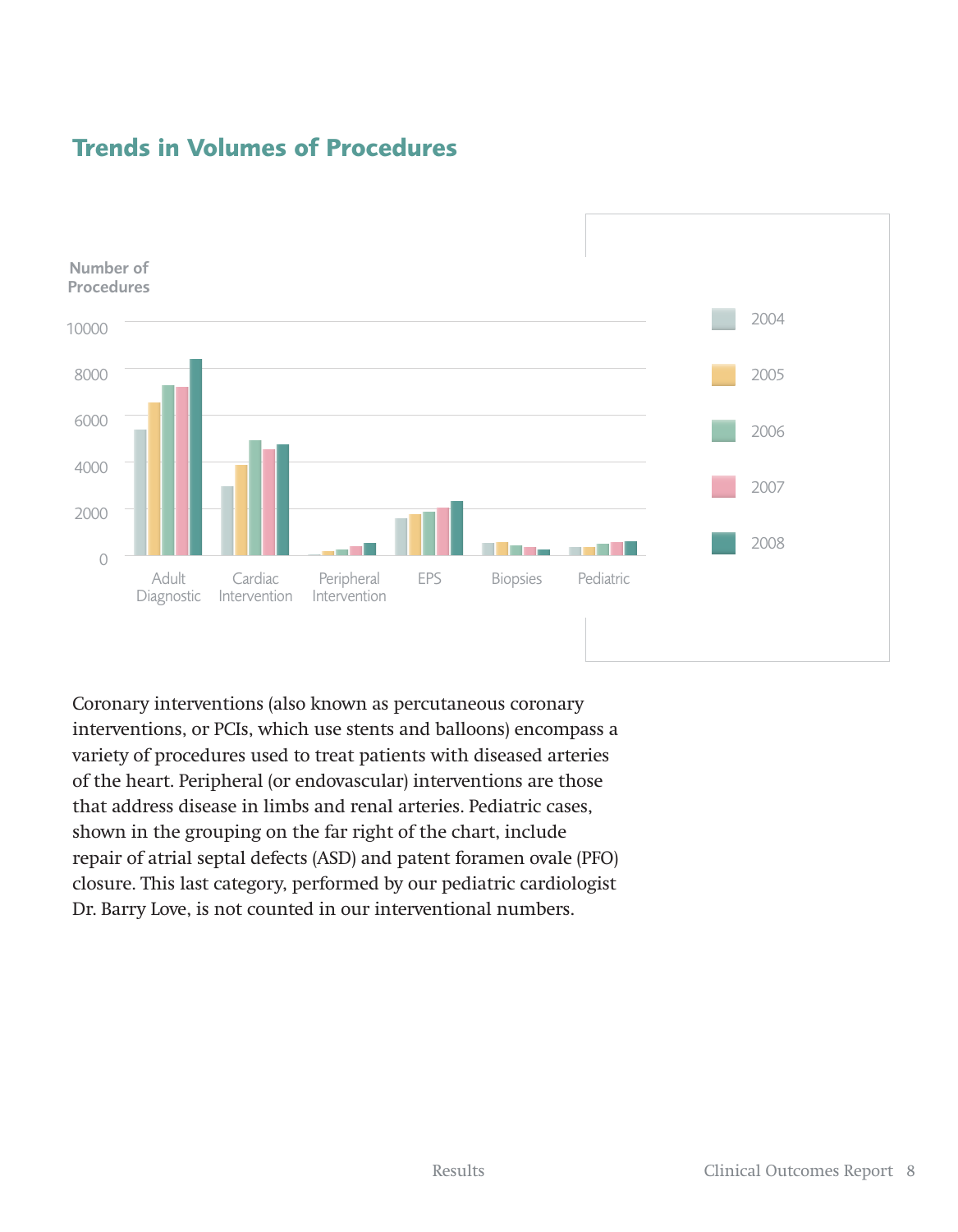# **NYS-DOH reported PCI volumes**



Mount Sinai Hospital's Cardiac Catheterization Laboratory is one of the busiest in the country and the most active center statewide. Growth has been tremendous over the past five years, as the above chart shows. Our lab has risen from third position among New York State hospitals in 2004 to assume a commanding lead in 2007, with growth occurring in both coronary and non-coronary (or endovascular) interventions. Data is taken from the state's own Department of Health statistics.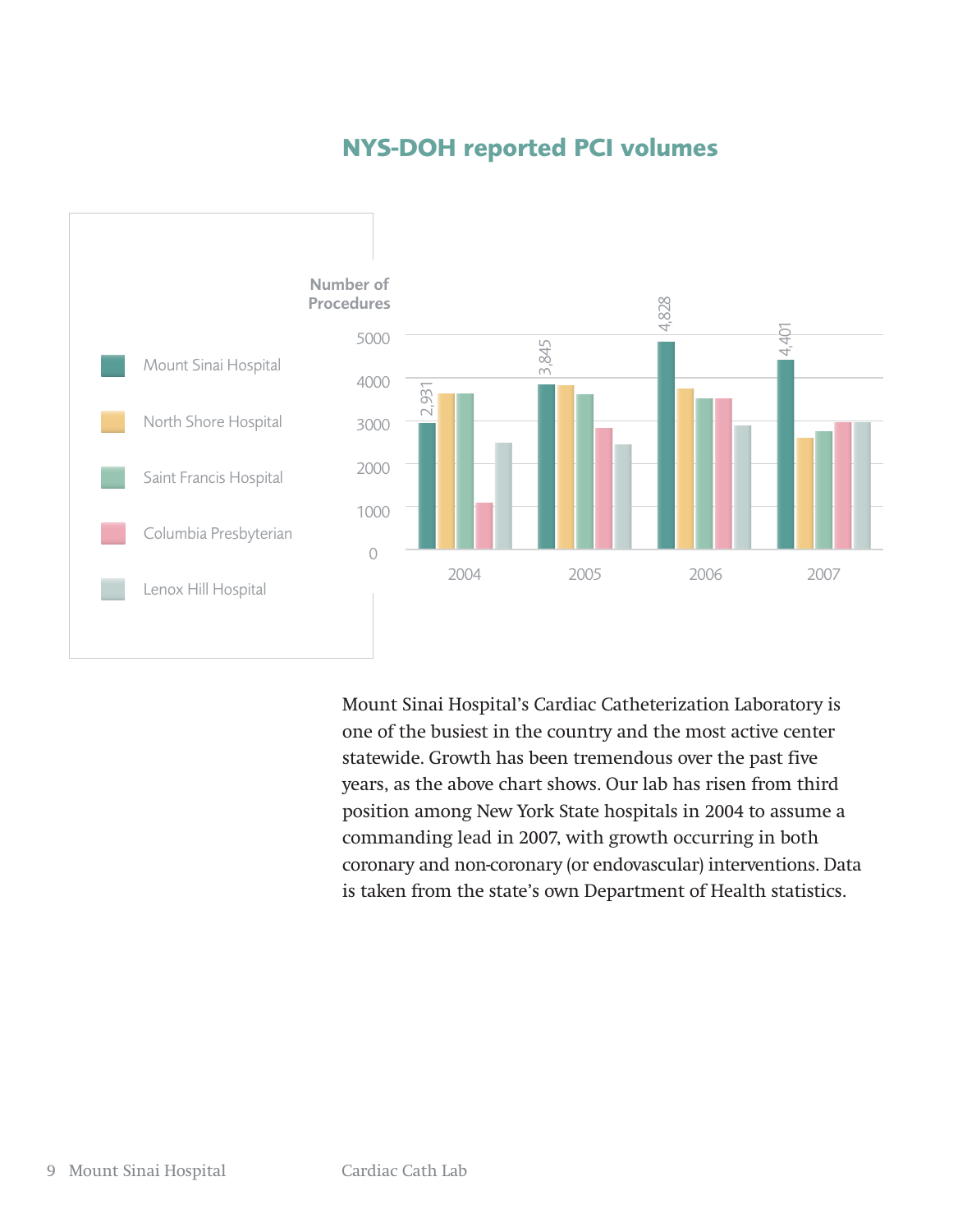

# **Temporal Complication Trends**

Major complications of Percutaneous Coronary Interventions include death, a heart attack (MI), or an urgent need for open heart surgery (CABG) as a result of the procedure. The sum of those numbers for the past five years represents less than 0.5% and in-hospital mortality less than 0.25%. These low complication rates, credited to a uniform protocol across all staff, are all the more remarkable for the fact that our Cath Lab accepts the most difficult coronary cases, many of them deemed too risky or "not-doable" elsewhere. The comparative data of patients' clinical characteristics, as shown in the table on page 11, confirms significantly higher adverse features of PCI patients treated at MSH compared to New York State. Also, a comparative complication rate of PCI at MSH cath lab with New York State and ACC-NCDR is shown in the attached graphs and summarizes our complications rates as one third to half of the reported standards.

**With an average mortality rate of** <**.25%, the chance of in-hospital patient death is less than 1 in 500.**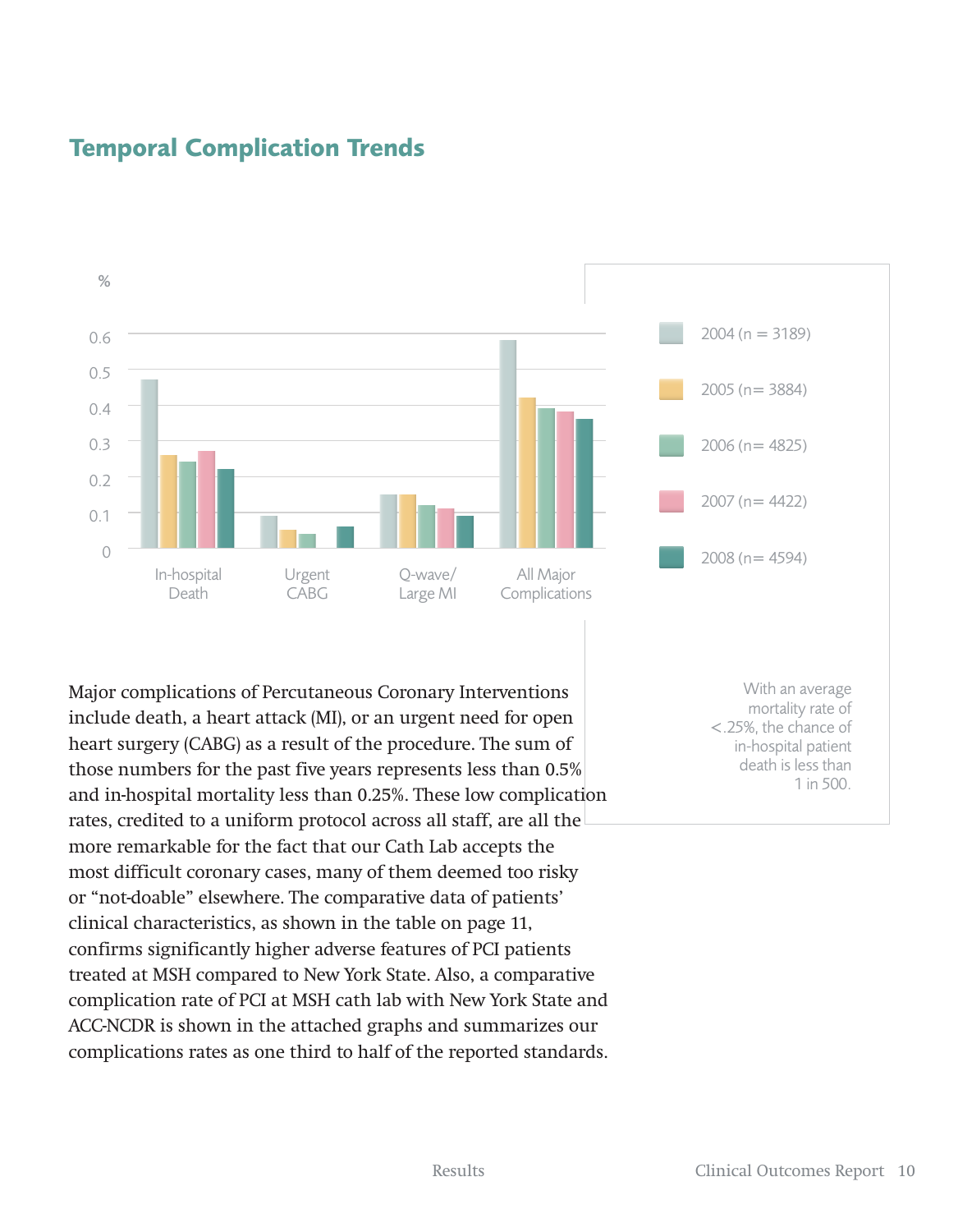# **Baseline Demographics and Risk Factors of PCI**

**Comparison of Mount Sinai Hospital 2008 vs. New York State 2005**

|                                   | <b>MSH</b> | <b>NYS</b><br>$(N = 4, 615)$ $(N = 56, 245)$ |
|-----------------------------------|------------|----------------------------------------------|
| Age >80 yrs (%)                   | $12.5^*$   | 10.1                                         |
| LVEF <30% (%)                     | 4.9        | 4.5                                          |
| S Cr >1.5 mg/dl $(\%)$            | $13.3*$    | 10.1                                         |
| Previous MI (%)                   | $29.0*$    | 21.2                                         |
| Peripheral vascular disease (%)   | $14.9*$    | 7.1                                          |
| <b>CHF (%)</b>                    | $13.1*$    | 8.6                                          |
| COPD(%)                           | 8.9        | 6.1                                          |
| DM on medication (%)              | $44.6*$    | 31.5                                         |
| Renal failure, dialysis (%)       | $3.1*$     | 1.9                                          |
| <b>Stent thrombosis (%)</b>       | 0.4        | 0.3                                          |
| Previous organ transplant (%)     | $1.3*$     | 0.3                                          |
| $2/3$ vessel CAD $(\%)$           | 31/20      | 30/13                                        |
| <b>Rotational atherectomy (%)</b> | $5.8*$     | 1.7                                          |
| DES use (%)                       | 72.2       | 64.2                                         |

**achieved despite a high volume of challenging cases with high baseline risk factors.**

\* <sup>P</sup> <0.05% For Mount Sinai Hospital vs. New York State. **Excellent outcomes are**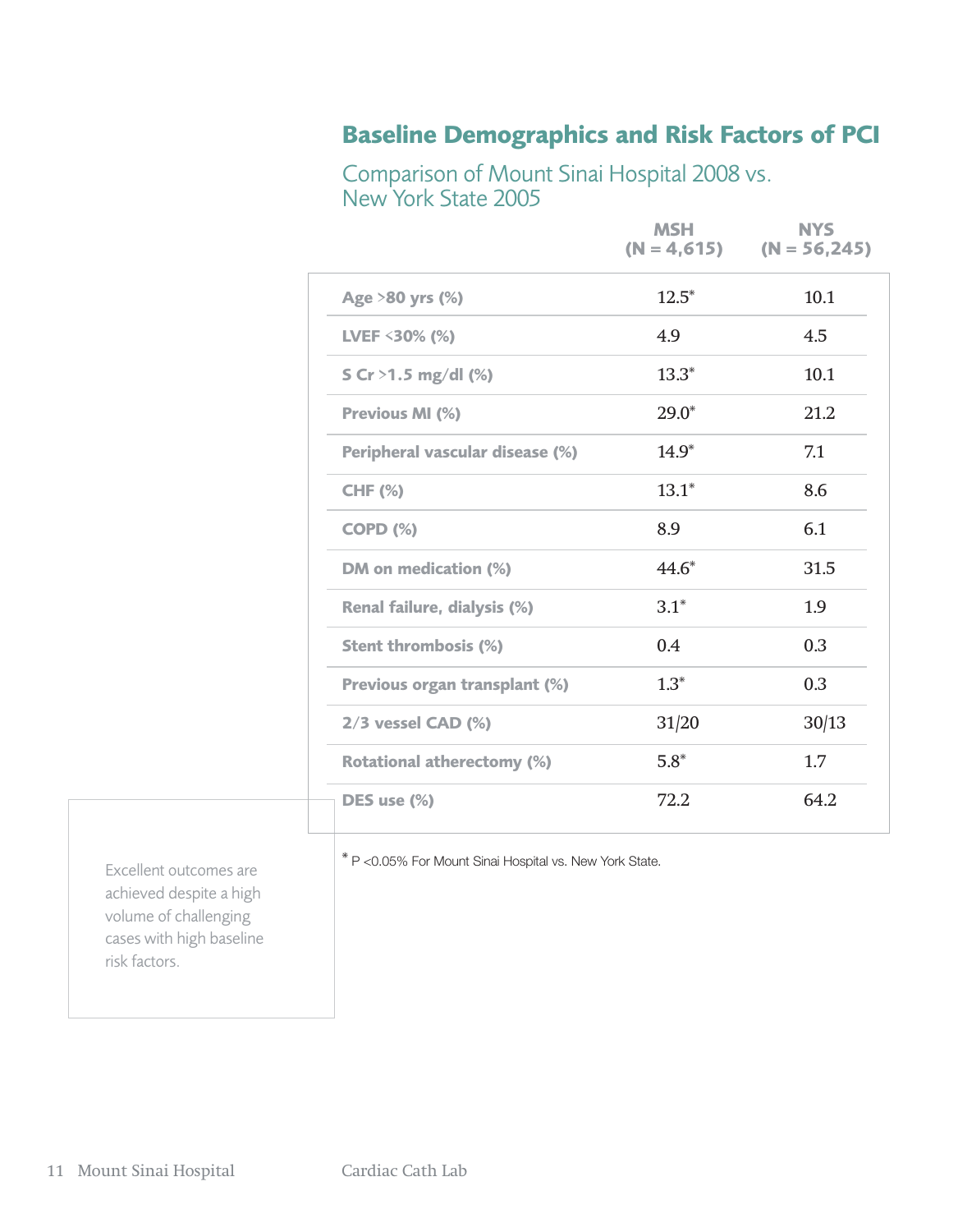# **Major Complications Following PCI**

### **Comparison of Mount Sinai Hospital 2008 vs. New York State 2005**

|                                          | MSH     | <b>NYS</b><br>$(N = 4, 613)$ $(N = 56, 245)$ |
|------------------------------------------|---------|----------------------------------------------|
| In-hospital mortality (%)                | $0.24*$ | 0.54                                         |
| Trans-mural MI (%)                       | $0.03*$ | 0.11                                         |
| <b>Emergency cardiac surgery (%)</b>     | $0.06*$ | 0.18                                         |
| Acute occlusion target vessel/SBr (%)    | $0.15*$ | 0.32                                         |
| <b>Stent thrombosis (%)</b>              | $0.18*$ | 0.44                                         |
| Emergency return to cath lab for PCI (%) | $0.03*$ | 0.12                                         |
| Stroke (%)                               | $0.06*$ | 0.08                                         |
| $A/V$ injury at cath entry site (%)      | $0.27*$ | 0.33                                         |
| Renal failure requiring dialysis (%)     | $0.09*$ | 0.11                                         |

\* Complications are substantially lower than state average.

# **30-Day Risk Adjusted Mortality and Complications of PCI 2005**



**Across all categories, major complications are a third to half of published state and national benchmarks.**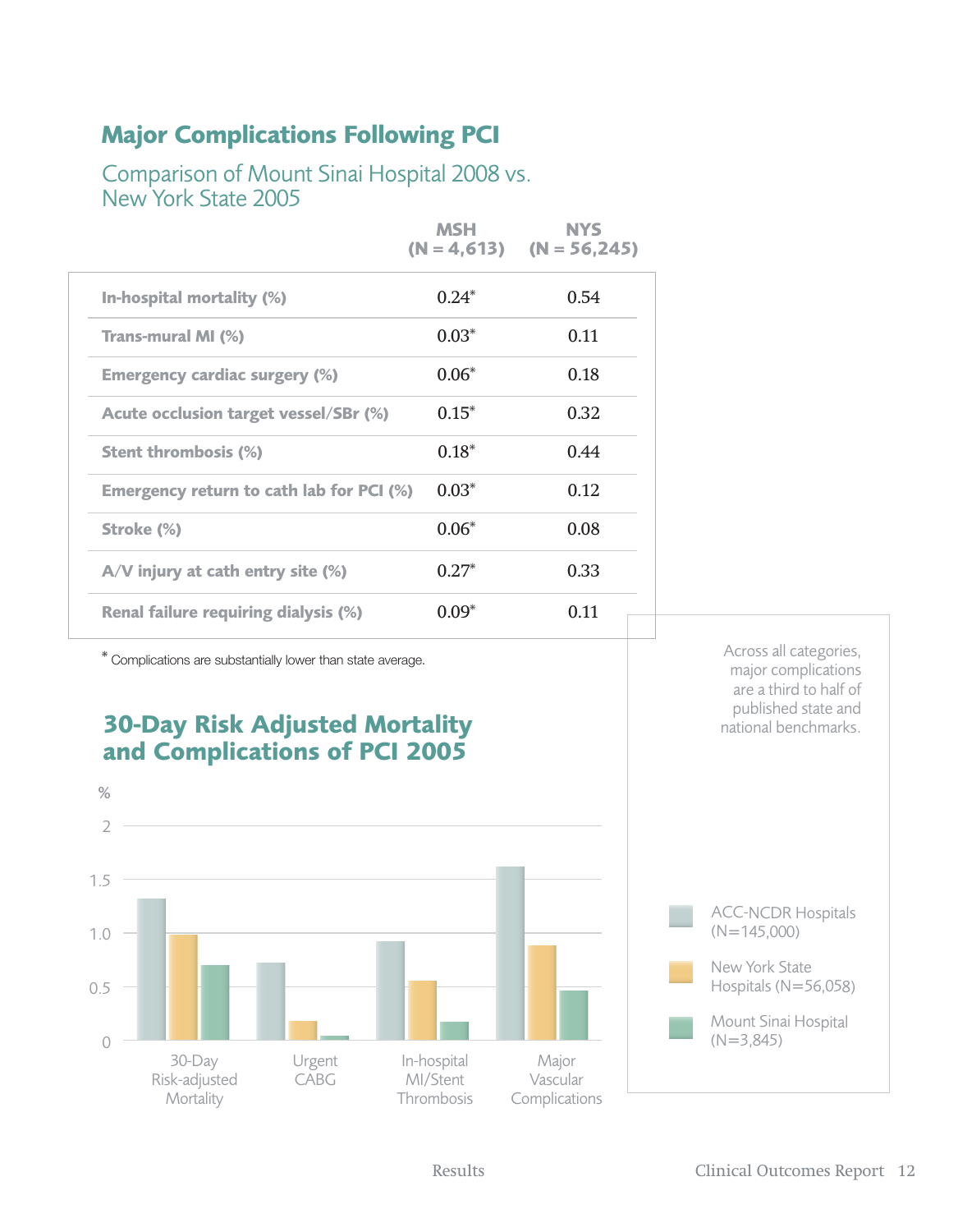# **Cath Volume by Full-time vs. Voluntary/ Part-time Faculty 2008**





Mount Sinai Heart Cath Lab has been able to successfully meet the high demand for services by utilizing a combination of full-time and voluntary/part-time invasive cardiologists and interventionalists. All these specialists work under the same protocols to ensure consistency and quality of care, which is especially important when considering the large caseload of acute patients – many of them added on an emergent basis. Sampled for 2008, voluntary/part-time faculty accounts for approximately 25% of diagnostic cath and interventional volume. Overall, procedural complications have been similar amongst full-time versus voluntary/part-time attendings (0.36% vs. 0.38% respectively). This again is the result of teamwork, standardized protocols and assistance by the expert senior interventionalists in tough, complex cases, or during any unexpected procedural complications.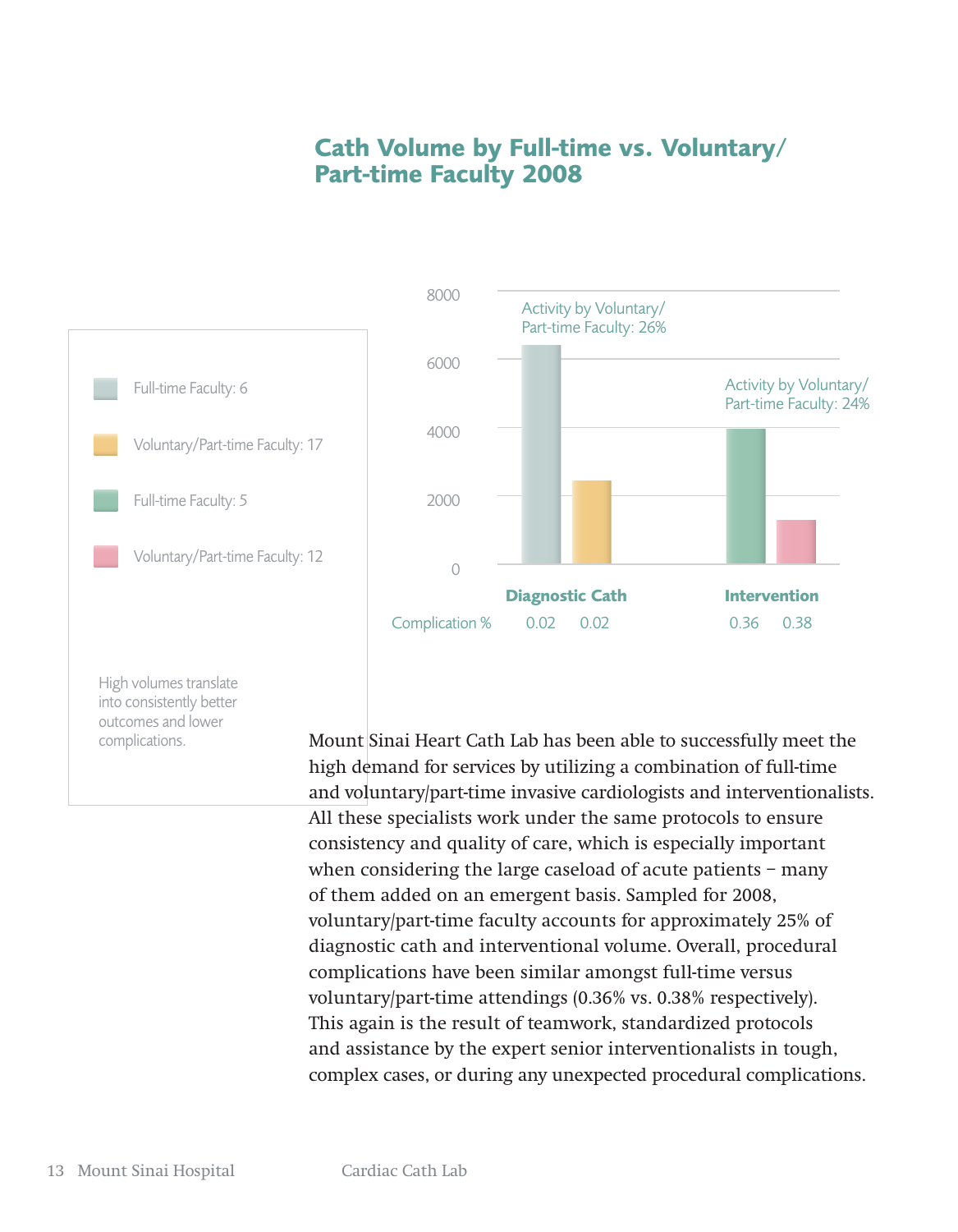# INNOVATIONS



# **Samin K. Sharma, MD Director, Cardiac Cath Lab & Intervention on Complex Coronary Interventions**

Many cardiac centers are facing static or declining interventional volumes, due in large part to the wide use of drug-eluting stents, which have reduced the incidence of restenosis. By contrast, the Mount Sinai Cath Lab continues to see annual increases in patient volume in all categories of intervention. Our reputation for efficiency, quality of care, and our unmatched low rate of complications, certainly contribute to this growth. Perhaps an even more decisive factor is our willingness to step out of the box to take on and perfect the complex cases from which other centers tend to shy away.

Complex coronary interventions can be defined as those in which the risks are high, either because of the patient's age and general health, or because access to the blockage is difficult. Our ability to handle these complex cases and the volume with which we see them makes us effectively a tertiary center for PCI. I want to cite three complex cardiac procedures that are of particular note at Mount Sinai: rotational atherectomy, interventions of unprotected left main (ULM) coronary artery, and balloon aortic valvuloplasty (BAV) for elderly non-operable patients.

**Rotational atherectomy** is a specialty for which we are particularly known and allows us to safely treat tough calcified blockages. We are coincidentally the highest user of this technique in the country. The device, the Rotablator®, was introduced by Boston Scientific in its earliest version in 1992. It consists of a very high-speed drill with a selection of abrasive microdiamond-coated burrs at the tip. Using foot pedal controls, the burr revolves at 130,000 - 170,000 rpm. In the hands of an

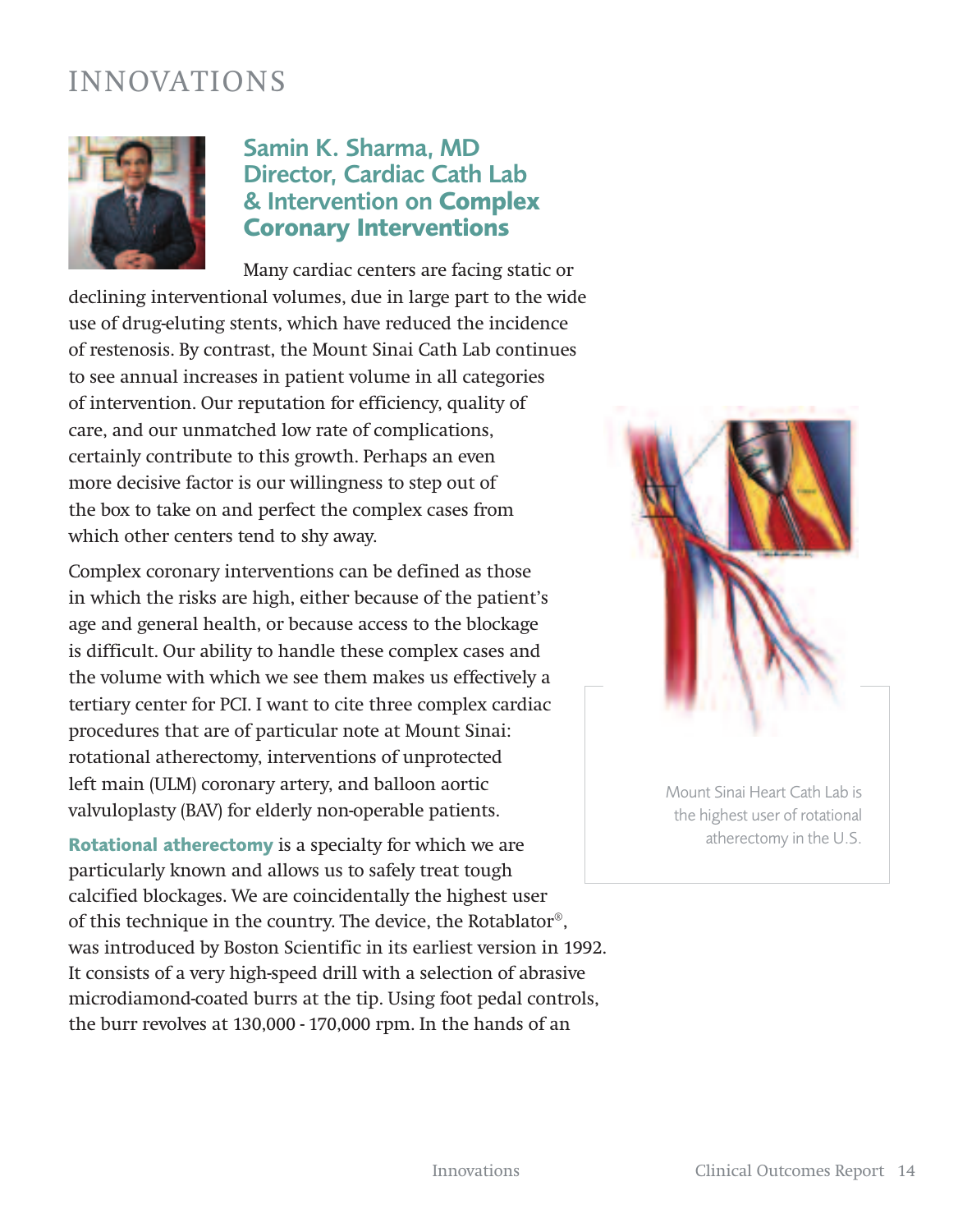

#### **Rotational Atherectomy: MSH Experience and Complications %**

experienced interventionalist it gently pulverizes the calcified blockage in one to three minutes, turning the obstruction into a powder that safely flushes out of the body. The patient, who is only locally anesthetized, experiences the procedure as something akin to having a tooth drilled. After the blockage is removed we open the vessel further by inflating either a regular balloon or a knife-bladed (cutting) balloon. Finally, a stent is usually deployed, compressing any residual plaque between it and the inner vessel wall. Within a very short time the patient has improved blood flow and heart function.



#### **Volume of Unprotected Left Main (LM) Coronary Artery PCI at MSH**

**PCI of unprotected left main (ULM) coronary artery** is typically performed in high-risk surgical cases. Many of them require rotational atherectomy as a result of advanced age and heavy calcification. We have been identified as the center of excellence for left main coronary artery intervention, with an overall success rate of >99% with major complications of <1% in all cases. Our team ofinterventionalists and cardiac surgeons evaluate each patient with a ULM lesion to deliver the most appropriate treatment.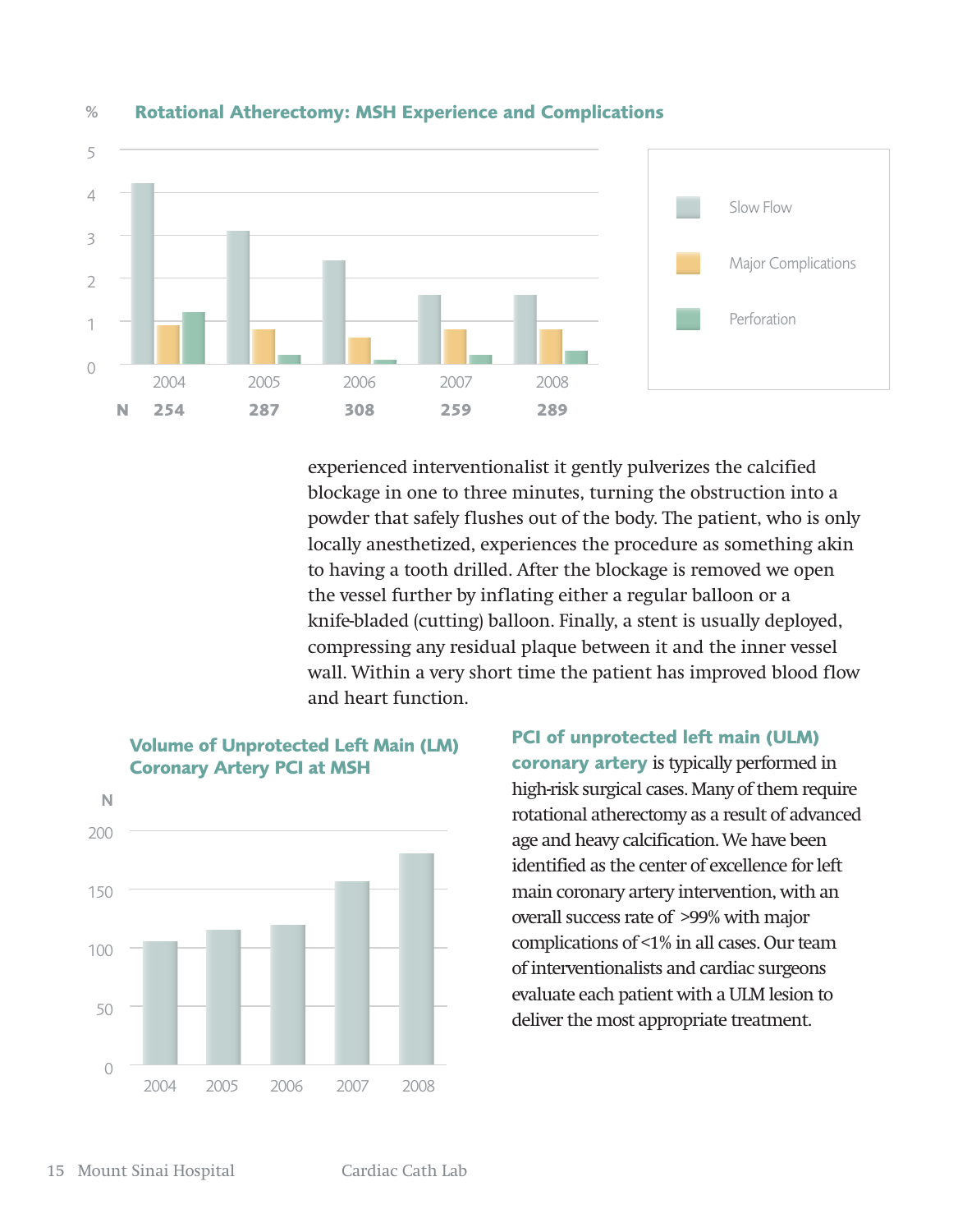**Balloon aortic valvuloplasty (BAV)** is a non-surgical palliative approach to treating severely symptomatic aortic stenosis when surgical replacement of the aortic valve via heart bypass is not appropriate. The idea of percutaneous treatment of aortic stenosis by balloon catheterization was first put into clinical practice in the 1980s, but various complications eventually led to its falling out of favor at many interventional centers. Mount Sinai, however, has had continued success with the approach, performing an average of 90-95 procedures each year with a major complication rate of <6% that is notably lower than the state average (8%). The cohort of patients we treat are typically elderly (average age 85, but some over 100) and they often have multiple co-morbid conditions, which may include a past stroke, and/or some lung disease or diabetes. Other interventional cardiologists who don't have sufficient experience in this technique refer many of these patients to us.

The basic procedure for BAV is to insert a single balloon or series of progressively larger balloons to open up the stenotic aortic valve percutaneously. But as compared with surgical treatment, which is not an option in the elderly high-risk patient, simple BAV is at best a form of palliative intervention. We have published our outcomes and have shown that BAV is often repeated after 9-12 months and repeat BAV up to three times may extend life for 3-4 years in these high-risk, no-option patients. The larger goal for these patients is to non-surgically replace the entire stenotic aortic valve (percutaneous valve replacement). This procedure is already being offered clinically in Europe and Canada, and later this year we will be participating in a randomized trial to establish the safety of this approach using Medtronic's new CoreValve ReValving<sup>®</sup> system. The CoreValve is an aortic prosthesis composed of three bovine pericardial leaflets sutured within a self-expanding nitinol stent. It is inserted as a single unit via a specialized catheter and popped into place at the site of the native valve, crushing the old valve against the vessel walls in the process.





**Top: Balloon Aortic Valvoplasty Bottom: CoreValve**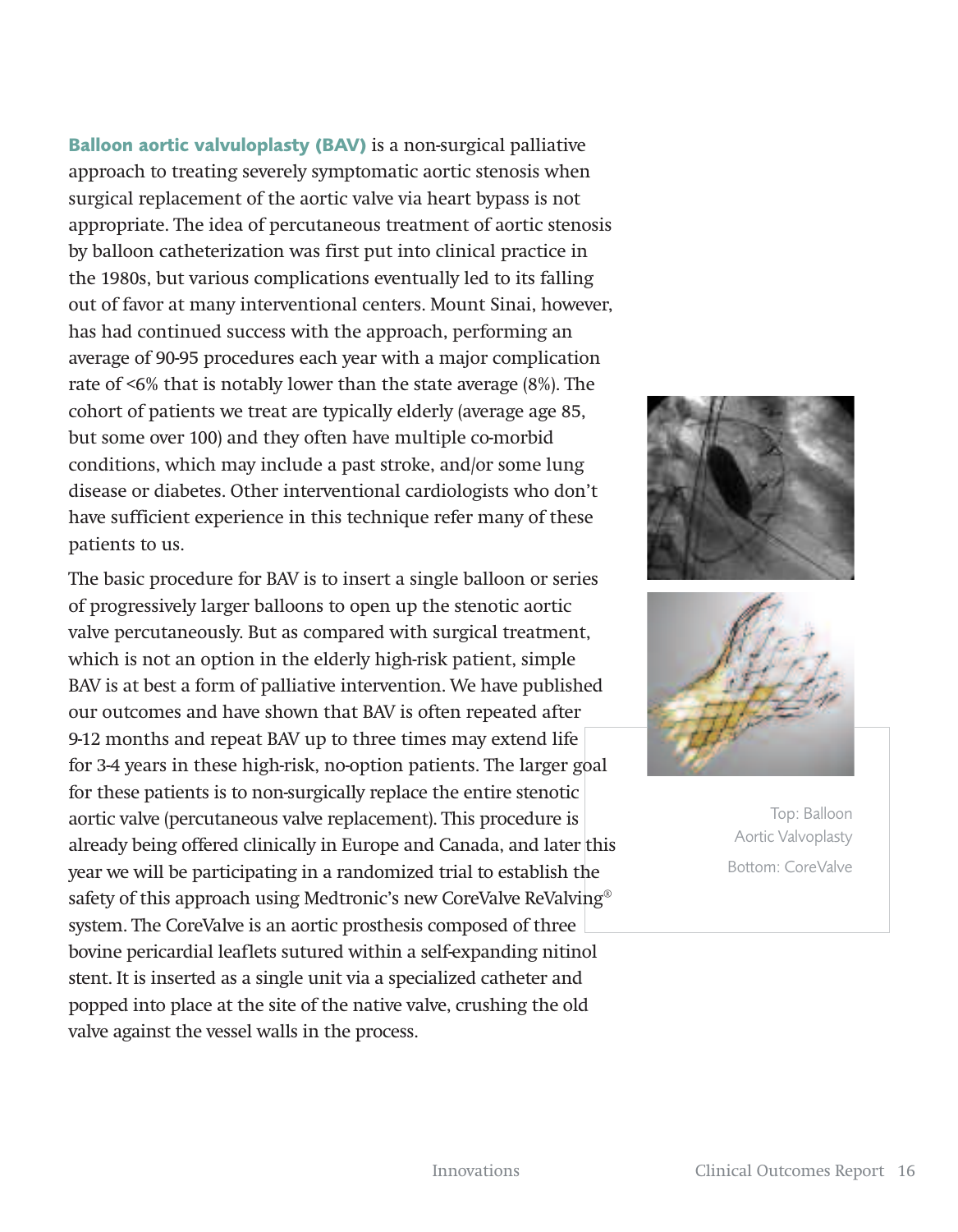

## **Annapoorna S. Kini, MD Associate Director, Cardiac Cath Lab & Intervention on Alcohol Septal Ablation**

In the past there were ways to treat hypertrophic obstructive cardiomyopathy

(HOCM): through medical management with beta-blockers, calcium channel blockers, and other drugs that slow the heart rate and increase the heart's ability to fill; through implantation of a pacemaker to change the pattern of contraction to one that is more efficient (no longer a preferred route due to questionable long-term effects of this treatment modality), and through open heart surgery and the surgical removal (myectomy) of overgrown





**Normal heart (cut section)**



**Hypertrophic cardiomyopathy**

Mount Sinai's Cath Lab is one of relatively few high-volume centers offering a small group of patients with symptomatic obstructive HOCM a fourth choice. Known as alcohol septal ablation (ASA), this minimally invasive procedure does not require general anesthesia or lengthy recovery time, and is only rarely associated with the complications sometimes found in open heart septal myectomy. ASA is now the second treatment option for the selected group of HOCM patients, who are on maximal medical therapy.

ASA is done percutaneously, avoiding surgery but

with similar success in terms of removing overgrown heart muscle. The procedure involves the slow, selective injection of 100% alcohol via catheter into one of the branches of the heart artery that goes to the enlarged septum. The high concentration of alcohol from 1 to 3ccs is delivered directly to the thickened heart muscle and left in place for several minutes. The effect starts immediately with controlled cell death at the target location. Typically, the goal is to remove no more than two grams of obstructive muscle mass; more could cause irregular

**Mount Sinai's Cath Lab is one of relatively few high-volume centers offering a small group of patients with symptomatic obstructive HOCM a choice of alcohol septal ablation.**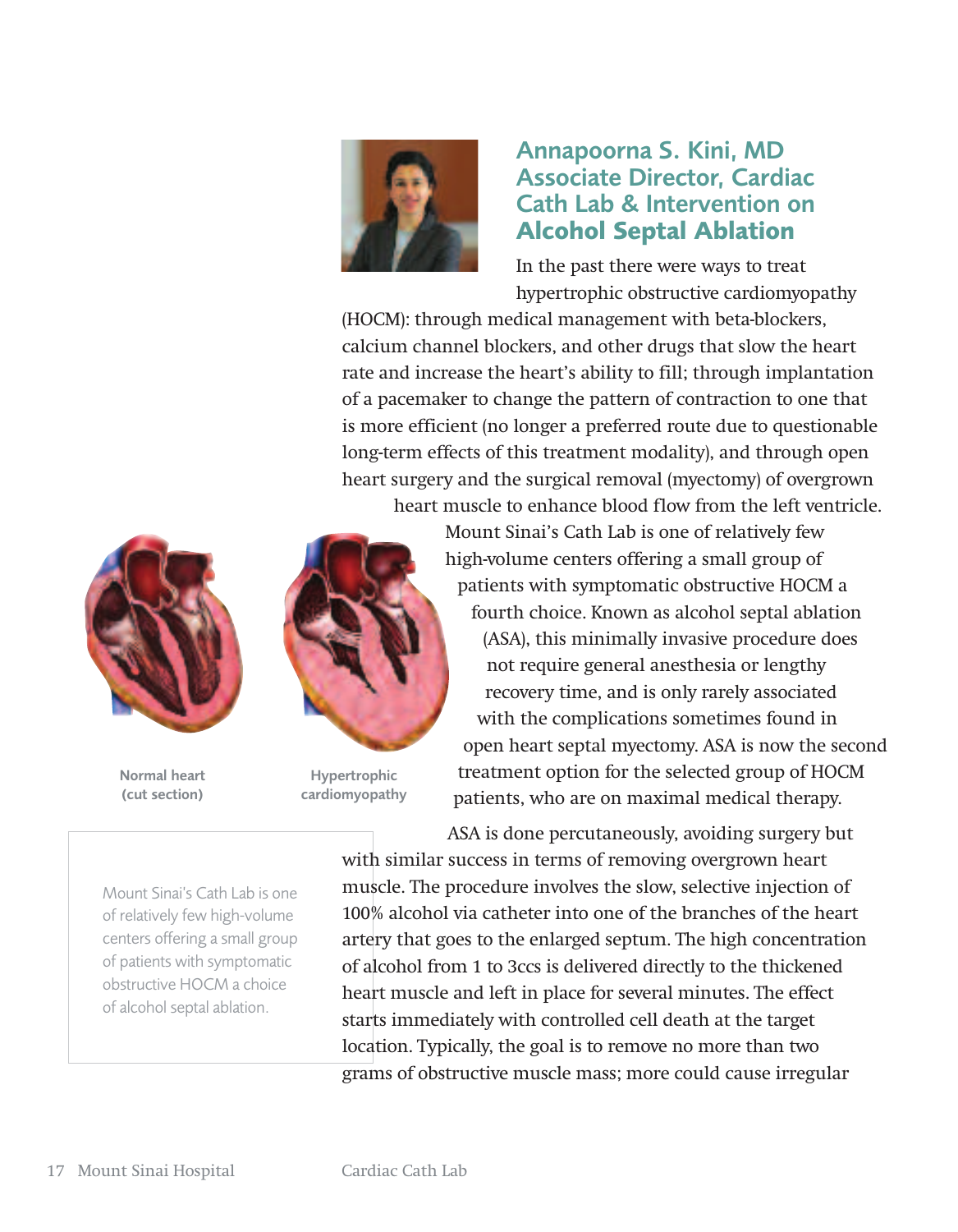heartbeat and require a permanent pacemaker. However, as we are able to watch the heart from all sides via X-ray fluoroscopy and echocardiography, we can assure correct catheter placement and destroy only what is necessary. Thanks to our extreme care in selecting patients and the protocols we have in place, our complication rate for ASA has been zero in the last three years.

ASA patients are then closely monitored in the ICU for two days. We are particularly attentive to arrhythmias and to blood chemistry, tracking the volume of creatine kinase (enzyme) leakage

to tell us the extent of the controlled damage. From 700 to 1,500 enzyme units per liter is what we look for. Patients typically report feeling better almost immediately and once safely stabilized, they are able to go home on restricted activity for 2 to 4 weeks. The ablative process is completed in several weeks as a thin layer of scar tissue forms and LV diastolic function improves. We do follow-up echocardiograms of the post-operative patient in 3 to 6 months.

In selecting patients for this procedure the standard is a hypertrophic heart muscle that is between 16 and 28mm thick. Less than that is borderline HOCM and usually responsive to medical management; more than 28mm is too dangerous to undertake by ASA. The condition of obstructive cardiomyopathy is usually of genetic/familial origin and reveals itself in the patient's 20s or 30s. Another subgroup (a rare entity) is mid cavitary obstruction in HOCM affecting elderly women with hypertension. We have performed ASA in this group of patients with good symptom relief.

#### **Alcohol Septal Ablation (ASA) for Hypertrophic Obstructive Cardiomyopathy**







Dalton athéné pousinnély for<br>desiné jugarina factor a rand transité



Shew Vac 45 (PK) cloud **Collectionshottle opinion** 



**Eldio and up id adopt put Shit** 

**The benefit of alcohol septal ablation is noticeable immediately after the procedure and symptoms continue to improve over time.**

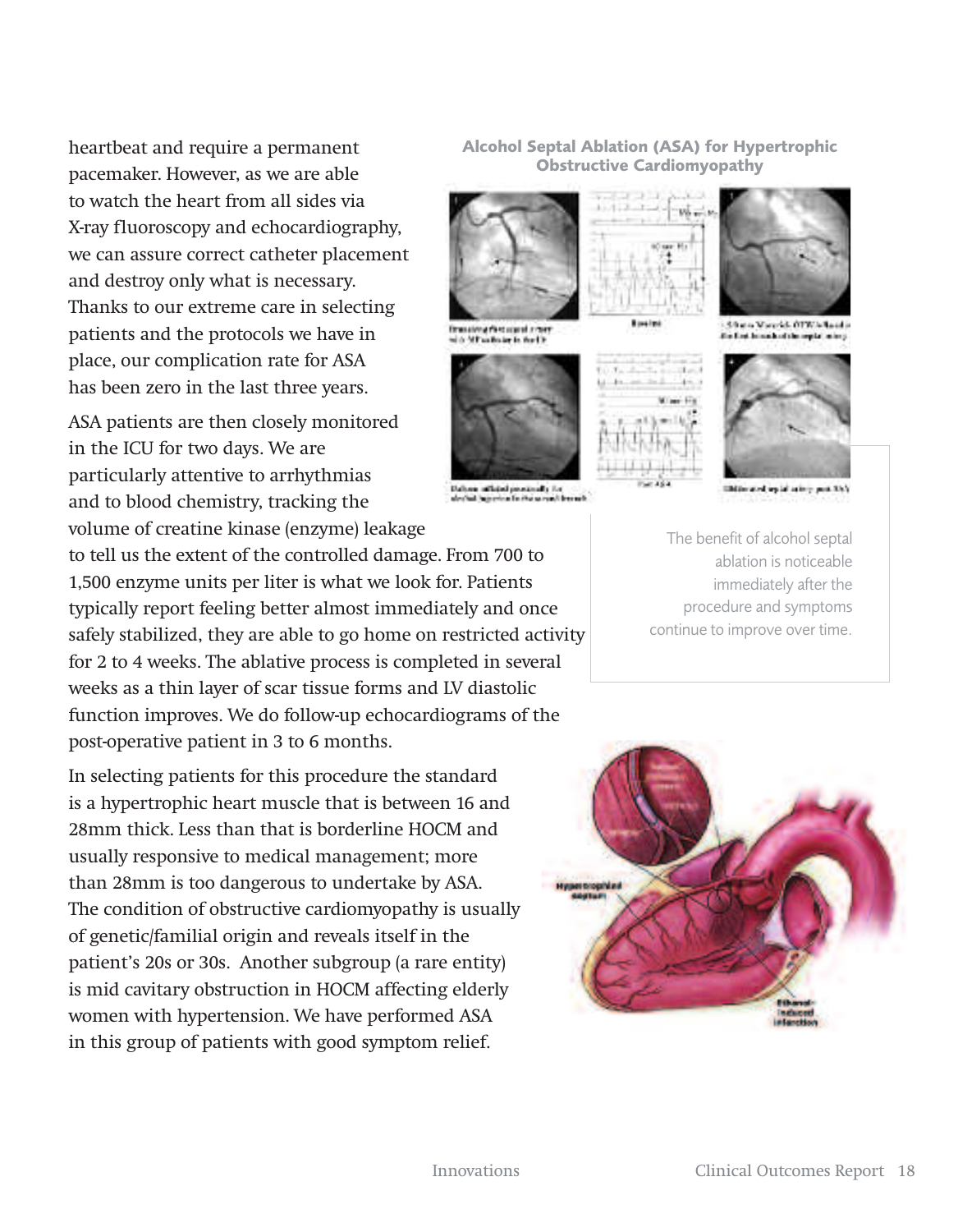

## **Pedro R. Moreno, MD Director, Interventional Research, Cardiac Cath Lab on Vulnerable Plaque Imaging**

Our understanding of the nature of atherosclerosis has changed considerably.

Until recently, cardiologists thought that the cause of most heart attacks was the narrowing of a coronary artery and the buildup of plaque that progressively would slow blood flow, and eventually result in total blockage. These kinds of occlusions could often be detected and treated prophylactically based on warning symptoms of angina and chest pain, a stress test, and a diagnostic angiogram. But heart attacks also develop in people with relatively mild atherosclerosis, and research is now focused on learning more about the vessel wall and the composition of the plaques that accumulate there. A crucial factor in terms of relative risk is plaque composition – whether it is relatively stable and likely to remain embedded in an arterial wall or is "vulnerable" and prone to rupture, break free to become a clot that clogs an artery and causes thrombosis, as shown at left. The differential diagnosis of vulnerable plaque (VP) is only now becoming possible through advances in coronary imaging technology.

The Interventional Research arm of the Cardiac Cath Lab at Mount Sinai is one of the sites engaged in developing this technology. On the basis of histological studies, we know that the type of plaque most vulnerable to disruption is a thin-capped, soft, lipid-rich fibroatheroma. VPs are further characterized by the presence of inflammatory cell content (macrophages), positive remodeling (compensatory enlargement of the vessel), and increased neovascularization. Our studies to date indicate that VPs occur most often in patients with acute coronary events; using triple artery intravascular virtual histology we can detect VP in 38% of the patients.

**Plaque rupture and thrombosis: Histological example of coronary atheroma complicated by plaque rupture (yellow arrow) and thrombosis (blue arrow). Courtesy of Dr. Purushothaman, Mount Sinai Hospital, 2009.**

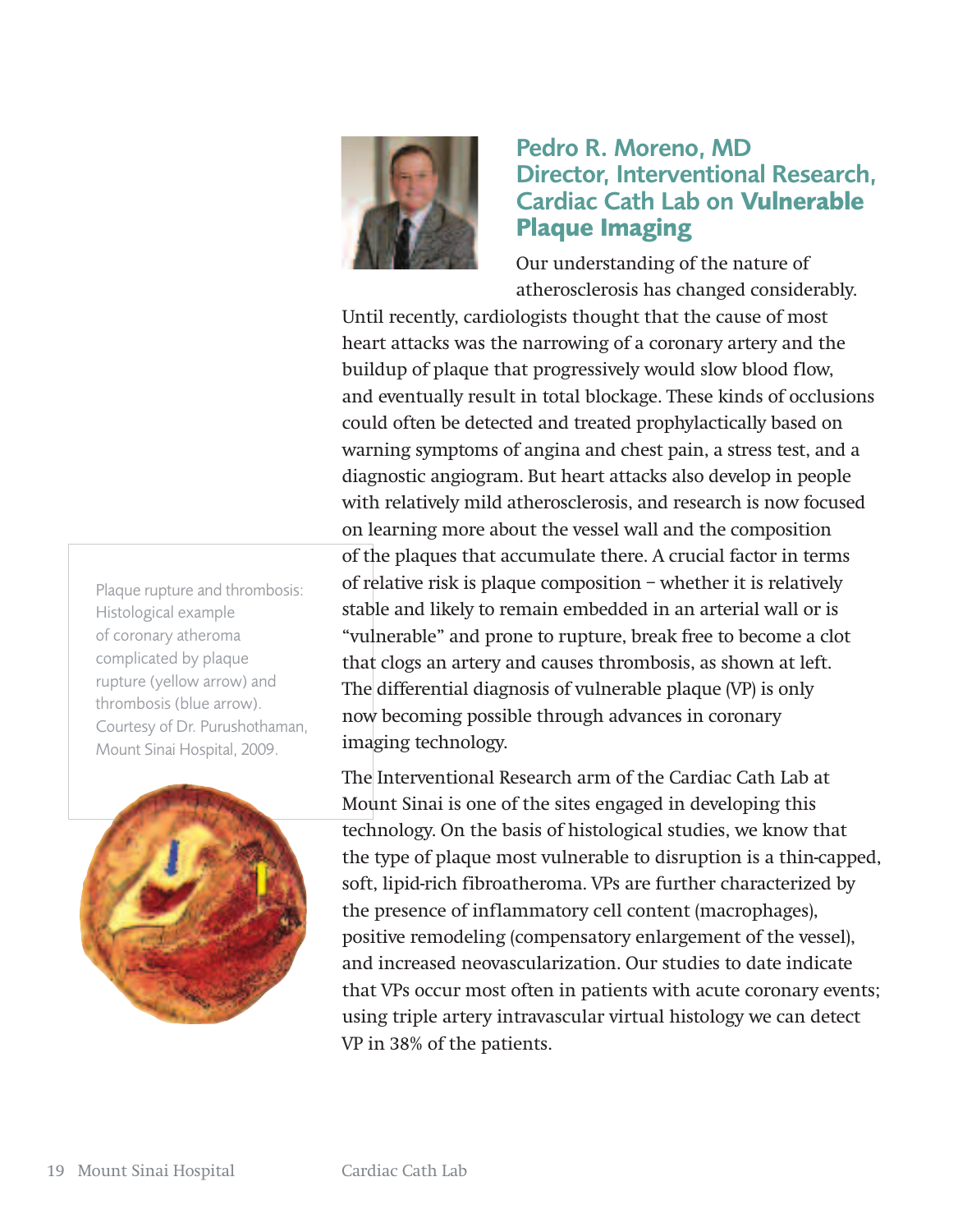Multiple techniques to identify these potentially lethal plaque types early in their progression have been tested, including thermography, intravascular ultrasound, and angiography, all with limitations. Our approach combines diffuse reflectance near-infrared spectroscopy with software algorithms we have developed to analyze the differential absorption of light of the chemical contents of VPs. I hold the patent for the application of infrared spectroscopy for the identification of VP in humans and am co-founder of InfraReDx. This LipiScan™ system consists primarily of a laser light source and a small fiberoptic catheter, as shown at right.

This catheter received FDA approval in 2008.

In addition to diagnosis, the lab is also testing novel therapies as potential adjunctive treatments for vulnerable plaques.

Other areas of investigation in my research lab include defining the basic cellular, molecular and genetic pathways of atherosclerosis neovascularization in the diabetic population and distinguishing the markedly different susceptibilities to oxidative stress generated by intra-plaque hemorrhage. This susceptibility appears

to be under genetic and epi-genetic control. The extravasation of hemoglobin after hemorrhage triggers pro-inflammatory response that is antagonized by the Haptoglobin protein. Current ongoing studies evaluate the tissue characteristics and the mechanistic pathways of atherosclerosis characterized by the Haptoglobin genotype in patients with peripheral vascular disease. This is of significant relevance in the diabetic population in which the Haptoglobin genotype plays a major role in major adverse cardiovascular events. Proper genotyping in this population will allow for individualized therapy (pharmacogenomics), with a potentially huge impact on the incidence of cardiovascular events.

**Upper panel: Coronary angiography showing a bifurcation lesion in the left anterior descending coronary artery.**

**Lower panel: LipiScan**™ **imaging of the same lesion showing a large lipid core (yellow). Courtesy of Dr. James E. Muller, InfraReDx**

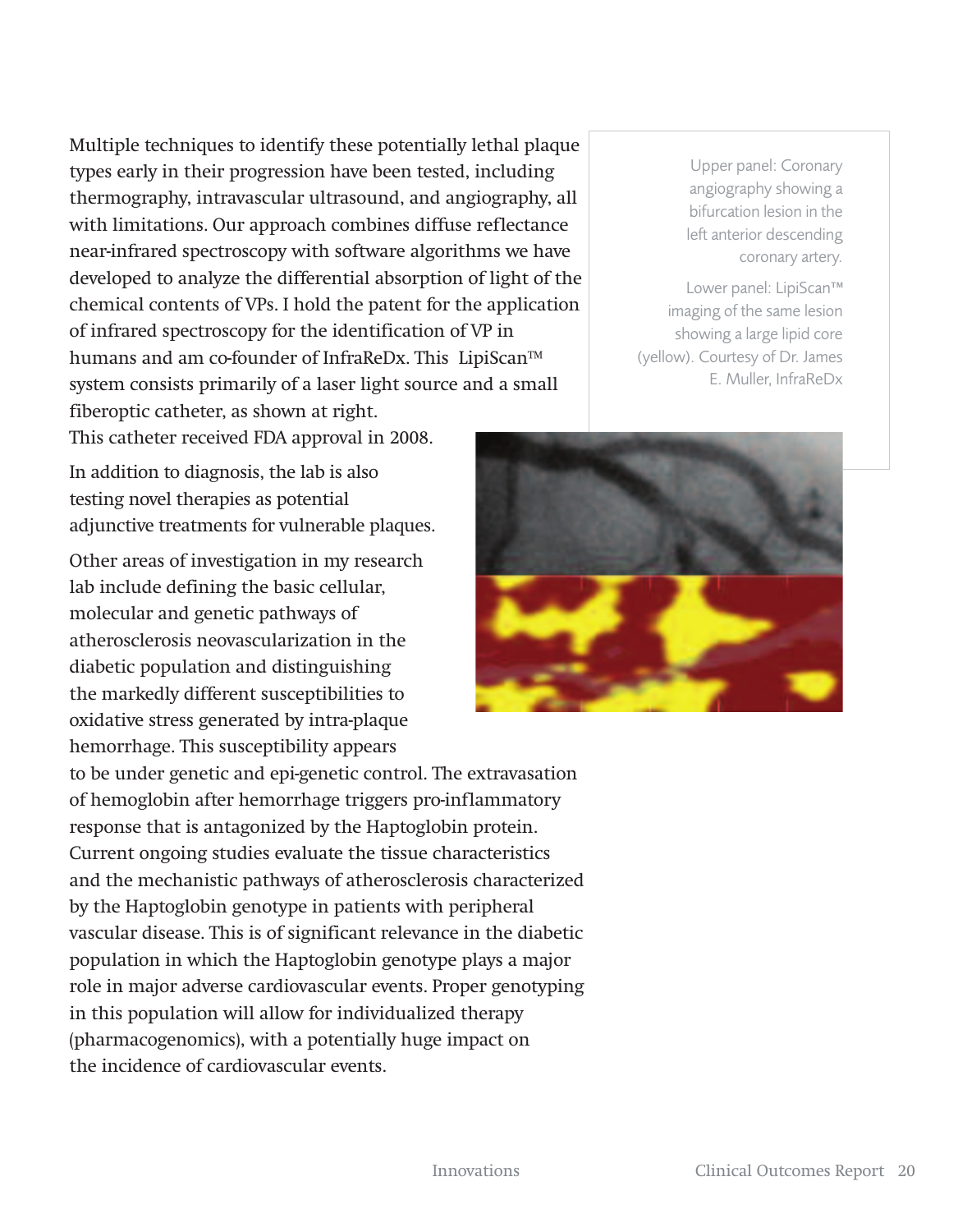

## **Michael C. Kim, MD Director, Coronary Care Unit on Ambulatory PCI**

For the past nine years we have been the national leader in Ambulatory PCI,

which is the practice of safely sending home patients within six hours of percutaneous coronary interventions. It's an approach that is being followed with regularity in Europe and Canada, but is still rare in the U.S. Based on a number of criteria which we have developed about 20% of Mount Sinai patients meet the eligibility guidelines.

From the point of view of the patient, the medical center, and the cost variables involved, being able to offer ambulatory PCI is a tremendous advantage. For the patient, who would almost always rather sleep in his own bed, being able to go home safely the same day is experientially a huge change. Only a decade ago, the stay might have been as long as a week due to anticoagulation issues and vascular complications. And in most catheterization complexes around the country today an overnight stay is still the standard of care, despite all the technological advances that have come along in terms of drug-eluting stents, cutting balloons, reduced doses of anticoagulants, and imaging devices.

We can offer ambulatory PCI to so many because Mount Sinai interventionalists have pioneered a uniformly observed protocol that allows us to do this safely and consistently. In turn, ambulatory PCI increases thru-put in our lab while freeing up beds for more complicated cases. We think these achievements will inevitably become the model for other high volume centers as they seek to handle patients more effectively, with greater cost efficiencies, in the future.

The 20% who are currently being afforded same-day discharge from Mount Sinai's Cath Lab are those who have fairly straightforward procedures with no complications.

**The Mount Sinai Heart Cath Lab can offer ambulatory PCI to so many patients because we have pioneered a uniformly observed protocol that allows us to do this safely and consistently.**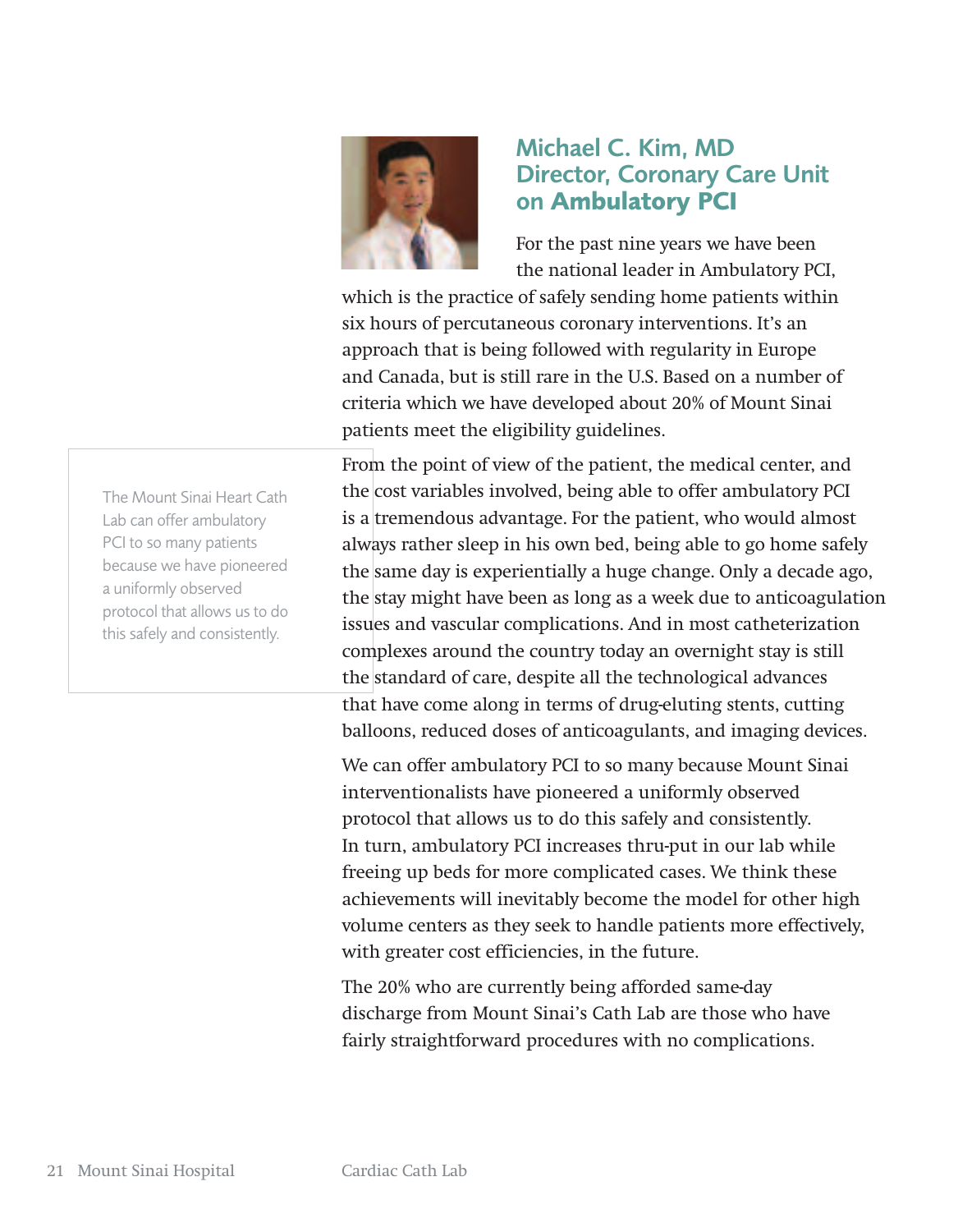Though most are under 65, by careful screening we have occasionally been able to provide ambulatory PCI to patients as old as 85. A key element in same day discharge is advances in vascular closure devices (VCDs). Complications related to vascular access, particularly at the femoral artery site after coronary angiography and PCI interventions, were among the more common adverse events that used to occur when manual compression or the original VCDs were used to seal an opening following catheter withdrawal. The newest generation of VCDs, however, has proved to have significantly lower risk, especially in the hands of interventionalists who do a high volume of cases.

At Mount Sinai we use several different VCDs including the suture-mediated Perclose®, the combination collagen and suture Angio-Seal®, and the clip-mediated StarClose®. We then monitor patients closely in the observation area for 4-6 hours, using EKGs and blood work-ups to check for any adverse developments. Patients who continue to do well are then ambulated by support staff and assessed by a PCI-trained nurse who reviews their prescription supply, goes over necessary home care instructions and symptoms, and answers any questions the patient and family may have. When all signs are go, the doctor gives the final discharge.

The Cath Lab is currently participating in the ABCD (Ambulatory Closure Device)-PCI trial, a multi-center randomized study of over 200 patients to evaluate patient satisfaction, safety, and cost-effectiveness. We believe that the favorable results we document will alleviate any remaining patient or referring doctor concerns.



#### **Volume of Ambulatory PCI at MSH**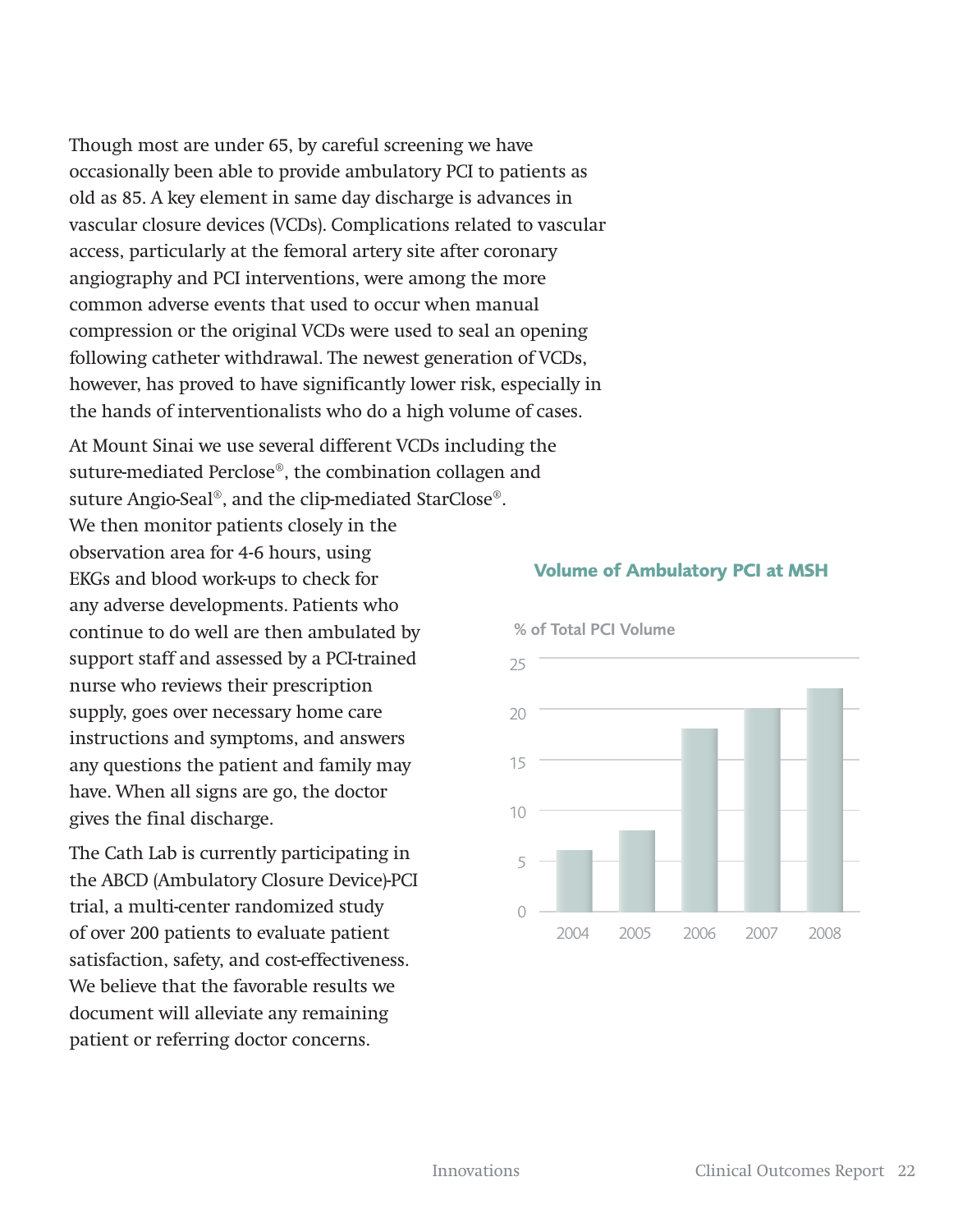

**Prakash Krishnan, MD Director, Endovascular Intervention, Cath Lab on Advances in Treating Peripheral Artery Disease**

Endovascular intervention is catheter-based therapy used to treat peripheral artery disease (PAD). PAD is a form of atherosclerosis in which plaque builds up in one or more peripheral arteries carrying blood to the head, organs and limbs, eventually leading to significant obstructed flow. PAD occlusions are most commonly found in the legs, but may also occur in the carotid, vertebral, renal, iliac, femoral, popliteal and tibial vessels. Smoking is the major risk factor, followed by diabetes, elevated serum cholesterol, high blood pressure, and prolonged sedentary life. PAD can cause a variety of symptoms depending on where the occlusion occurs. Blocked blood flow in the legs can cause pain and numbness, slow healing of wounds, and ulcerations; in severe cases it can lead to gangrene and even amputation. Occlusions in the carotids may trigger a transient ischemic attack or stroke. Renal artery blockages may provoke hypertension. Subclavian occlusions can lead to angina, and iliac occlusions to buttock claudication, which can be present as hip arthritis.

Peripheral artery disease is diagnosed through objective testing. The most sensitive preoperative test we use is the ankle brachial index (ABI), which compares pressures in the lower leg and arm. As pressure at the ankle and calf are normally equal to that in the arm, differences can be used to localize the obstruction with 99% specificity.

Endovascular cath and intervention itself is very simple, similar to coronary angiography. We usually enter contra laterally through the femoral artery of the leg opposite the leg of interest because this positioning is much more comfortable for the patient and the physician. We follow the arterial tree and its branches until we get to the point where we can take

**Peripheral artery disease has emerged as an important factor influencing long-term outcomes of cardiac patients.**

**Top: iliac angiogram before procedure**

**Bottom: iliac angiogram after procedure**



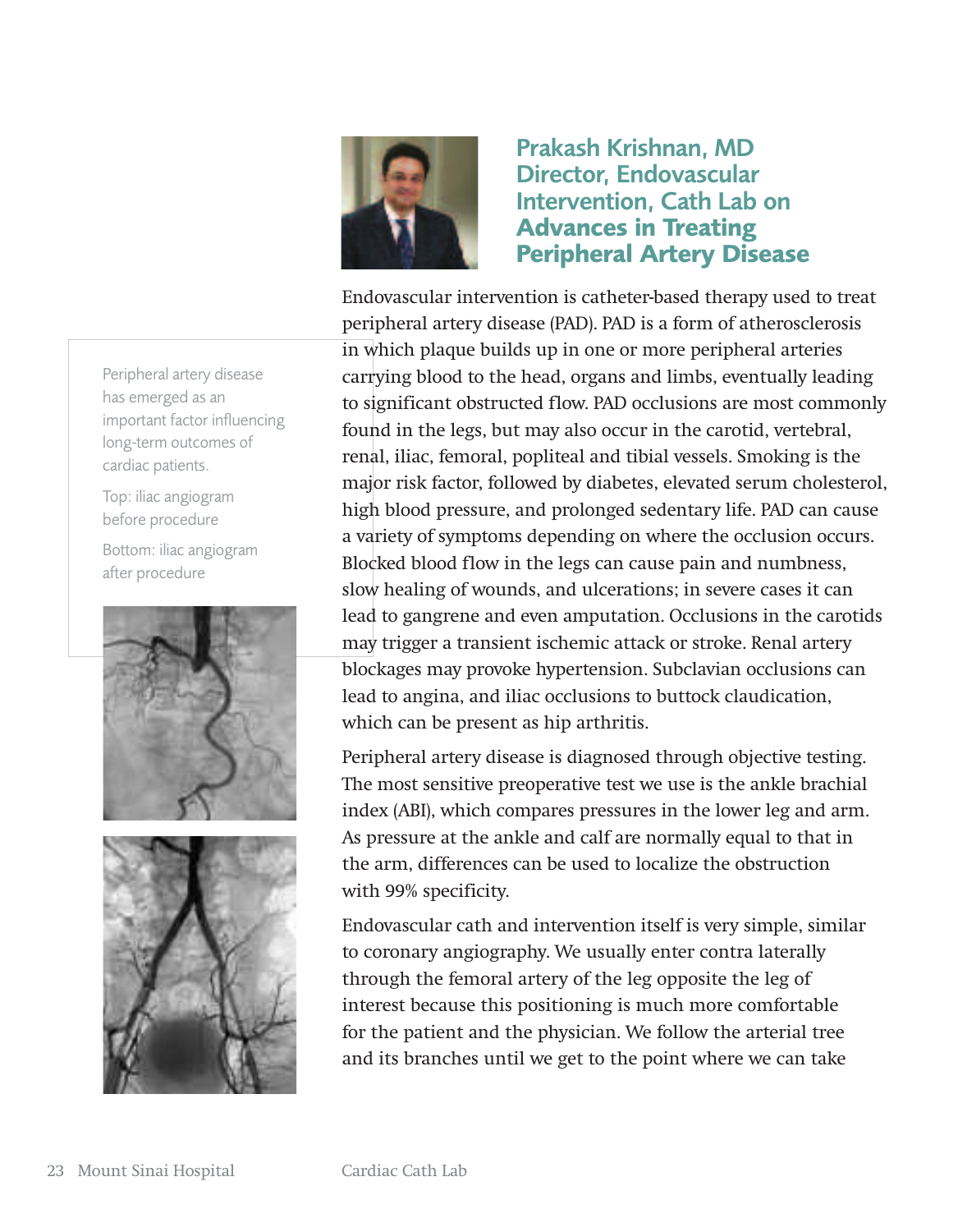a real time angiographic picture. Once we see the blockage we make the clinical decision as to what to do.

Multiple strategies have been developed to traverse and treat obstructions, depending on their locations and compositions, and this is where having a high volume of cases is especially valuable. We may use various stents, bare and drug-eluting,

rotational, directional and ablative atherectomies, jet stream, orbital, and laser therapies, as well as cryolysis and thrombolysis. Legs, for example, are constantly in motion, with the result that stents may be less appropriate here because they are less able to withstand the tension, flexion, torsion, and other stresses that the active leg undergoes.

Hospital caseloads of endovascular interventional cardiology treatments are not enumerated by the state as are some other procedures, so there are no exact numbers by which to make comparisons, but we're definitely among the top three centers regionally, and at Mount Sinai nobody does more than I do. We started the endovascular intervention program about four years ago and to date we've done about 2,000 (or close to 500 cases per year). Our complication rate is extremely low, with 0% major and less than 0.5% minor complications. The patient comes into the hospital in the morning, has the procedure, and depending on age, home support and any co-morbid conditions that might require initial observation,

goes home the same day or the next morning.

#### **Exponential Growth of Endovascular Intervention at MSH**

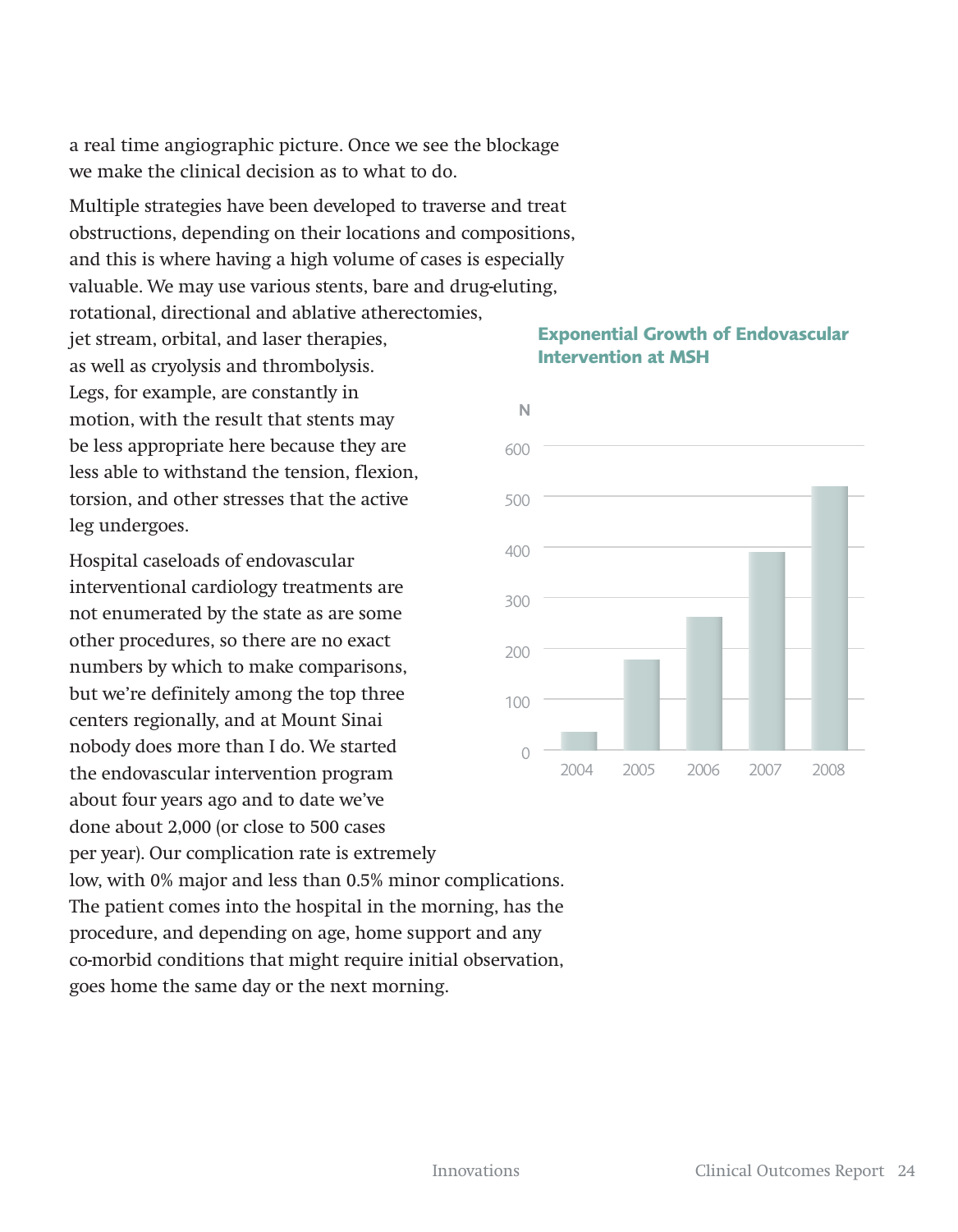

**Sean P. Pinney, MD Director, Advanced Heart Failure and Cardiac Transplant Program on Devices for End Stage Cardiomyopathy**

For many years the intraaortic balloon pump (IABP) was used extensively to provide temporary support to patients with acute heart failure, for whom invasive surgical ventricular assist was not an option. But the IABP's limited pump flow rates (1.5L/min) always made it less than fully satisfactory. Now, however, we have a better alternative, which is a percutaneous ventricular assist system called the TandemHeart® from CardiacAssist. This device offers left atrial-to-femoral artery bypass through a system consisting of an in-flow cannula placed usually in the vena cava, an outflow cannula in the femoral artery, a centrifugal blood pump strapped to the leg, and a stand-alone controller to power the pump.

> Able to provide flow rates greater than twice that of the IABP when needed, the TandemHeart provides direct reduction of the left heart's workload until cardiac stabilization and recovery occurs. The same system can also serve as a bridge until another permanent treatment such as an implantable ventricular assist device or a heart transplant can take over. At the Mount Sinai Cath Lab we can provide this critical assist 24/7, which gives us a tremendous advantage over cath labs that are open only during a more limited time. Its insertion also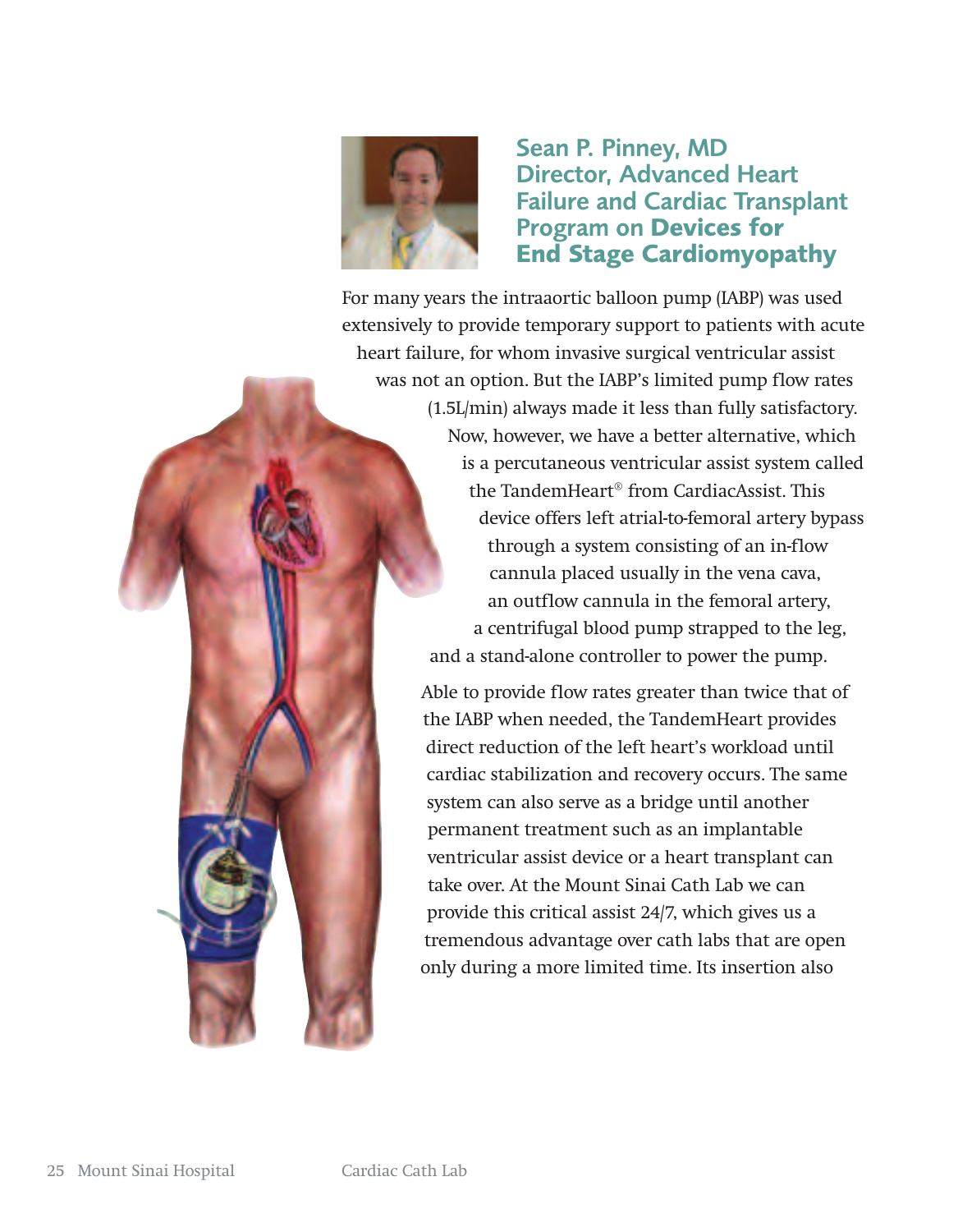requires a level of advanced technique that can usually only be found in centers which have high caseloads such as ours.

Still newer in the field of LV support is the Impella® LP 2.5 from Abiomed™. I think the Impella has the potential to change the treatment algorithm of cardiogenic shock, which occurs in approximately 7-10% of patients being treated for acute ST-elevation myocardial infarction (STEMI). Like the TandemHeart ventricular assist, the Impella reduces myocardial workload and oxygen consumption, but the Impella can be deployed percutaneously more easily and in less time, making it particularly appropriate in instances of cardiogenic shock where not only myocardial recovery is the objective but end organ perfusion and recovery as well.

The Impella LP 2.5 is essentially a catheter-mounted micro axial blood pump with external controller. The encapsulated pump motor (3mm) is inserted within a 4mm catheter via the femoral artery and positioned across the aortic valve into the left ventricle. Once in place, it pumps up to 2.5 L/min of blood from the left ventricle into the ascending aorta. It can remain in this position for up to five days as needed. The Impella LP 2.5 is currently undergoing clinical trials to expand its applicability to a wider range of patient conditions and Mount Sinai is a participant.



**Mount Sinai Heart can provide percutaneous left ventricle assist devices 24 hours a day, seven days a week throughout the year.**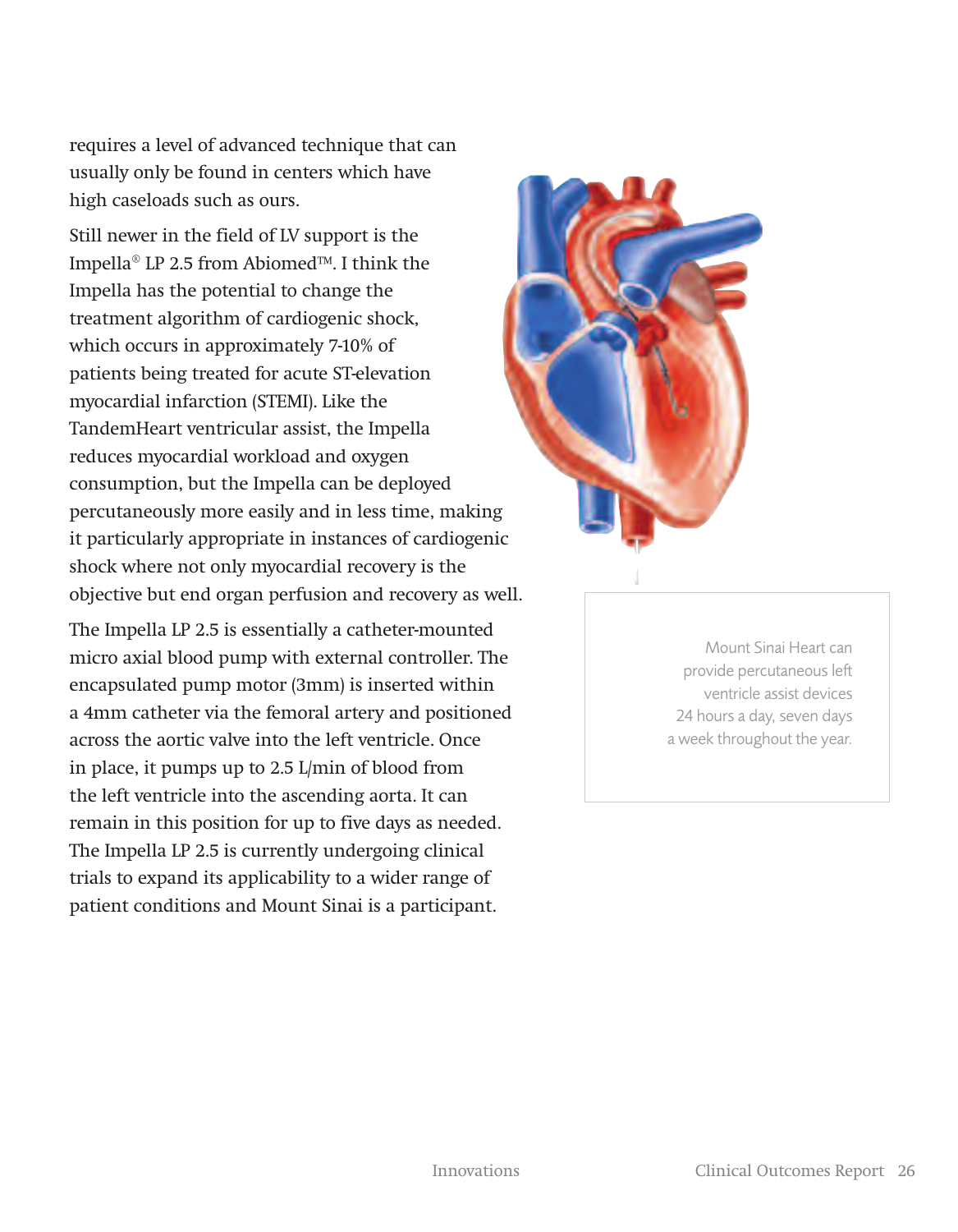

**Barry A. Love, MD Director, Pediatric Cardiac Cath Lab on Innovations in Treating Atrial Septal Defect and Patent Foramen Ovale**

Congenital heart defects may make themselves known in the infant or young child. Though many patients are not diagnosed until adulthood. The clues for the patient are likely to be increasing fatigue, shortness of breath and poor exercise tolerance for which no other causative factor is readily apparent. The symptoms often appear around the third decade of life. Indicators for their primary care physician may include abnormal heart sounds or murmurs on auscultation, cyanosis, and clubbing. Diagnostic imaging confirms the diagnosis. These days many of these patients come to our Cath Lab where we can offer them minimally invasive alternatives to open heart surgical repair.

Atrial septal defects (ASDs) represent roughly 30% of the congenital heart defects seen in adults. The ASD is usually a single hole, but possibly more, in the wall separating the right and left atrial chambers. The amount of blood being improperly shunted left-to-right through the opening may remain relatively minor in childhood while the chambers are still fairly compliant. But as the patient reaches maturity and the left chamber naturally becomes less compliant, the shunting increases. The hemodynamic consequences of this leakage can lead to permanent damage, including atrial fibrillation, pulmonary hypertension, supraventricular arrhythmias, and eventually right-sided heart failure.

We have two ways to close an ASD. The one with a long and consistent track record is through surgical bypass. The other, relatively new way, is through ASD closure via catheterization using an implantable device that received FDA approval in the U.S. in 2002. The procedure is almost pain free, involves only local anesthesia and a short hospital stay, with a rate of complete closure greater than 97% and an incidence of major complications below 0.3%. We consider percutaneous repair the preferable option for patients with no other cardiac conditions requiring simultaneous surgical repair.

**These days, patients with congenital heart defects come to our Cath Lab where we can offer them minimally invasive safe alternatives to heart repair.**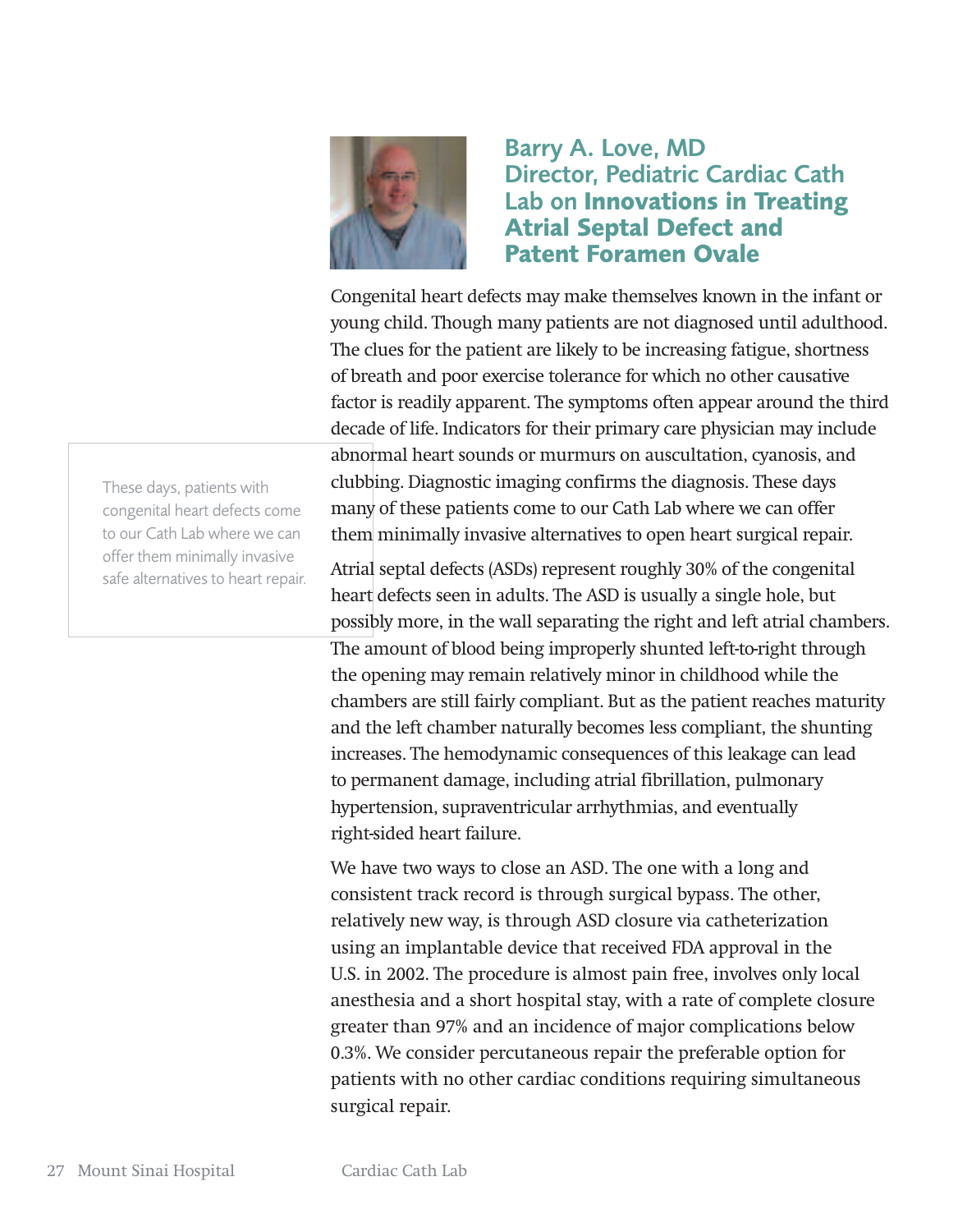We begin the procedure with coronary angiography to assess the problem and to measure the size of the hole using balloon catheterization. We go on to do a percutaneous closure in the moving heart. Intracardiac echocardiography (ICE), a relatively new technology, plays an integral role in making this procedure feasible at each stage. The occluder we use is the Amplatzer,® a self-expanding device consisting of a polyester fabric interconnecting waist and circular double disc of biocompatible nitinol mesh that is unsheathed via catheter across the septal hole.

Another congenital condition that sometimes requires intervention in adulthood is Patent Foramen Ovale (PFO). The foramen ovale (FO) is a small normally occurring portal that exists in the fetal heart which typically closes at birth. But in some individuals closure is incomplete or patent to a lesser or greater degree, a situation known as PFO. As the patent foramen is pressure sensitive, it may never be symptomatic or only under certain conditions such as coughing, sneezing or forcing a bowel movement, a defect that is generally of no consequence. But in a small subset of patients the PFO can cause a TIA or cryptogenic stroke. The incidence may then be found to trace to a clot or particle in the blood, which has crossed directly from the right to left atrium, to go directly toward the head and lodgment in a cerebral artery.

The evidence is still out on the relative merits of medical therapy with blood thinners vs. PFO closure for some patients, but for those whose cardiologists recommend closure, the percutaneous approach is increasingly preferred over surgery. Our method of closing a PFO is similar to that of an ASD. We are currently one of the highest volume centers for ASDs and PFOs with more than 10 years of experience. And because of our familiarity with these congenital defects, we are involved in several multi-center studies, including one on the possible association between PFOs and certain refractory headaches.



**Dr. Love showing the Amplatzer device and inserting in a 42-year-old patient with atrial septal defect.**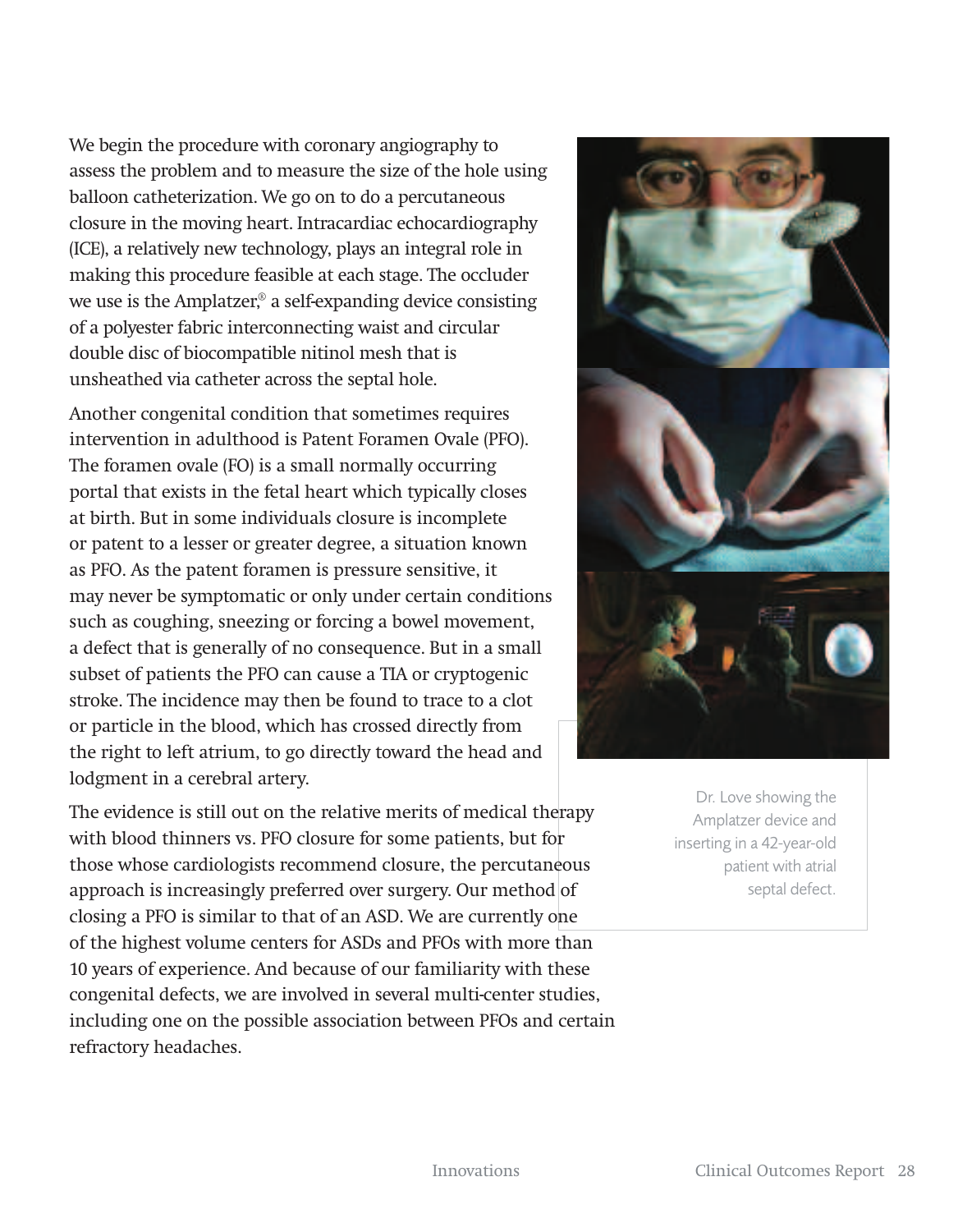# RESEARCH AND CLINICAL TRIALS

## **Top Ten Major Publications: Mount Sinai Cardiac Cath Lab**

1. Kini A, Marmur J, Kini S, Dangas G, Wallenstein S, Cocke T, Brown E, Ambrose J, Sharma S. Creatine Kinase-MB elevation after coronary intervention correlates with diffuse atherosclerosis and low-to-medium level elevation has a benign clinical course: Implication for early discharge after coronary intervention. J Am Coll Cardiol 34:663, 1999.

**Clinical Implications:** This observational study was the first report in the literature to document that minor post-procedure enzyme elevation are common after otherwise successful PCI and are not associated with any higher mortality at 12-15 months follow-up. We also established by careful follow-up, that patients with elevated CK-MB but declining value can safely be discharged home without any untoward events.

2. Moreno P, Purushothaman K, Fuster V, Echeverri D, Truszczynska H, Sharma S, O'Connor William. Plaque neovascularization is increased in ruptured atherosclerotic lesions of the human aorta: Implications for plaque vulnerability. Circulation 110: 2032, 2004.

**Clinical Implications:** We are the pioneers in making the observation that one of the mechanisms of plaque rupture is mediated by new vessel formation in the adventitia and is exaggerated in diabetic patients and in lesions with high lipid contents.

3. Sharma S, Ahsan C, Lee J, Kim M, Fisher E, Steinhamer A, Kini A. A simplified approach to bifurcation lesions in medium-to-large size vessels: Simultaneous kissing stents (SKS) technique. Am J Cardiol 94: 913, 2004. Also SKS-DES in large bifurcation lesions. Cathet Cardiovasc Interv 65:10, 2005.

**Clinical Implications:** There are various techniques for PCI of large bifurcation coronary lesions but none of them is perfect. We invented a simplified bifurcation technique of placing two stents side-by-side with excellent short-term outcomes and lower restenosis (<5%) at 15 months of follow-up.

4. Agarwal A, Kini A, Attanti S, Lee P, Ashtiani R, Steinheimer A, Moreno P, Sharma S. Results of repeat balloon valvuloplasty for treatment of aortic stenosis in patients aged 59 to 104 years. Am J Cardiol 95:43, 2005.

**Clinical Implications:** While aortic valve replacement (AVR) is a standard treatment for symptomatic aortic stenosis (AS), many elderly patients are high risk for AVR and functionally limited by AS. In these patients, opening the aortic valve by percutaneous balloon procedure (BAV) and repeating up to three times if needed, can provide effective symptomatic improvement for 3-5 years with low complication rates.

5. Sharma S, Tamburino F, Mares A, Kini A. Improved outcome with AngioJet thrombectomy during primary stenting in acute myocardial infarction patients with high-grade thrombus. J Invasive Cardiol 18:8C, 2006.

**Clinical Implications:** To establish good TIMI flow and microvascular myocardial perfusion in patients with large thrombus burden in the setting of AMI can be safely achieved by mechanically removing thrombus by the AngioJet thrombectomy catheter prior to stenting. In this series of 145 patients, use of AngioJet decreased MACE rates with a trend towards improved survival at one-year follow-up.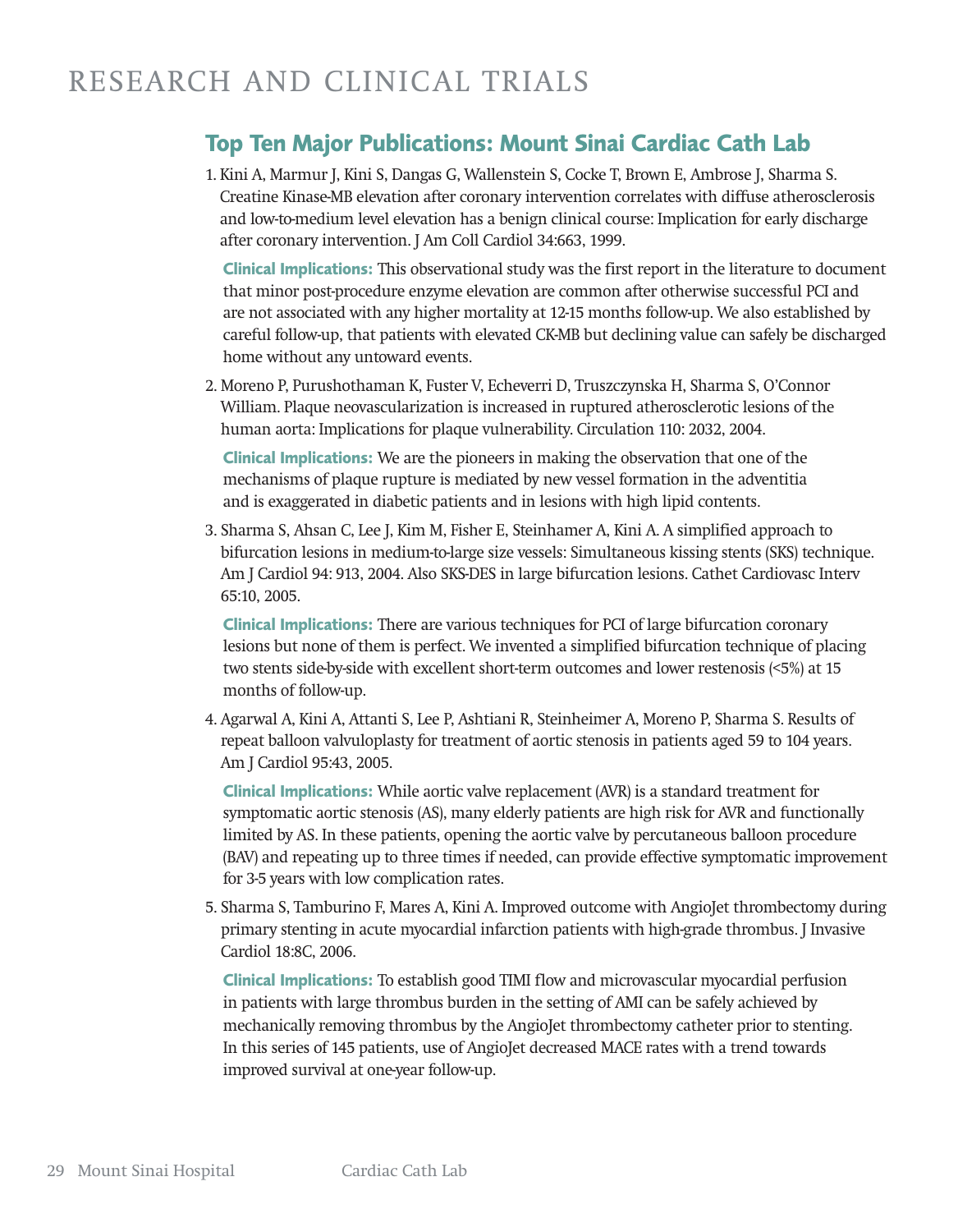6. Wu C, Hannan E, Walford G, Ambrose J, Holmes D, King S, Clark T, Katz S, Sharma S, Jones R. A risk score to predict in-hospital mortality for percutaneous coronary interventions. J Am Coll Cardiol 47:654, 2006.

**Clinical Implications:** By interrogating a large NY State PCI database, independent factors influencing in-hospital mortality were identified with creation of a simple risk-score from 0-40 predicting in-hospital mortality from 0.05 to 99% after PCI. A simple handout for calculating PCI risk-score has been generated for use in daily clinical practice.

7. Solomon R, Natarajan M, Doucet S, Sharma S, Staniloae C, Katholi R, Gelormini J, Labinaz M, Moreyra A and the Investigators of the CARE study. Cardiac angiography in renally impaired patients (CARE) study: A randomized double-blind trial of contrast-induced nephropathy in patients with chronic kidney disease. Circulation 115:650, 2007.

**Clinical Implications:** The prevailing notion that Iodixanol (Visipaque), an iso-osmolar contrast agent is superior to other non-ionic contrast agents (based on the NEPHRIC study) were evaluated against Iopamidol (Isovue) in this largest multi-center randomized trial of 414 pts with chronic renal insufficiency (CRI). The trial showed that Iopamidol is as effective as Iodixanol in preventing CIN in CRI patients and showed a significantly lower post PCI serum creatine rise in diabetic pts especially receiving pre-treatment with N-acetylcysteine (Mucomyst).

8. Kunamneni P, Rajdev S, Krishnan P, Moreno P, Kim M, Sharma S, Kini A. Outcome of intracoronary stenting after failed maximal medical therapy in patients with symptomatic myocardial bridge. Cathet Cardiovasc Intervent 71:185, 2008.

**Clinical Implications:** This report showed that coronary stenting for treatment of intra-myocardial bridge is associated with high adverse cardiac events at follow-up of 2.5 yrs and hence should be avoided. In rare, extremely refractory ceses, DES for intra-myocardial bridge should only be used as a last resort.

9. Rajdev S, Krishnan P, Irani A, Kim M, Moreno P, Sharma S, Kini A. Clinical application of prophylactic percutaneous left ventricular assist device (TandemHeart) in high-risk percutaneous coronary intervention using an arterial pre-closure technique: single-center experience. J Invasive Cardiol 20:67, 2008.

**Clinical Implications:** PCI in patients with severe LV dysfunction (LVEF <20%) and/or high-risk coronary anatomy (single vessel supplying the heart, unprotected left main) poses special challenge and could be risky, and use of TandemHeart (taking blood from LA to Femoral artery) for LV assistance in these high-risk patients may help to decrease procedural morbidity and mortality. In this series of 24 high-risk patients, use of TandemHeart followed by femoral artery Pre-close technique was associated with no procedural complications and excellent long-term outcome. Six of these patients had LVEF in single digit (<10%).

10. Kini A, Chen V, Krishnan, P, Kim M, Suleman J, Mares A, Moreno P, Sharma S. Bolus-only vs. Bolus + infusion of Glycoprotein IIb/IIIa inhibitors during percutaneous coronary intervention. Am Heart J 156:513, 2008.

**Clinical Implications:** While GP IIb/IIIa inhibitors are routinely used to improve PCI outcomes, their use is associated with higher vascular and bleeding complications. We reported that infusion of GP IIb/IIIa inhibitors after PCI could safely be eliminated (give bolus only), with decreasing vascular and bleeding complications yet maintaining anti-ischemic benefit up to 12 months follow-up.

**Mount Sinai Heart Cardiac Cath Lab is committed to advancing our field through participation in clinical research trials and the publication of major clinical research.**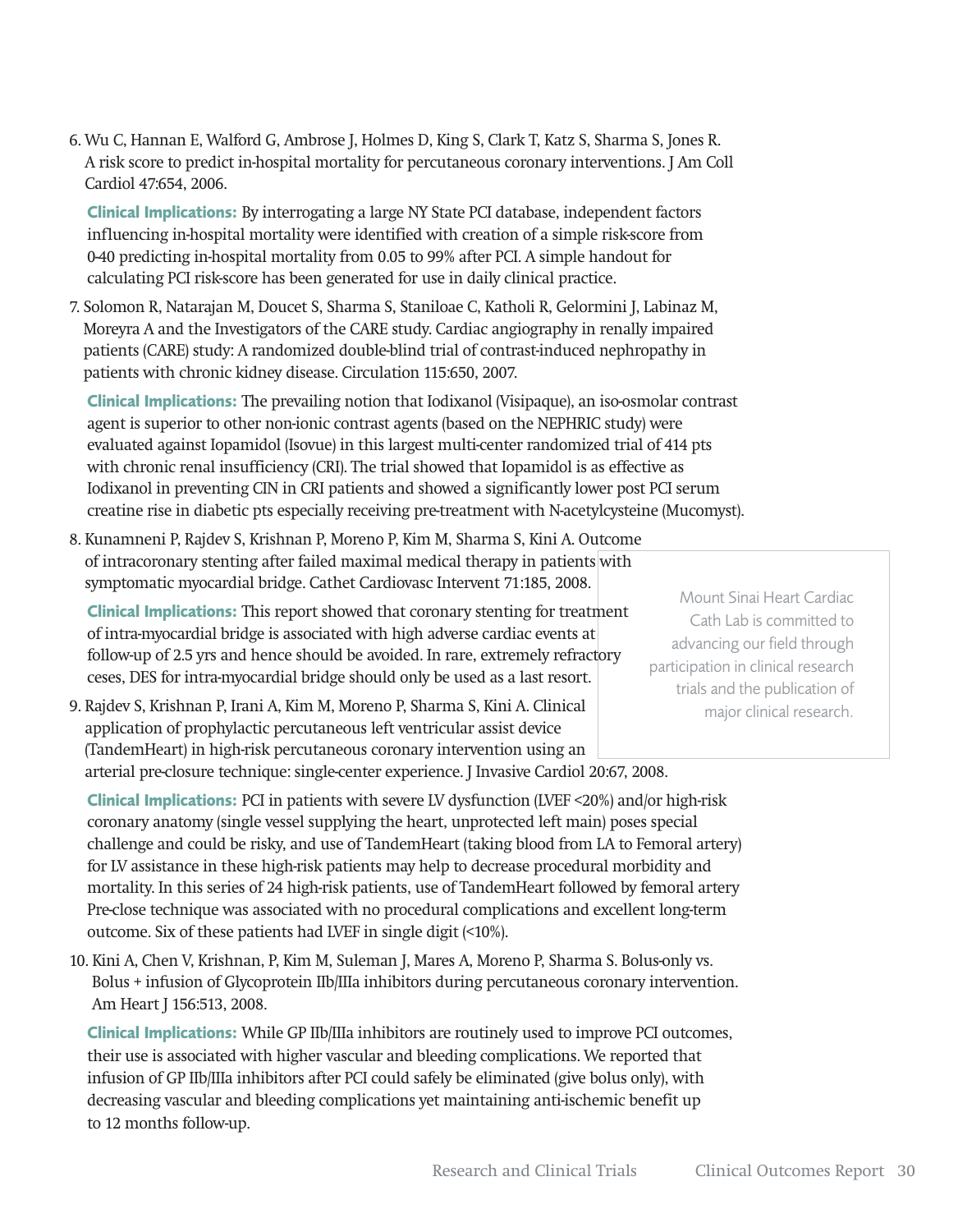# **Top Ten Key Clinical Trials:**

| <b>Study</b><br><b>Title</b> | Study<br><b>Details</b>                                                                                                                                                                                                                                                                                                        | Sponsor                                                          | P         | <b>Target</b><br>Enrollment &<br><b>Study Sites</b> | Current<br>Status/<br><b>Enrollments</b>                      |
|------------------------------|--------------------------------------------------------------------------------------------------------------------------------------------------------------------------------------------------------------------------------------------------------------------------------------------------------------------------------|------------------------------------------------------------------|-----------|-----------------------------------------------------|---------------------------------------------------------------|
| <b>FREEDOM</b> Trial         | Randomized trial comparing<br>CABG vs. PCI in diabetic with<br>multivessel disease. To evaluate<br>whether PCI with DES is more<br>or less effective than the<br>existing standard of care CABG.<br>Multicenter, two-arm, open<br>label prospective randomized<br>superiority trial with equal<br>allocation of 3 yrs duration | National Heart,<br>Lung and<br><b>Blood Institute</b><br>(NHLBI) | S. Sharma | 2,058 (Global)                                      | Ongoing/60<br>subjects<br>enrolled.<br>$28$ PCI $/$<br>32CABG |
| <b>IMPELLA</b>               | PROTECT II: A prospective,<br>PROTECT II Trial multi-center randomized<br>controlled trial of the IMPELLA®<br>RECOVER <sup>®</sup> LP 2.5 System versus<br>intra-aortic balloon pump (IABP)<br>in patients undergoing<br>non-emergent high risk PCI                                                                            | <b>ABIOMED</b>                                                   | S. Sharma | 650 (USA)                                           | Ongoing/<br>16 subjects<br>enrolled                           |
| <b>XIENCE V</b><br>Registry  | XIENCE™ V Everolimus Eluting<br>Coronary Stent System (EECSS)<br>USA post-approval study                                                                                                                                                                                                                                       | Abbott Vascular                                                  | S. Sharma | 5,000 (USA)                                         | Ongoing/<br>133 subjects<br>enrolled                          |
| <b>ABCD-PCI Trial</b>        | Early ambulation and discharge<br>VS. overnight hospital stay for<br>patients undergoing successful<br>vascular closure after PCI                                                                                                                                                                                              | St. Jude Medical<br><b>MSSM</b>                                  | M. Kim    | 600/6 sites (USA) Ongoing/                          | 200 subjects<br>enrolled                                      |
| <b>VWF STUDY</b>             | To determine if BAV and AVR is<br>effective at reversing the acquired<br>Type 2- vWF syndrome seen in<br>severe AS. Deficient vWF and<br>Factor-VIII complex is responsible<br>for bleeding                                                                                                                                    | <b>MSSM</b>                                                      | J. Bander | 100 Single<br><b>Center MSSM</b>                    | Ongoing/<br>47 subjects<br>enrolled                           |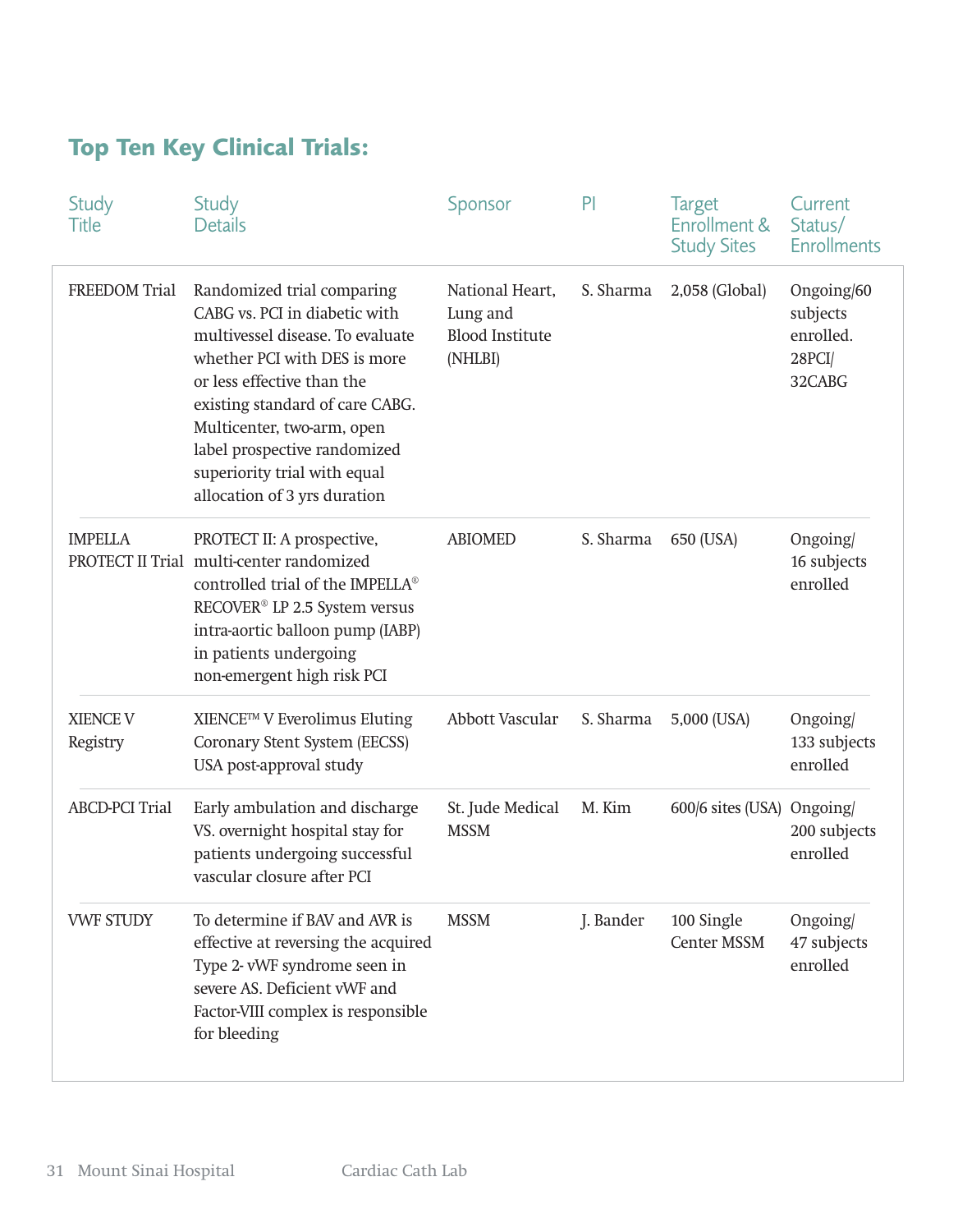| Study<br>Title                                | <b>Study</b><br><b>Details</b>                                                                                                                                                                                                                                                                                        | Sponsor                  | P         | <b>Target</b><br>Enrollment &<br><b>Study Sites</b> | Current<br>Status/<br><b>Enrollments</b> |
|-----------------------------------------------|-----------------------------------------------------------------------------------------------------------------------------------------------------------------------------------------------------------------------------------------------------------------------------------------------------------------------|--------------------------|-----------|-----------------------------------------------------|------------------------------------------|
| <b>ASPIRIN-</b><br><b>RESISTANCE</b><br>Study | A randomized pilot trial for<br>aggressive therapeutic approaches<br>in aspirin resistant patients<br>undergoing PCI                                                                                                                                                                                                  | <b>MSSM</b>              | A. Kini   | 36 Single<br><b>Center MSSM</b>                     | Completed/<br>36 subjects<br>enrolled    |
| <b>TAXUS V Trial</b>                          | TAXUS V: A randomized,<br>double-blind trial to assess<br><b>TAXUS Paclitaxel-Eluting</b><br><b>Coronary Stents</b>                                                                                                                                                                                                   | <b>Boston Scientific</b> | S. Sharma | 1,171 (USA)                                         | Completed/<br>6 subjects<br>enrolled     |
| PROSPECT Trial                                | An IVUS imaging study with<br>virtual histology in patients with<br>unstable atherosclerotic lesions<br>to predict future cardiac events<br>from non-culprit artery in ACS pts                                                                                                                                        | Guidant                  | P. Moreno | 700 (USA)                                           | Completed/<br>3 subjects<br>enrolled     |
| PLATO Trial                                   | A randomized, double-blind,<br>parallel group, Phase 3, efficacy<br>and safety study of AZD6140<br>compared with Clopidogrel for<br>prevention of vascular events<br>in patients with non-ST or ST<br>elevation Acute Coronary<br>Syndromes (ACS) [PLATO -<br>A Study of PLATelet inhibition<br>and Patient Outcomes] | <b>AstraZeneca</b>       | A. Kini   | 18,000 (Global)<br>5,000 (USA)                      | Completed/<br>2 subjects<br>enrolled     |
| <b>SKS-PRECISE</b><br>Trial                   | A randomized pilot trial for<br>treatment of true bifurcation<br>lesions with simultaneous<br>kissing stents. SKS technique vs.<br>conventional technique                                                                                                                                                             | Cordis, J&J              | S. Sharma | 100 Single<br><b>Center MSSM</b>                    | Completed/<br>100 subjects<br>enrolled   |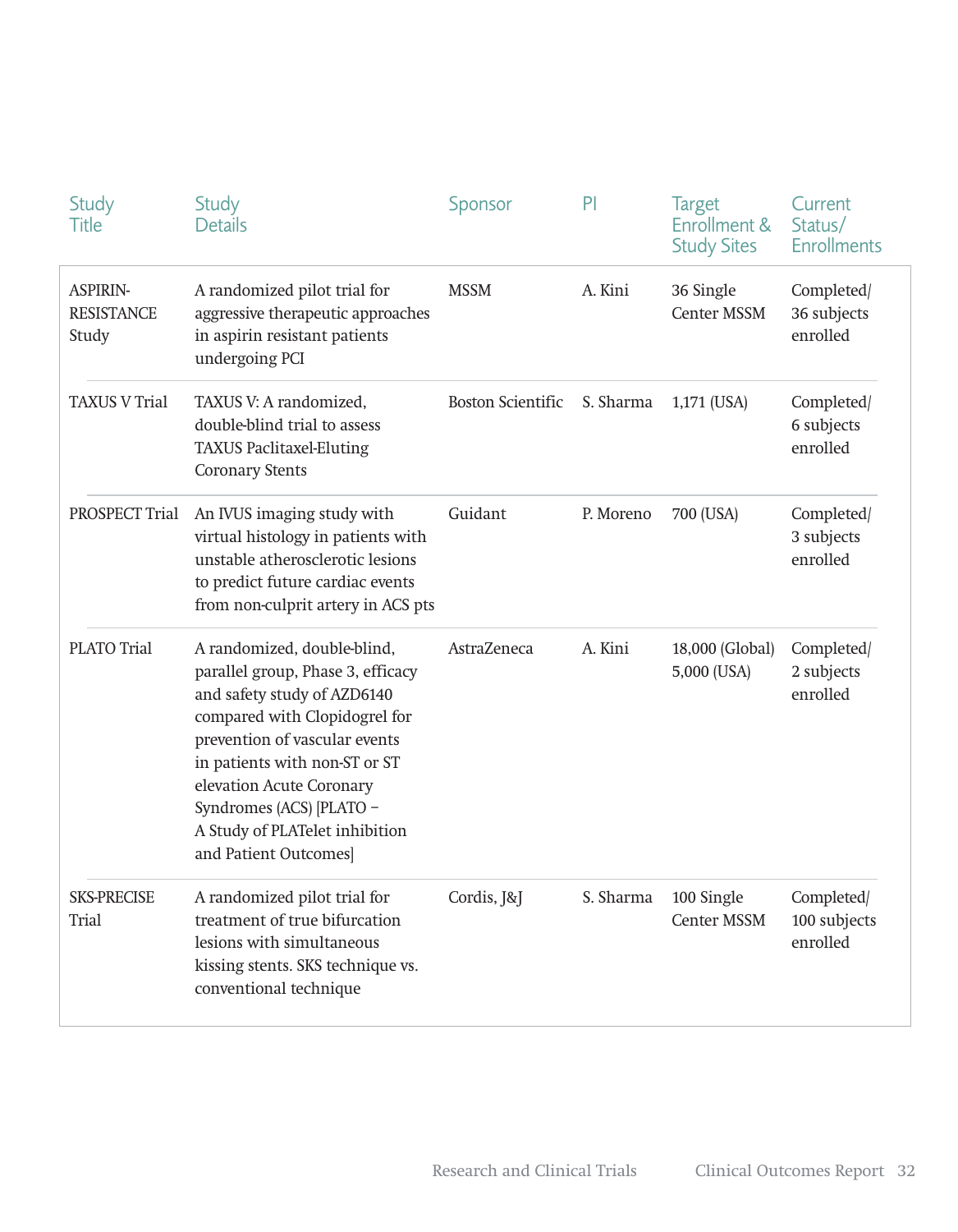# PATIENT SUCCESS STORIES

# **Patient: Walter Drew, 82-year-old male**

**Diagnosis: Right and left coronary artery blockages**

### **Treatment: Staged rotational atherectomies and insertion of drug-eluting stents**

"I've always been a very physical person," Walter Drew begins. "I like to play golf and do things outdoors. But over the last several years I sensed I was really slowing down. About two years ago I had an incident – chest pains and so on – that took me to my community hospital in Connecticut for an angiogram. Lo and behold, I was told that my right coronary artery was all blocked up. But no doctor there wanted to touch it. Just live with it they said."

This non-approach didn't sit well with Walter Drew and when he chanced to read an article about Dr. Sharma's low complication rate in *Businessweek*, Drew called Mount Sinai's Catheterization Lab director. "Dr. Sharma said he had a device like a Pac-Man that could fix my blockage. That was good enough for me. I made an appointment and my wife and I drove down to New York in late August 2008 to get it done."

"Everything went extremely well," Drew reports. "Dr. Sharma cleared my clogged right artery and put in a stent to keep it open. About as fast as I could get to the

hospital and home again, I was feeling much better." "But before I was released, Dr. Sharma surprised me by saying that my left coronary artery was also in bad shape and that I should come back in a month and

So back Walter Drew went in September for an atherectomy and stenting of the left coronary artery. "Now I'm feeling strong enough to get my golf clubs out again," says Drew cheerfully. "I have to admit

that I'm still a bit slower than I want to be, but at 82, I guess I can't complain. I thank Dr. Sharma for doing what others wouldn't do and for pulling it off with no complications whatsoever. Pretty amazing."

have that one done too."

**"I thank Dr. Sharma for doing what others wouldn't do and for pulling it off with no complications whatsoever. Pretty amazing."**

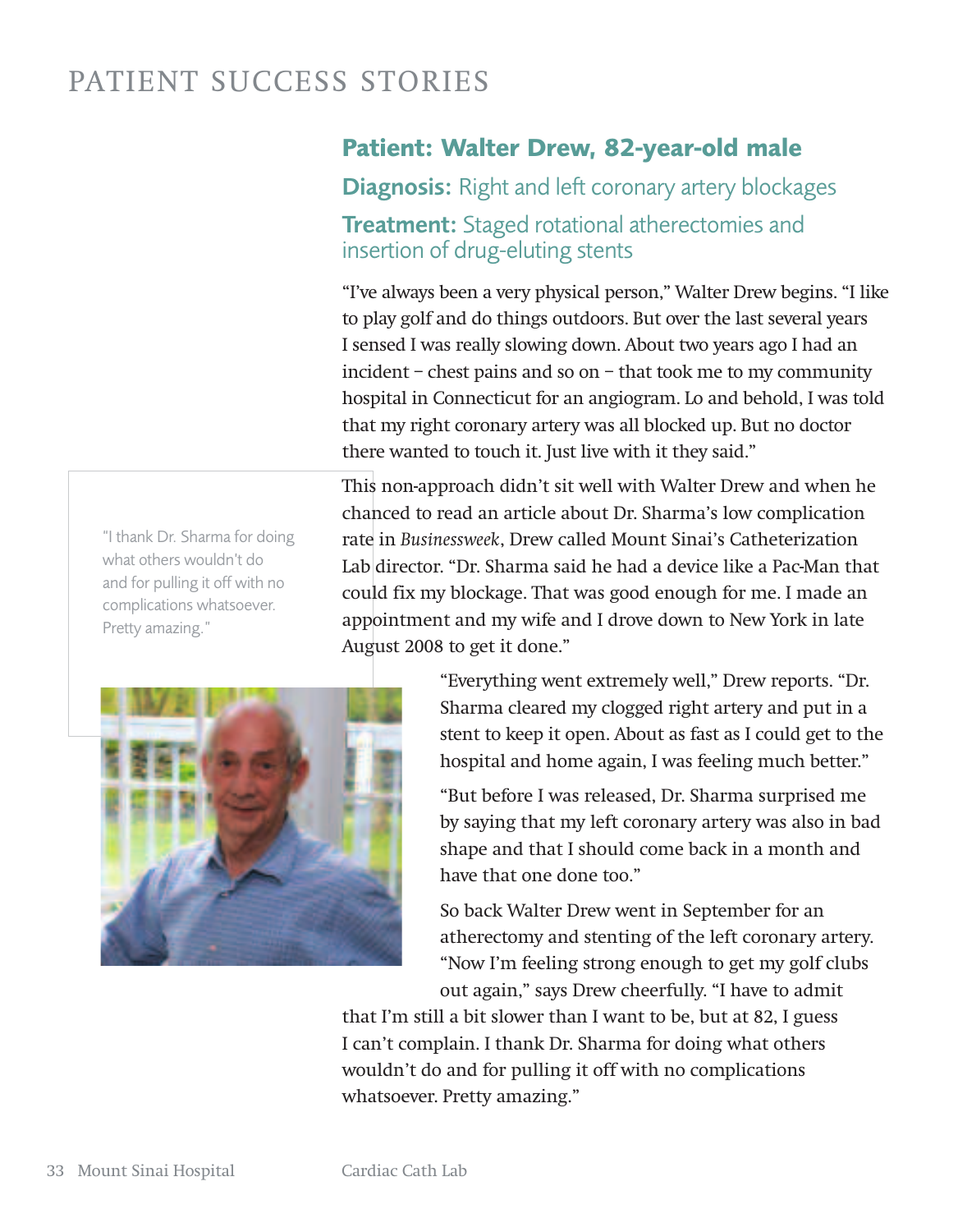# **Patient: Eugene Gilhooley, 57-year-old male**

# **Diagnosis: Right coronary artery blockage Treatment: PCI of right coronary artery**

# **and insertion of drug-eluting stents**

"My journey to Mount Sinai's cath lab and Dr. Sharma began with a visit to Dr. Gavani, my heart doctor," Gene Gilhooley explains. "I hadn't had a check-up in years and I didn't really have any symptoms that worried me except for a certain amount of shortness of breath. I just figured that at my age I probably should find out what was going on."

Dr. Gavani ran a number of tests on Gene, and explained that the root of the problem was ischemia. Dr. Gavani told her patient, "The best guy to take care of your problem – to open up the blockages to your heart – is Samin Sharma in Manhattan." "She said I shouldn't waste any time getting down there," Gene continued.

Patient Gilhooley was not happy about the advice. Taking time off from his work as a plumbing contractor was not easy, but on the day after Christmas he presented himself to the Mount Sinai Cath Lab.

"Dr. Sharma didn't waste any time getting things done," says Gene admiringly. "First he did what he called a diagnostic catheterization. He snaked a tube up through an artery in my groin and did an angiogram, finding the blockage right away. He went back in a second time with some new tools to open up the artery and insert two stents." The whole procedure was done in a matter of minutes and the patient went home the same day.

"Dr. Sharma's the best," comments Gene a few months later. "I was back at work in a few days and ever since that scare I've been eating right, taking my medications, going to the gym, and doing my best to stay on the right track. I figure I owe it to him as well as to me. And the surprising thing is that once I put my mind to it, taking better care of myself hasn't been that hard."



**"I was back at work in a few days and ever since that scare I've been eating right, taking my medications, going to the gym, and doing my best to stay on the right track."**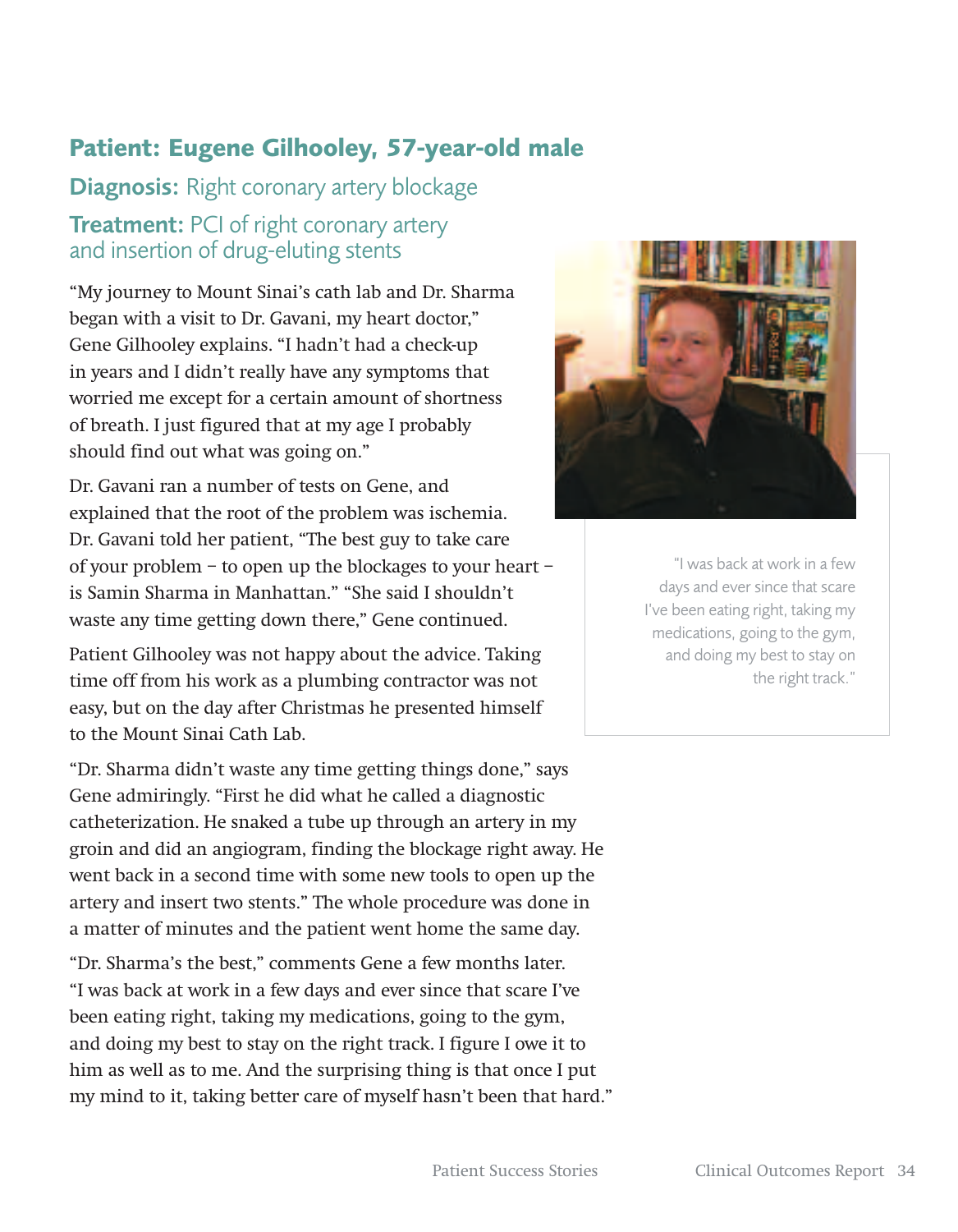# **Patient: Paul Pellman, 93-year-old male**

**Diagnosis: Acute myocardial infarction, CHF and cardiogenic shock**

#### **Treatment: Complex PCI of left main artery using rotational atherectomy & DES**



**"Now, about the only thing I'm not able to do is run the marathon. Dr. Sharma is a terrific guy."**

Paul Pellman arrived at Mount Sinai's Cath Lab by ambulance on January 12th, 2009. He was in cardiogenic shock and was being kept alive on an intraaortic balloon pump. Dr. Sharma, who had been informed of the emergency, was already prepped to begin treatment immediately.

"The problems started a long time before," Paul Pellman relates, "I was an ex-smoker with asthma and was under treatment for high cholesterol and PAD, among other things. My cardiologist had sent me to South Nassau Hospital after I had an incident of breathing difficulties. They gave me my original catheterization, and discovered my coronary artery disease had progressed to the point that it was causing my heart to work harder and become

enlarged. He said it might be fixable, and recommended that Dr. Sharma do the job. I went back home to think about it."

Unfortunately, Paul's condition was rapidly deteriorating and a couple of days later he was back at South Nassau. "I'm told that my heart was barely pumping when I got there," Pellman reports, "so they hooked me up to a machine and sent me almost immediately into the city, where Dr. Sharma was ready for me."

Sharma and his cath team moved quickly to unblock several segments of Pellman's left arteries and to insert four non-eluting stents to keep them open in the future. It was a complex intervention that required entering both branches of the arteries leading from the left ventricle. In both instances the calcified lesions on the interior arterial walls were scored and compressed by means of rotational atherectomy using a catheter tipped with a cutting balloon.

"I suffered no complications and was able to go home in a couple of days," says patient Pellman with amazement. "Now, about the only thing I'm not able to do is run the marathon. Dr. Sharma is a terrific guy."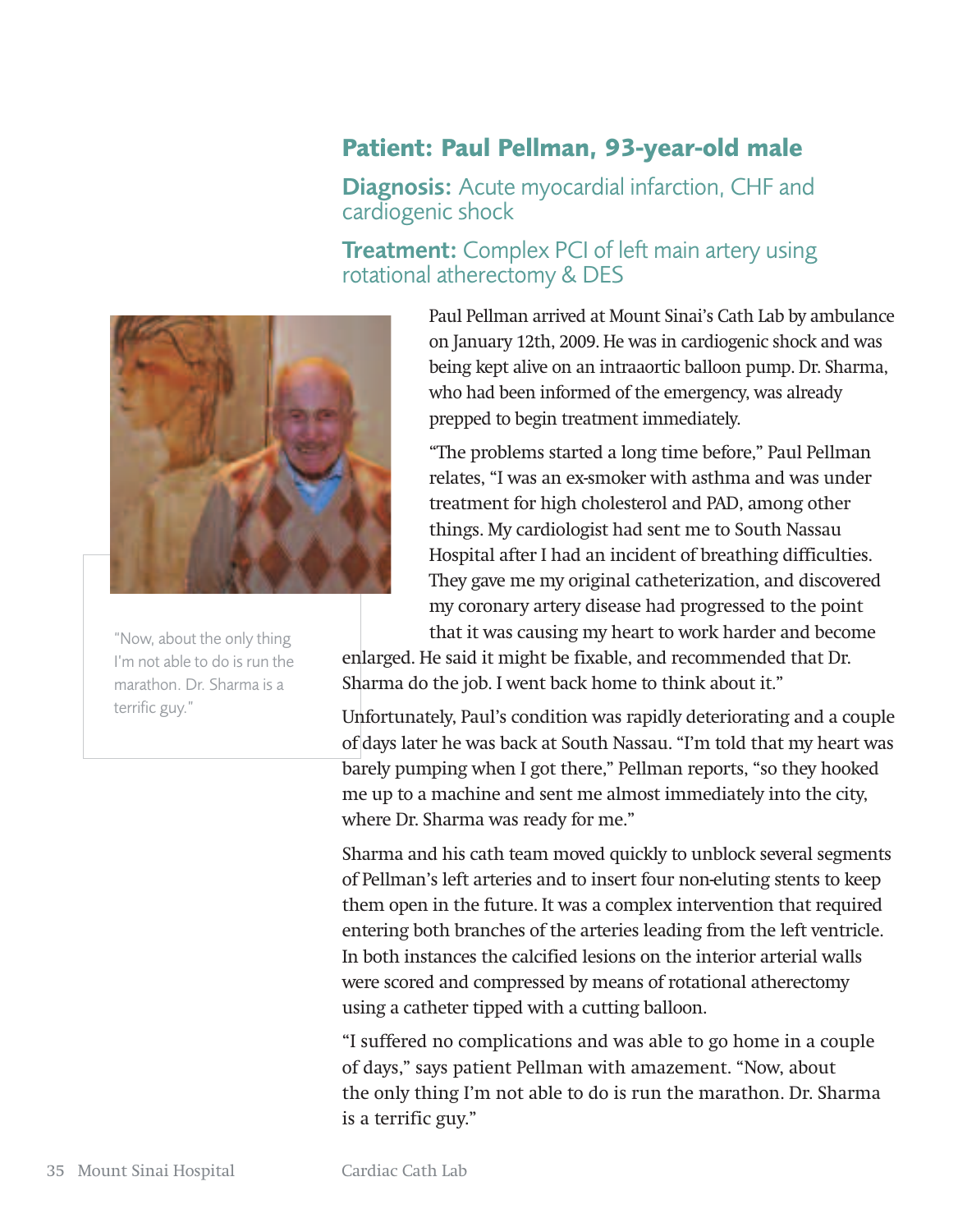# **Patient: Richard Kaplan, 49-year-old male**

**Diagnosis: Chronic totally occluded right coronary artery Treatment: Complex PCI including rotablator after CTO recanalization and insertion of DES**

In September 2007 Richard Kaplan found himself in the ER at Robert Wood Johnson Hospital with a heart attack. "I had blockages in three major arteries. In two separate procedures they catheterized and stented the two left arteries, but the third artery, which was 100% closed, they were only willing to do as a bypass operation," reports Kaplan. "open surgery at my age scared me, so I decided to wait," he continues. But then last June, the patient began to feel some soreness in his chest and thought he might be having another MI.

Back in the local hospital, Kaplan was given a diagnostic catheterization, which revealed that both of his left arteries were holding up fine but that new smaller vessels had begun to grow above and below the blockage on the right coronary artery. "The pressure this created was like trying to suck on a tiny straw," Kaplan explains. "My cardiologist told me I needed to do something and if I wouldn't go for bypass surgery I should contact Dr. Sharma. 'He's the guru who does what other doctors wouldn't consider.'"

Kaplan made an appointment with Dr. Sharma. "He did some tests and then said 'Sure, I can do that. No problem.' The subsequent procedure took about an hour and a half, since it was so complicated. I went home and in a few days I was feeling strong. I went back to work immediately after the holiday. Now I have another fully operating artery, feel no pain, and have lots more energy."

Of Dr. Sharma, Kaplan adds, "I can't praise him and his staff enough. They use the most modern technology to perform the impossible. And then they check in frequently – I must have had three calls already to see how I'm doing and make sure I'm taking my medicines. I know how lucky I am and I'm doing everything right now."

**"I can't praise him and his staff enough.They use the most modern technology to perform the impossible."**

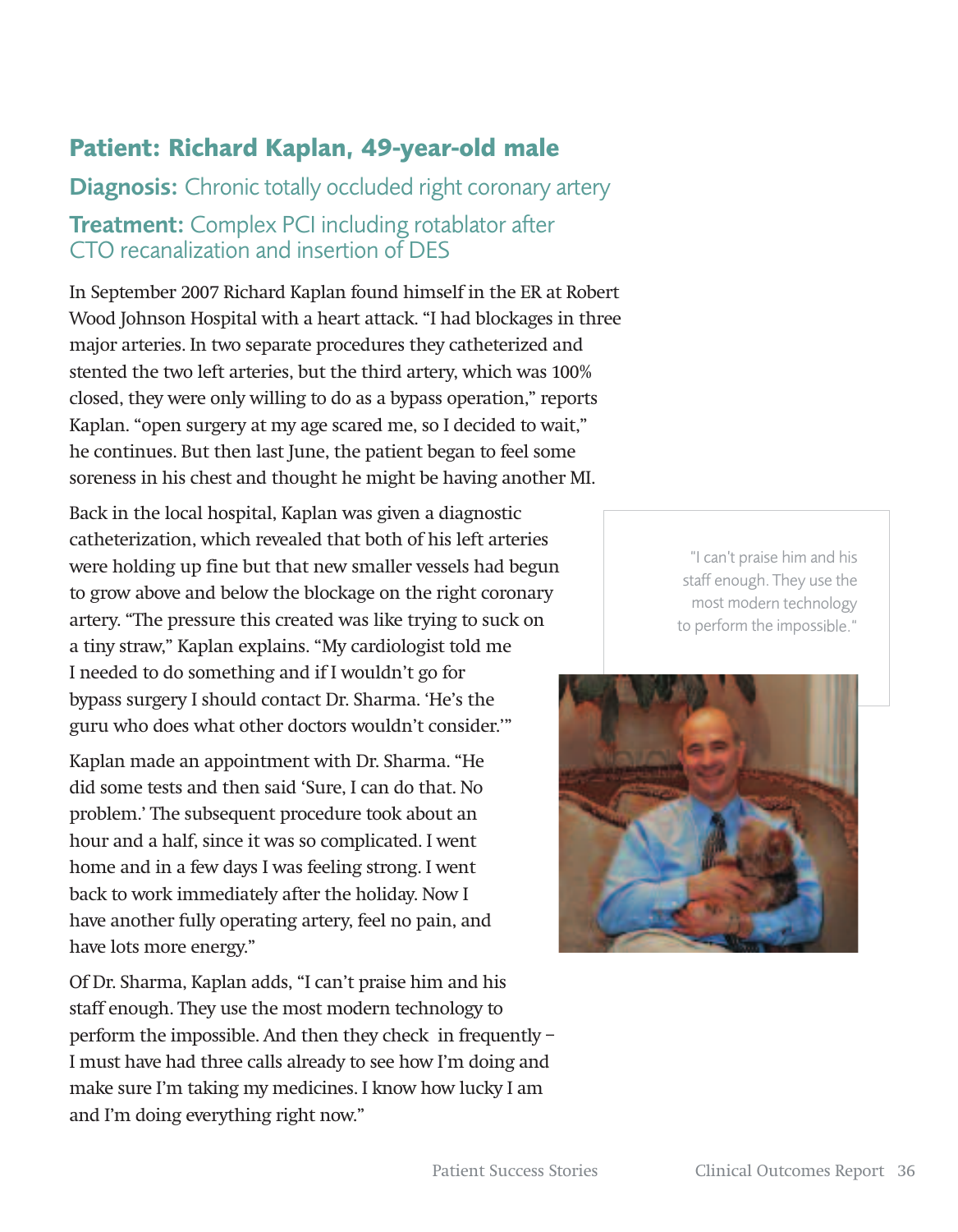# **Patient: Grace Vogel, 92-year-old female**

**Diagnosis: Non-STEMI with 95% occlusion left main coronary artery and cardiogenic shock on IABP**

### **Treatment: Rotational Atherectomy followed by insertion of drug-eluting stents**

"My elderly mother had been coping with a host of symptoms relating to chronic heart failure for years," explains daughter Margaret Vogel. "Last November her difficulty breathing reached a crisis and she ended up in South Nassau Community Hospital. Dr. Jerome Zisfein diagnosed her with acute heart failure, pulmonary edema and severe blockages in her heart arteries and veins. He told my mother that because of her age and history he was not equipped to help beyond prescribing some medication that would extend her life a few months."

"My mother is not one to give up easily," Vogel continues. "She's

very sharp and she probed the doctor for options. He allowed that he could ask Dr. Samin Sharma at Mount Sinai whether he'd take her case. Dr. Zisfein said Sharma was known for taking on high-risk cases that others did not want. Without a moment's hesitation, my mother asked that arrangements be made. Dr. Zisfein made a call, sent over the results, and within a few hours Mom was transferred to Mount Sinai's Cath Lab in Manhattan."

"By the time I got there," the daughter added, "work on my mother was already under way – less than three hours later she was done. Dr. Sharma emerged from the procedure gleeful. 'Everything went very well,' he told me.

'Before she was 100% blocked. Now she's got two stents and is 100% unblocked! She should be around to vote in the next election!'"

Margaret Vogel summed up the experience. "I am so grateful to Dr. Zisfein for referring my mother to Mount Sinai. I have no doubt that she wouldn't be alive today if it weren't for the extraordinary skills of Dr. Sharma and his entire staff. Their quiet efficiency, technical expertise, compassion and caring patience, made all the difference at a time when I was stressed beyond belief. As for my mother, she can't thank him enough."

**"Their quiet efficiency, technical expertise, compassion and caring patience, made all the difference at a time when I was stressed beyond belief."**

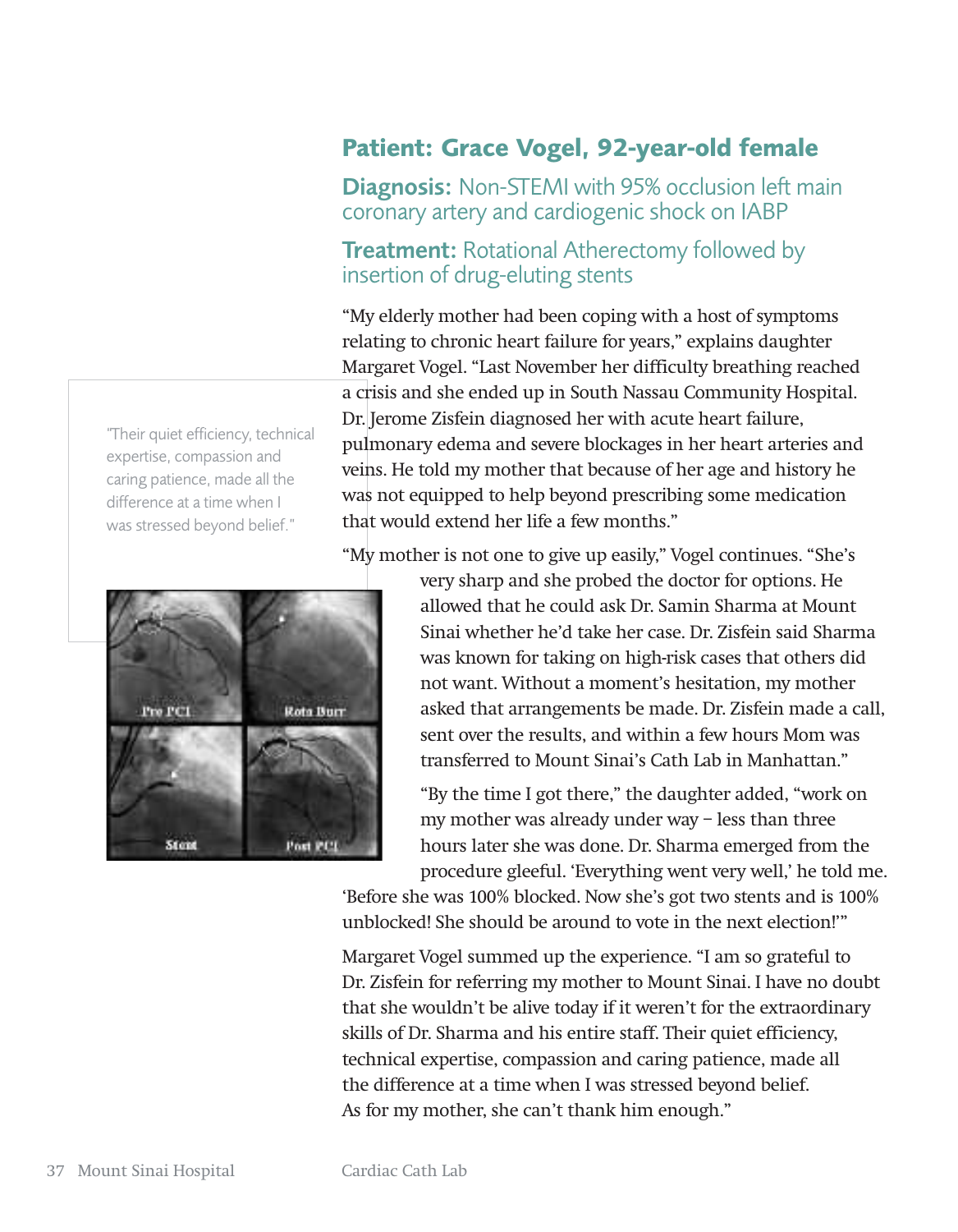# **Patient: Hector Paniagua, 53-year-old male**

**Diagnosis: Acute myocardial infarction with right coronary occlusion**

# **Treatment: PCI of right coronary artery, thrombectomy, and insertion of non-drug eluting stent**

Hector Paniagua was just coming off the basketball court after a game with his sons and nephews when he felt a crushing pain in his chest. "I was sweating, much more than when I usually play," he remembers. "And I was shivering. I waited a couple of minutes thinking the pain and chills would pass, but they just got worse. I told the kids I was going next door to my niece's to lie down."

Hector's wife arrived to find him drenched and pale and suggested he go to the hospital, but he insisted on going to their apartment a few blocks away. Once there, things got much worse and she called 911. In less than ten minutes an ambulance was there, and the paramedics told him that he was having a heart attack. They took Hector straight to Mount Sinai, less than a dozen blocks away.

"The X-ray they took showed a huge clot in one of my arteries. They called upstairs for Dr. Kini and she told them she'd meet me in the Cath Lab," Hector continues. "She explained what was going to happen – before I knew it they had made an incision in my leg, worked their way up to the blood clot, opened up the blood flow, and put in a stent. Right away I could feel the pain and pressure going away. When they wheeled me out to recovery there was my family waiting. And I was back to laughing and joking."

Hector stayed in the hospital for another two days. Once home he went right back to work. "This experience was a real awakening," he says. "I've changed my eating habits, I'm losing weight, my sugar levels are down to near normal, and I've stopped smoking. I feel so good I plan to live another 53 years. I am so lucky that Dr. Kini was there when I needed her. She's an incredible doctor."



**"I am so lucky that Dr. Kini was there when I needed her. She's an incredible doctor."**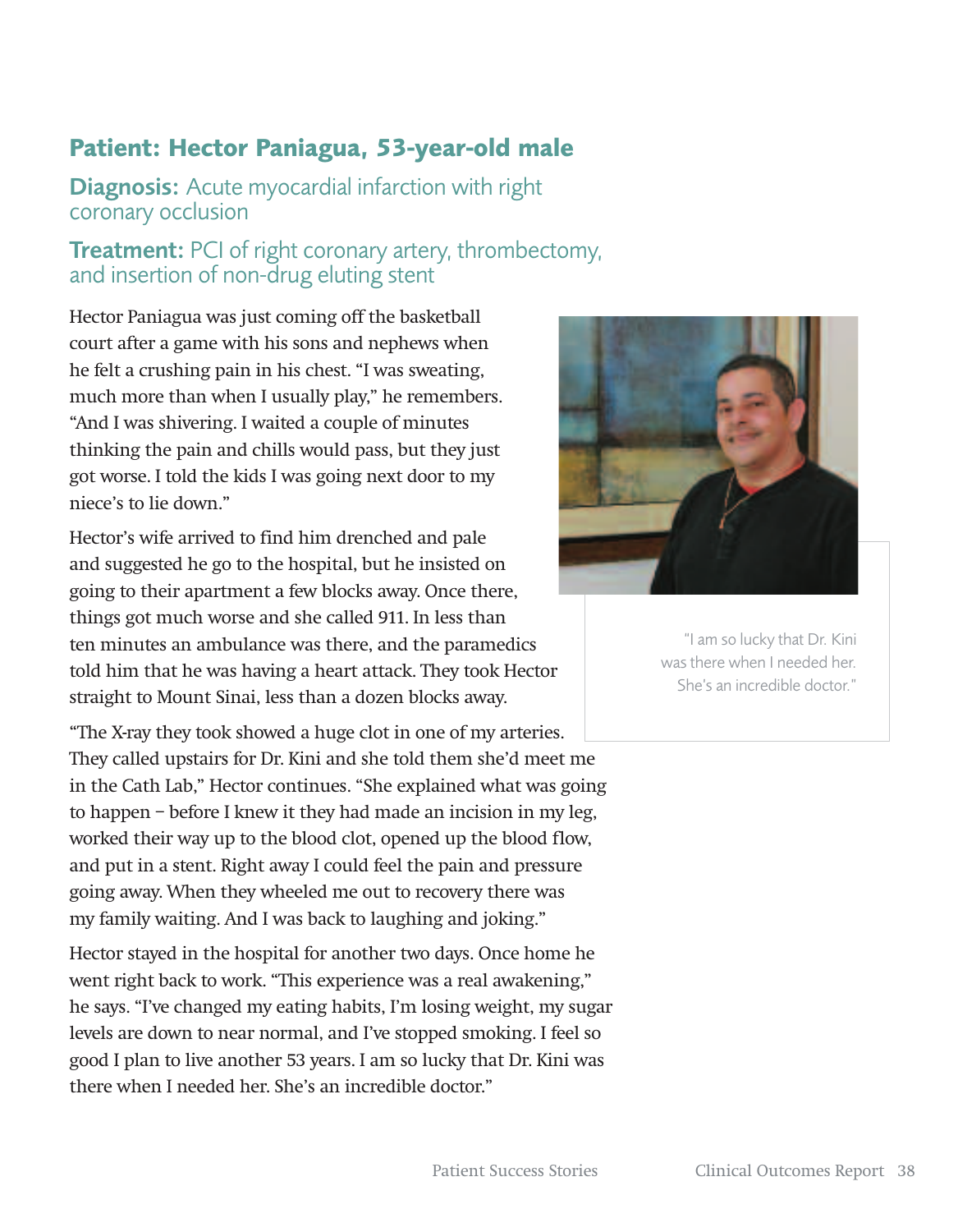# KEY STAFF BIOGRAPHIES



#### **Clinical Interests**

**Coronary Artery Disease, Interventional Cardiology, Valvuloplasty**

## **Samin K. Sharma, MD, FSCAI, FACC**

**Zena & Micheal A. Weiner Professor of Medicine Cardiology Director Cardiac Cath Lab & Intervention**

#### **Education and Training**

**MBBS: SMS Medical College Jaipur, India Residency, Internal Medicine: New York University Downtown Hospital Fellowship, Cardiology: City Hospital Center at Elmhurst Fellowship, Interventional Cardiology: Mount Sinai Hospital**

Dr. Samin K. Sharma is well known for complex coronary interventions, performing over 1,500 interventions a year (highest in the country) while achieving an extremely low complication rate. According to the reports of the New York State Department of Health, he has the highest success rate of angioplasty (lowest mortality <0.2%) in the entire group of interventional cardiologists in New York State since 1994. Dr. Sharma is widely published on topics of rotational atherectomy, newer interventional devices and drug eluting stents, as well as on the ways to reduce various complications of coronary intervention by use of beta-blockers, GP IIb/IIIa inhibitors and appropriate techniques for the coronary interventional devices. He has been regularly featured on national and state TV channels and in various newspapers and magazines such as *Newsday, Newsweek, New York Times, New York Post, Forbes, Wall Street Journal, Barron's, Daily News, Washington Post, New York Resident, New York Sun, New York Magazine, Earthtimes, India Abroad*, and *India Today*. He has been continuously featured in the *America's Top Physicians* (by Castle Connolly and consumers council) and *New York's Best Doctors* & *New York's Super Doctors* listing and in national *Who's Who*. Dr Sharma also has passion for teaching and fellows learn every day with his expertise and have awarded him the Simon Dack best teacher in cardiology division in 2000. Dr Sharma also serves on the Cardiac Advisory Board of the New York State for coronary interventions that advises the health department on issues of health policies and supervision, safety and appropriateness of the heart care by various hospitals in New York. For his unprecedented success and outcome of angioplasty for last ten years, New York State Governor George Pataki awarded Dr Sharma the 'Governor's Excellence Award' on May 23, 2006. He is also the recipient of 'Physician of the year' award given by MSH nurses and 'Jacobi Medallion Physician' award given by MSH physicians, in 2007.

**Phone: 212-241-4021 E-mail: samin.sharma@mountsinai.org**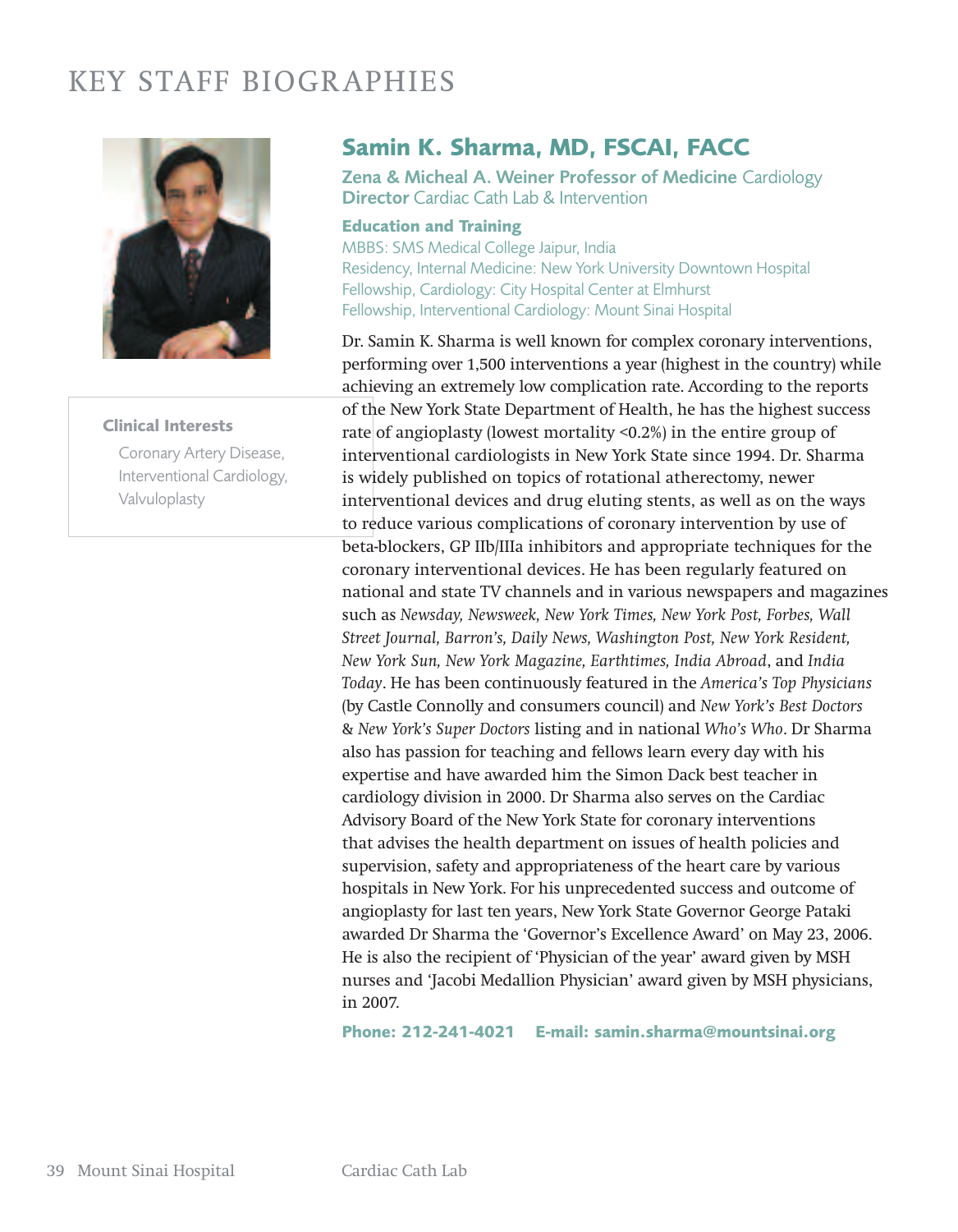# **Annapoorna S. Kini, MD, MRCP, FACC**

**Associate Professor of Medicine, Cardiology Director Interventional Cardiology Fellowship Associate Director Cardiac Cath Lab & Intervention**

#### **Education and Training**

**MBBS: Kasturba Medical College Mangalore, India Residency, Medicine/Cardiology: University of Wales College of Medicine Fellowship, Cardiology: Mount Sinai Hospital Fellowship, Interventional Cardiology: Mount Sinai Hospital**

Dr. Annapoorna Kini performs over 1,000 coronary interventions annually (the highest number by a female interventionalist in the United States) with an extremely low complication rate of <0.3%. She is highly regarded for performing the complex coronary interventions in advanced heart disease patients with utmost safety and excellent long-term results. She has become the national expert on heart assist devices, including Tandem Heart and Impella, which are crucial for many of these high-risk cases. Dr. Kini also specializes in the non-coronary interventions of mitral and aortic balloon valvuloplasty, and alcohol septal ablation for obstructive hypertrophic cardiomyopathy. Besides being a superb interventionalist, Dr. Kini is an excellent teacher educating both cardiology and interventional fellows on various aspects of cardiac catheterization and coronary interventional techniques.

**Phone: 212-241-4181 E-mail: annapoorna.kini@mountsinai.org**

# **Pedro R. Moreno, MD, FACC**

**Associate Professor of Medicine, Cardiology Director Interventional Research, Cardiac Cath Lab**

#### **Education and Training**

**MBBS: Universidad Javeriana, Bogota Residency, Internal Medicine: Brigham and Women's Hospital Fellowship, Cardiology: Massachusetts General Hospital Fellowship, Interventional Cardiology: Massachusetts General Hospital**

Dr. Pedro R. Moreno performs over one thousand cardiac coronary invasive procedures annually (including diagnostic catheterizations, angioplasties and coronary stents) with >99% success rate and <1% major complications. Dr. Moreno is triple board certified in Internal Medicine, Cardiology, and Interventional Cardiology. As a world-renowned expert in atherosclerosis, Dr. Moreno has been a pioneer in the understanding of inflammation and acute coronary syndromes. Dr. Moreno was the first to describe the role of macrophages in living patients with unstable angina and acute myocardial infarction in 1993. Its impact in the scientific community was evident by the immediate recognition, which opened new routes of investigation around the world.

**Phone: 212-241-3497 E-mail: pedro.moreno@mountsinai.org**



#### **Clinical Interests**

**General Cardiology, Interventional Cardiology, Hypertrophic Cardiomyopathy**



#### **Clinical Interests**

**Cardiac Catheterization, Coronary Angioplasty/Stenting, Vulnerable Plaque Imaging**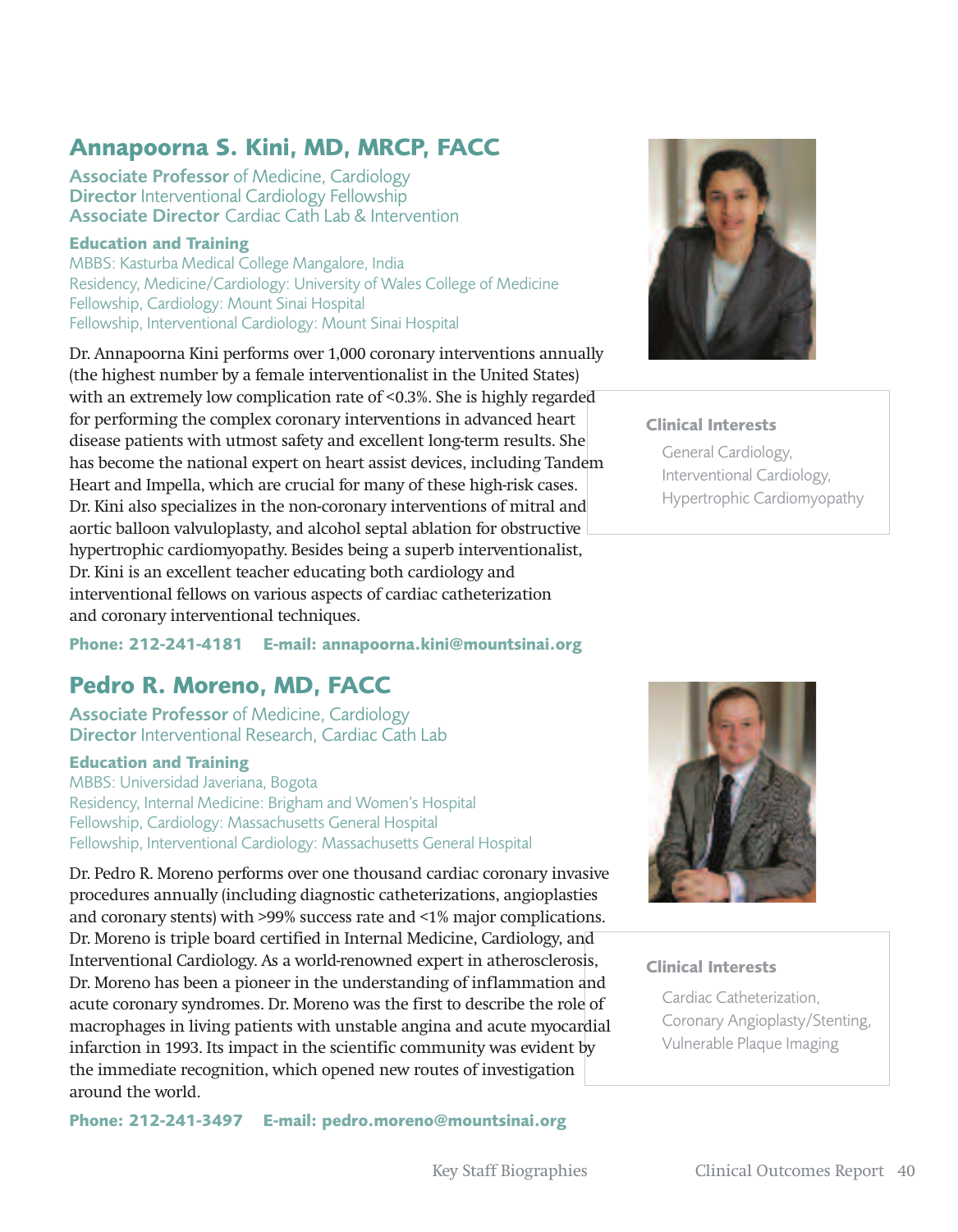

#### **Clinical Interests**

**Coronary Artery Disease, Interventional Cardiology, Cardiac Catheterization**



**Clinical Interests Peripheral Artery Disease, Angiography, Endovascular Intervention**

# **Michael C. Kim, MD, FACC**

**Assistant Professor of Medicine, Cardiology Director Coronary Care Unit**

**Education and Training MD: Georgetown University School of Medicine Residency, Internal Medicine: Mount Sinai Hospital Fellowship, Cardiology: Mount Sinai Hospital Fellowship, Interventional Cardiology: Mount Sinai Hospital**

Dr. Michael C. Kim currently performs over 1,000 diagnostic catheterization procedures and over 650 percutaneous coronary interventions annually. He has quickly developed an outstanding clinical reputation within the tri-state area and boasts a superb safety record. Dr. Kim serves as both Director of the Coronary Care Unit and Director of Medical Education in the Cardiac Catheterization Laboratory at Mount Sinai Heart. As Director of the Coronary Care Unit, Dr. Kim is recognized as an expert in the management of critical care cardiology especially in the area of acute coronary syndromes and ischemic heart failure.

**Phone: 212-241-6431 E-mail: michael.kim@mountsinai.org**

## **Prakash Krishnan, MD**

**Assistant Professor of Medicine, Cardiology Director Endovascular Intervention, Cath Lab**

#### **Education and Training**

**MBBS: Rajah Muthaih Medical College, India Residency, Internal Medicine: St. Vincent's CMC of NY Fellowship, Cardiology: Ochsner Foundation Hospital Fellowship, Interventional Cardiology: Mount Sinai Hospital**

Dr. Prakash Krishnan performs over 1,500 procedures annually (including diagnostic coronary and peripheral angiograms and complex coronary and endovascular interventions) in his short time with the department, with a major complication rate of 0.1% and success rate of over 98%. Dr. Krishnan is a leader in endovascular intervention in New York City. He is an expert at catheter based vascular therapy techniques with balloon angioplasty, stenting, atherectomy, cryoplasty, and laser of all vascular beds including the carotid, vertebral, subclavian, renal mesenteric, iliac, femoral and tibial arteries. Interventionalists from across the country visit Mount Sinai regularly to learn endovascular techniques from Dr. Krishnan.

**Phone: 212-241-6032 E-mail: prakash.krishnan@mountsinai.org**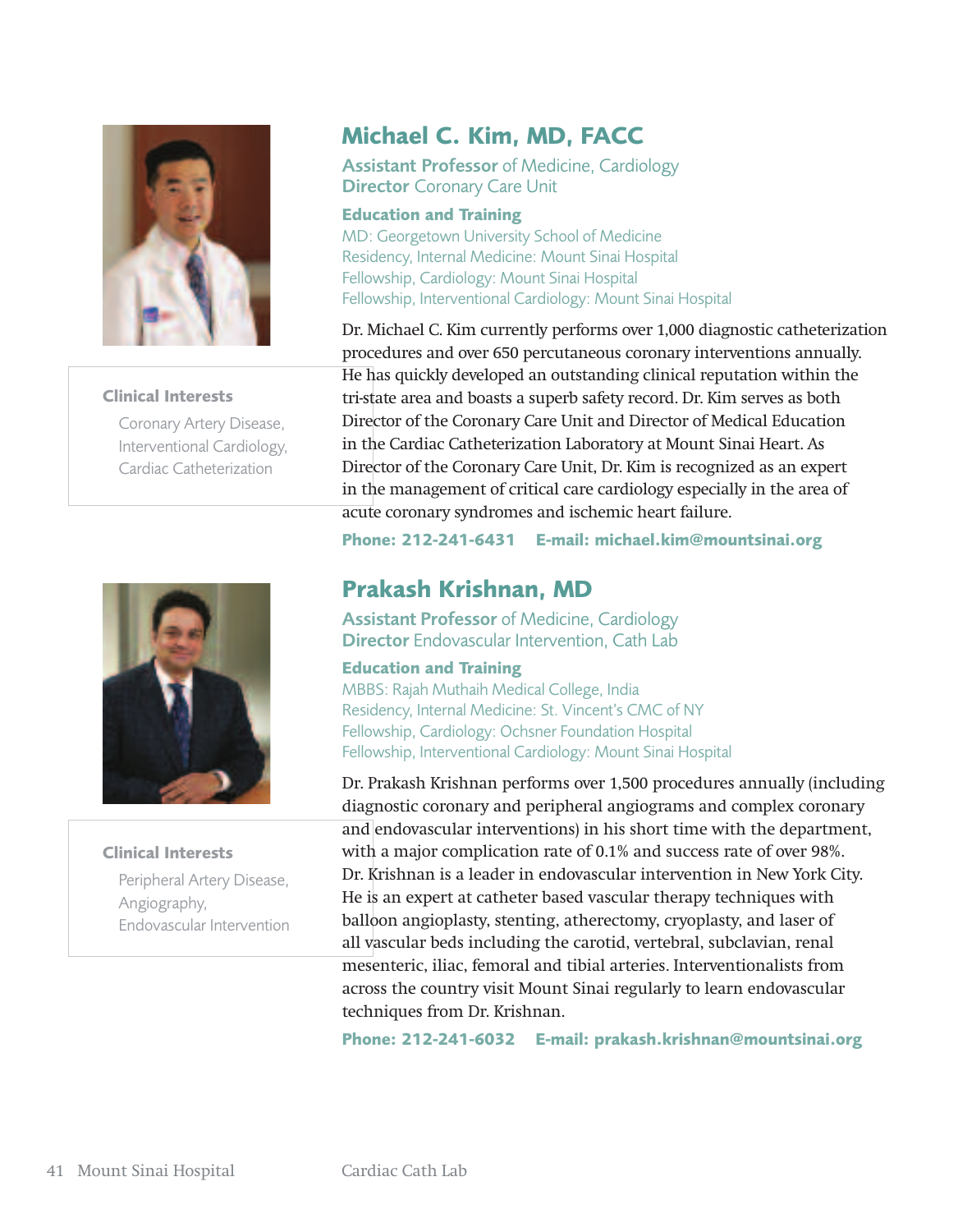# **Barry A. Love, MD, FRCPc**

**Assistant Professor of Pediatrics, Cardiology Director Pediatric Cardiac Cath Lab**

#### **Education and Training**

**MD: University of Western Ontario Residency, Pediatrics: Children's Hospital of Montreal Fellowship, Pediatric Cardiology: Children's Hospital Boston**

Dr. Barry Love is director of the congenital cardiac catheterization laboratory at Mount Sinai Heart. Dr. Love holds a joint appointment in both the Department of Pediatrics and the Department of Medicine and is one of only a few physicians who performs interventional procedures on patients with congenital heart disease from infancy through adulthood. He has been a pioneer in extending many of the techniques used in the treatment of congenital heart disease, to acquired heart lesions in adults such as perivalular leaks and post-infarction ventricular septal defects. He has been recognized by Castle Connolly as one of *America's Top Doctors* for 2009, and is listed as one of the *New York Times Magazine's Super Doctors* for both 2008 and 2009. Dr. Love has a research interest in new device technology and is a principal investigator for several device trials in congenital heart disease.



#### **Clinical Interests**

**Pediatric Catheterization & Interventions, Pediatric and Adult Congenital Heart Diseases**

**Phone: 212-241-1524 E-mail: barry.love@mssm.edu**

# **Sean P. Pinney, MD**

**Assistant Professor of Medicine, Cardiology Director Advanced Heart Failure and CardiacTransplant Program**

#### **Education and Training**

**MD: Georgetown University School of Medicine Residency, Internal Medicine: Beth Israel Deaconess Hospital, Boston Fellowship, Cardiology: Columbia-Presbyterian Medical Center**

Dr. Sean Pinney is a well-known cardiologist specializing in the management of patients with advanced heart failure. Together with Dr. Anelechi Anyanwu, Dr. Pinney established Mount Sinai's ventricular assist device program which now offers a broad array of temporary and implantable devices for patients with cardiac failure. Under his leadership the heart transplant program at Mount Sinai has increased its clinical volume and improved patient outcomes. He has been recognized by his peers and Castle Connolly as being one of New York's best doctors. Dr. Pinney is an active clinical researcher who has led both NIH and industry-sponsored trials in the areas of cardiac transplantation and mechanical circulatory support. He serves on the thoracic committee for the United Network of Organ Sharing (UNOS) and is a member of the medical advisory board for the New York Organ Donor Network.

**Phone: 212-241-7300 E-mail: spinney@mountsinai.org**



**Clinical Interests**

**Cardiac Catheterization CardiacTransplantation Heart Failure**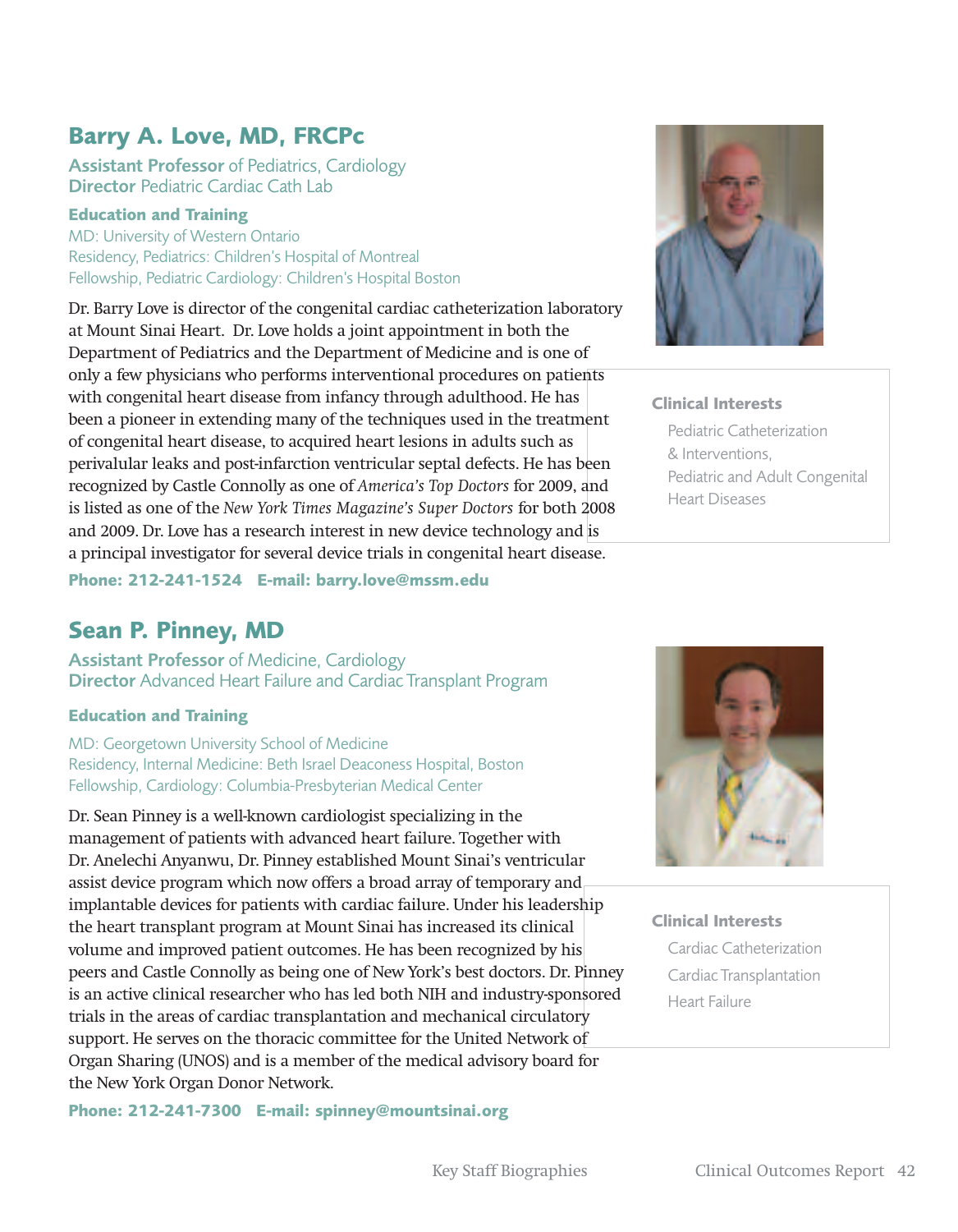# VOLUNTARY/PART-TIME FACULT Y



**MasterTeacher**







## **Jose Meller, MD**

**Clinical Professor Medicine, Cardiology**

**Education and Training MD: Catholic University of Chile, Santiago Residency, Internal Medicine: Mount Sinai Hospital Fellowship, Cardiology: Mount Sinai Hospital**

**Clinical Interests Clinical Cardiology, Fellows' Education, Cardiac Catheterization Phone: 212-988-3772 E-mail: ada@friedmel.com**

## **Javed Suleman, MD**

**Associate Clinical Professor Medicine, Cardiology**

**Education and Training MBBS: Sindh Medical College, Pakistan Residency, Internal Medicine: Salem Hospital Fellowship, Cardiology: Worcester Medical Center Fellowship, Interventional Cardiology: Mount Sinai Hospital**

**Clinical Interests Clinical Cardiology, Cardiac Catheterization, Coronary Intervention Phone: 718-206-6191 E-mail: jsuleman@aol.com**

## **Mazullah Kamran, MD**

**Associate Professor Medicine, Cardiology Director Cardiac Cath Lab, Elmhurst Hospital**

**Education and Training MD: Albany Medical College Residency, Internal Medicine: University of Pittsburgh Fellowship, Cardiology: North Shore University Hospital at Manhasset Fellowship, Interventional Cardiology: Mount Sinai Hospital**

**Clinical Interests Clinical Cardiology, Fellows' Education, Cardiac Catheterization Phone: 718-334-5018 E-mail: mazullah.Kamran@mountsinai.org**

**Johnny Lee, MD Associate Clinical Professor Medicine, Cardiology**

**Education and Training MD: Mount Sinai School of Medicine Residency, Internal Medicine: Mount Sinai Hospital Fellowship, Cardiology: Mount Sinai Hospital Fellowship, Interventional Cardiology: Mount Sinai Hospital**

**Clinical Interests Clinical Cardiology, Non-invasive Cardiology, Coronary Interventions Phone: 212-532-0888 E-mail: johnny.lee@nyheart.net**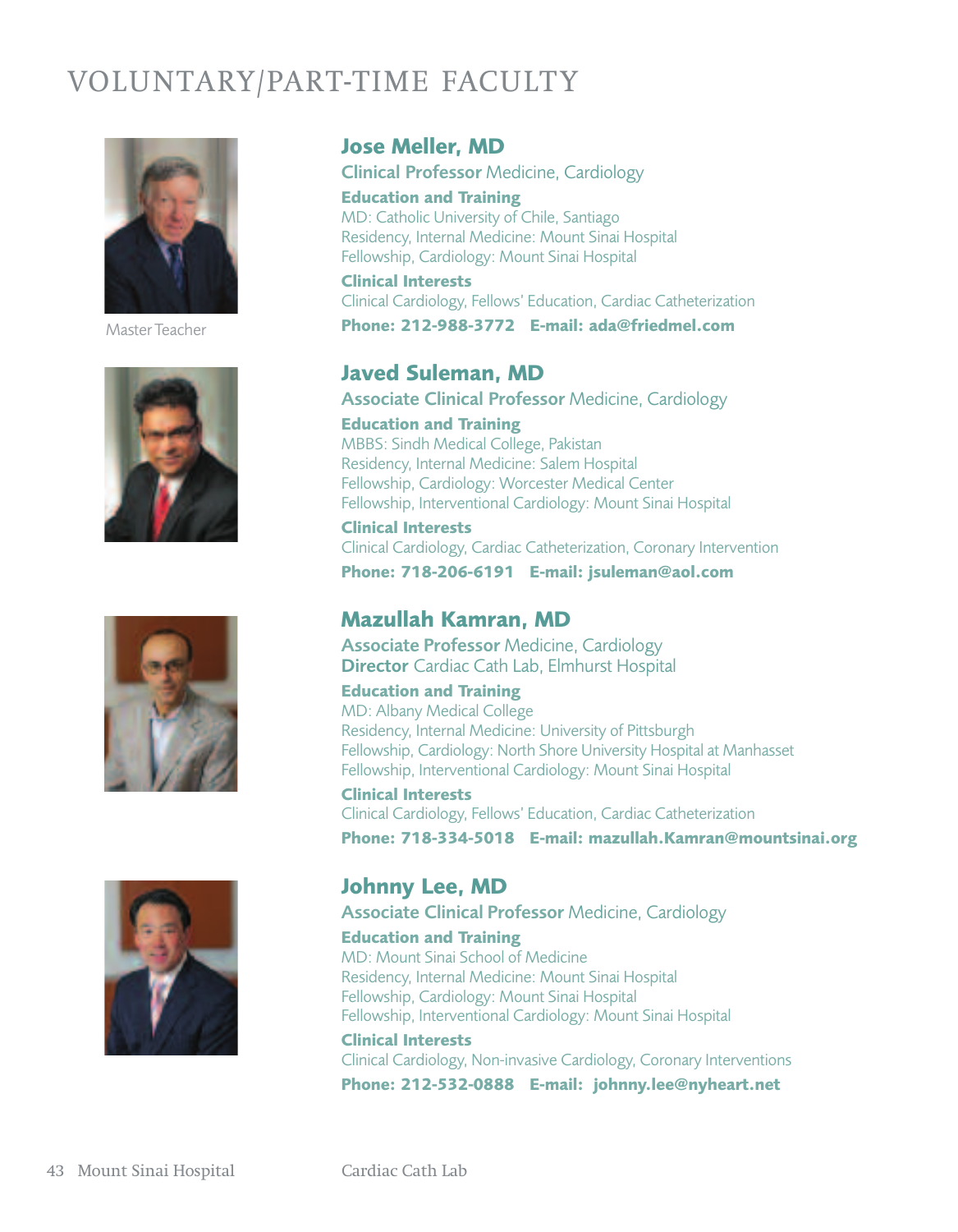#### **Paul S. Lee, MD**

**Associate Professor Medicine, Cardiology**

**Education and Training MD: University of Minnesota Residency, Internal Medicine: Mount Sinai Hospital Fellowship, Cardiology: Mount Sinai Medical Center Fellowship, Clinical Heart Failure and Molecular Cardiology: University ofToronto**

**Clinical Interests Clinical Cardiology, Biostatistics, Interventional Cardiology**

#### **Phone: 212-532-0888 E-mail: quantmann@yahoo.com**

#### **Nitin Barman, MD**

**Clinical Instructor Medicine, Cardiology**

#### **Education and Training**

**MD: University of Chicago Residency, Internal Medicine: University of California - San Francisco Fellowship, Cardiology: Cleveland Clinic Foundation Fellowship, Interventional Cardiology: Mount Sinai Hospital**

#### **Clinical Interests**

**Clinical Cardiology, Non-invasive Cardiology, Interventional Cardiology**

**Phone: 914-423-8115 E-mail: barman1908@yahoo.com**

#### **Sameet Palkhiwala, MD**

**Clinical Instructor Medicine, Cardiology**

#### **Education and Training**

**MD: New York Medical College Residency, Internal Medicine: St. Vincent's Medical Center Fellowship, Cardiology: St. Vincent's Medical Center Fellowship, Interventional Cardiology: Mount Sinai Hospital**

**Clinical Interests Clinical Cardiology, Endovascular Interventions, Coronary Interventions Phone: 718-204-7200 E-mail: s\_palkhiwala@yahoo.com**

## **Robert Pyo, MD**

**Clinical Instructor Medicine, Cardiology Education and Training MD: University of Illinois Residency, Internal Medicine: Elmhurst Hospital Fellowship, Cardiology: Mount Sinai Hospital Fellowship, Interventional Cardiology: Mount Sinai Hospital**

**Clinical Interests Clinical Cardiology, Cardiac Catheterization, Coronary Interventions**

**Phone: 718-584-0555 E-mail: robertpyo007@hotmail.com**







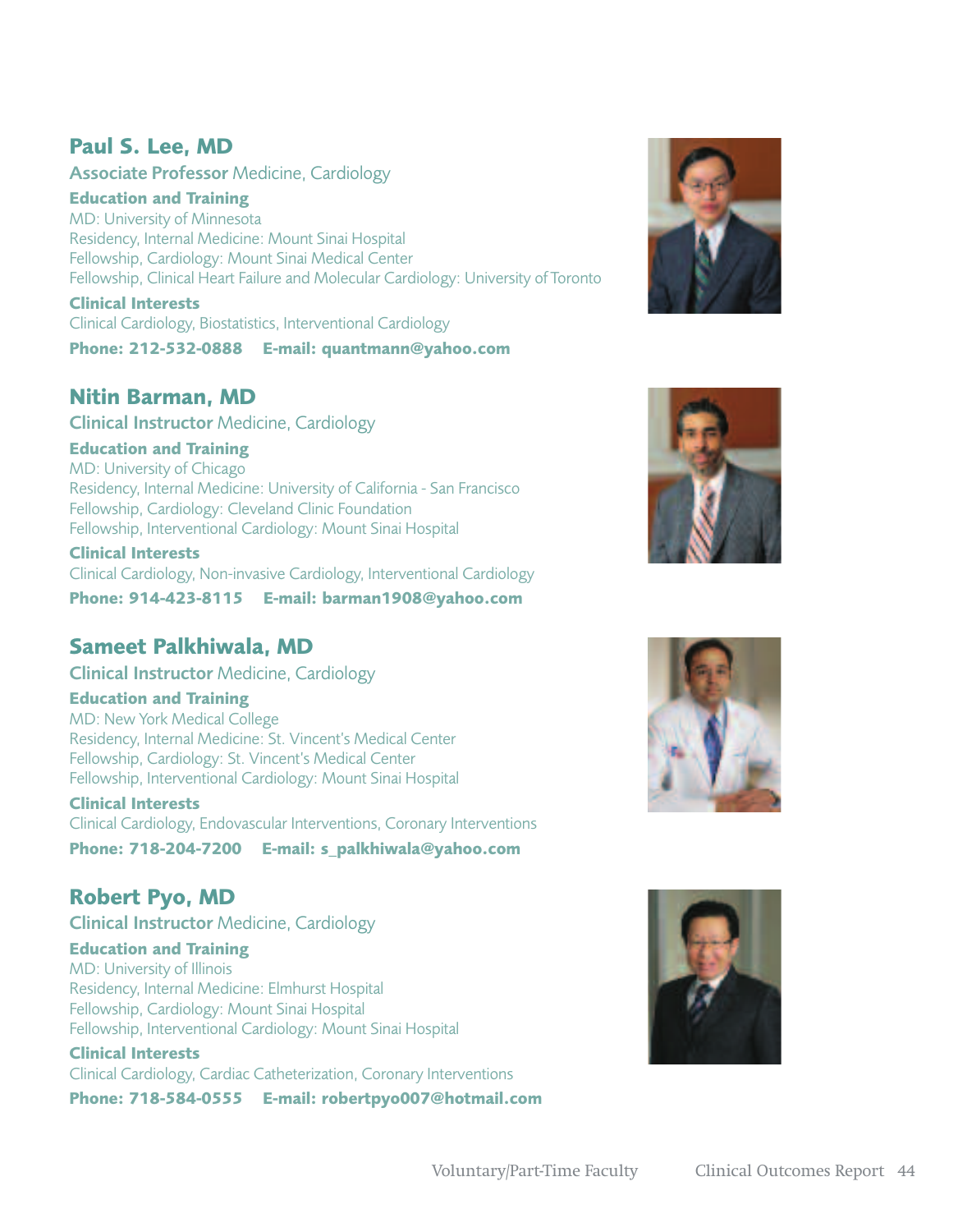







# **Anthony Shih, MD**

**Clinical Instructor Medicine, Cardiology**

# **Education and Training**

**MD: State University of New York at Buffalo Residency, Internal Medicine: Hospital of the University of Pennsylvania Fellowship, Cardiology: Mount Sinai Hospital Fellowship, Interventional Cardiology: Mount Sinai Hospital**

#### **Clinical Interests**

**Clinical Cardiology, Endovascular Interventions, Coronary Interventions Phone: 914-963-0111 E-mail: tonyshih1972@yahoo.com**

## **Srinivas Kesanakurthy, MD**

**Assistant Clinical Professor Medicine, Cardiology**

#### **Education and Training MBBS: Rangaraya Medical College, Kakinada Residency: Apollo Hospital, India Fellowship, Cardiology: Lenox Hill Hospital Fellowship, Interventional Cardiology: Lenox Hill Hospital**

#### **Clinical Interests**

**Clinical Cardiology, Cardiac Catheterization, Coronary Interventions**

**Phone: 718-250-8678 E-mail: kesana@yahoo.com**

# **Robert A. Zaloom, MD**

**Assistant Clinical Professor Medicine, Cardiology**

#### **Education and Training MD: Ross University Residency, Internal Medicine: Lutheran Medical Center Fellowship, Cardiology: SUNY Downstate Medical Center**

**Clinical Interests Clinical Cardiology, Echocardiography, Cardiac Catheterization Phone: 718-238-0098 E-mail: robzaloom@gmail.com**

## **George Fernaine, MD**

**Assistant Clinical Professor Medicine, Cardiology**

#### **Education and Training**

**MD: SUNY, Health Science Center Residency, Internal Medicine: St. Vincent's Hospital Fellowship, Cardiology: St. Vincent's Hospital Fellowship, Interventional Cardiology: Lenox Hill Hospital**

#### **Clinical Interests Clinical Cardiology, Cardiac Catheterization, Coronary Interventions Phone: 718-238-0098 E-mail: gfernaine@gmail.com**

45 Mount Sinai Hospital Cardiac Cath Lab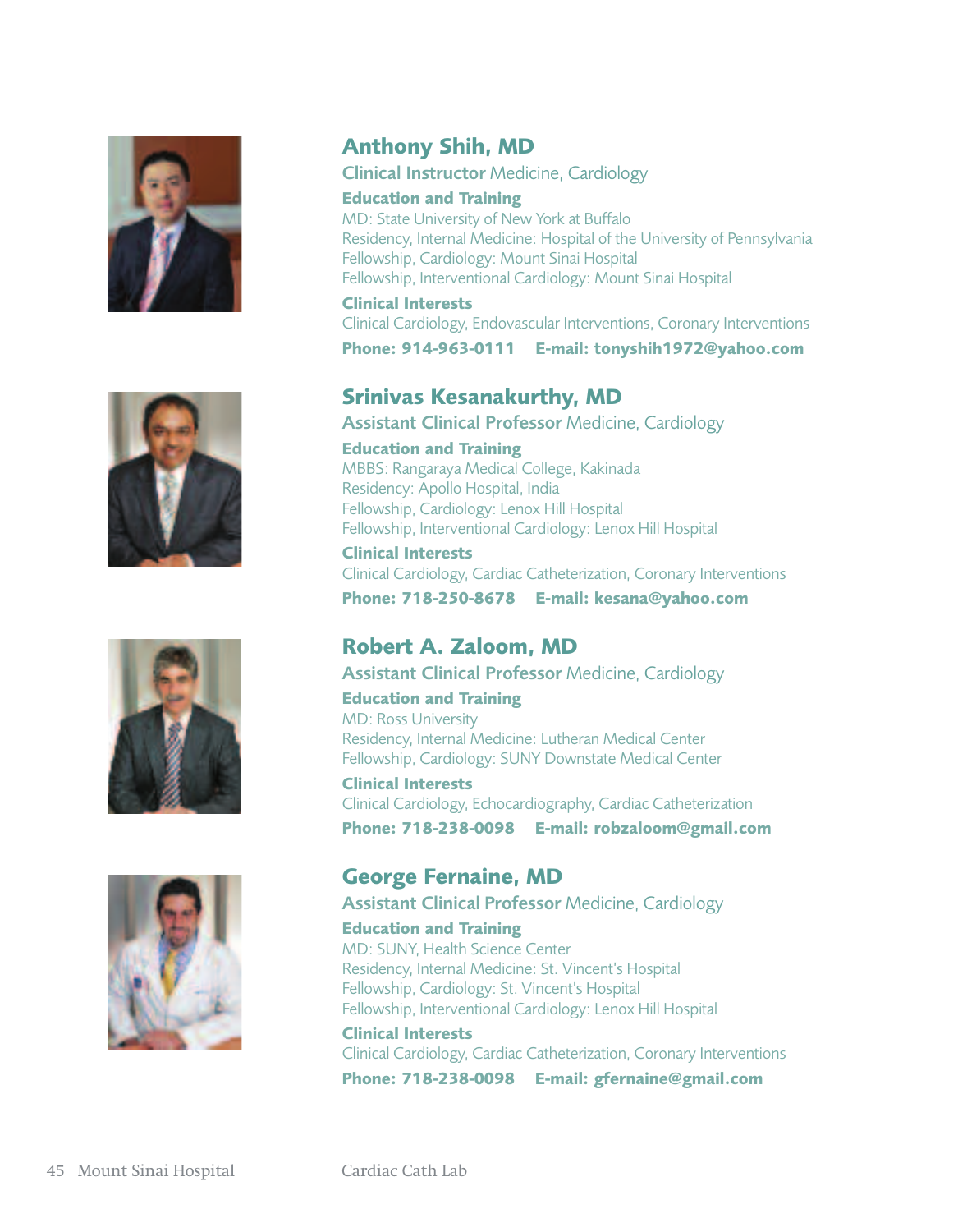## **Farah E. Atallah-Lajam, MD**

#### **Associate Clinical Professor Medicine, Cardiology**

#### **Education and Training**

**MD: Universidad Autonoma De Santo Domingo, Santo Domingo Residency, Internal Medicine: Elmhurst Hospital Fellowship, Cardiology: Brooklyn Hospital Fellowship, Cardiac Catheterization: Lenox Hill Hospital**

#### **Clinical Interests Clinical Cardiology, Cardiac Catheterization, Coronary Interventions**

**Phone: 212-570-1029 E-mail: fatallah@hotmail.com**

#### **William J. Schwartz, MD**

**Assistant Clinical Professor Medicine, Cardiology**

#### **Education and Training**

**MD: Albert Einstein College of Medicine Residency, Internal Medicine: Bronx Municipal Hospital Center Fellowship, Cardiology: Bronx Municipal Hospital Center Fellowship, Cardiac Catheterization: New York University Medical Center**

#### **Clinical Interests**

**Clinical Cardiology, Non-invasive Cardiology, Cardiac Catheterization**

**Phone: 718-721-1500 E-mail: wjsheartmd@aol.com**

#### **Choudhury Hasan, MD**

#### **Assistant Clinical Professor Medicine, Cardiology**

#### **Education and Training**

**MBBS: Dhaka Medical College, Dhaka Residency, Internal Medicine:The Brooklyn Hospital Center Fellowship, Cardiology:The Brooklyn Hospital Center Fellowship, Interventional Cardiology: Deborah Heart and Lung Center**

#### **Clinical Interests**

**Cardiac Catheterization, Coronary Interventions, Echocardiography Phone: 718-657-8003 E-mail: cmmhasan03@gmail.com**

#### **Jose Wiley, MD**

**Assistant Professor Medicine, Cardiology Director Cath Lab, North General Hospital**

#### **Education and Training**

**MD: Universidad Central del Caribe, Bayamon, Puerto Rico Residency, Internal Medicine:Tulane University School of Medicine Fellowship Cardiology:Tulane University School of Medicine Fellowship, Interventional Cardiology: Ochsner Clinic Foundation**

#### **Clinical Interests**

**Interventional Cardiology, Cardiac Catheterization, Endovascular Intervention**

**Phone: 212-241-6032 E-mail: jose.wiley@mountsinai.org**







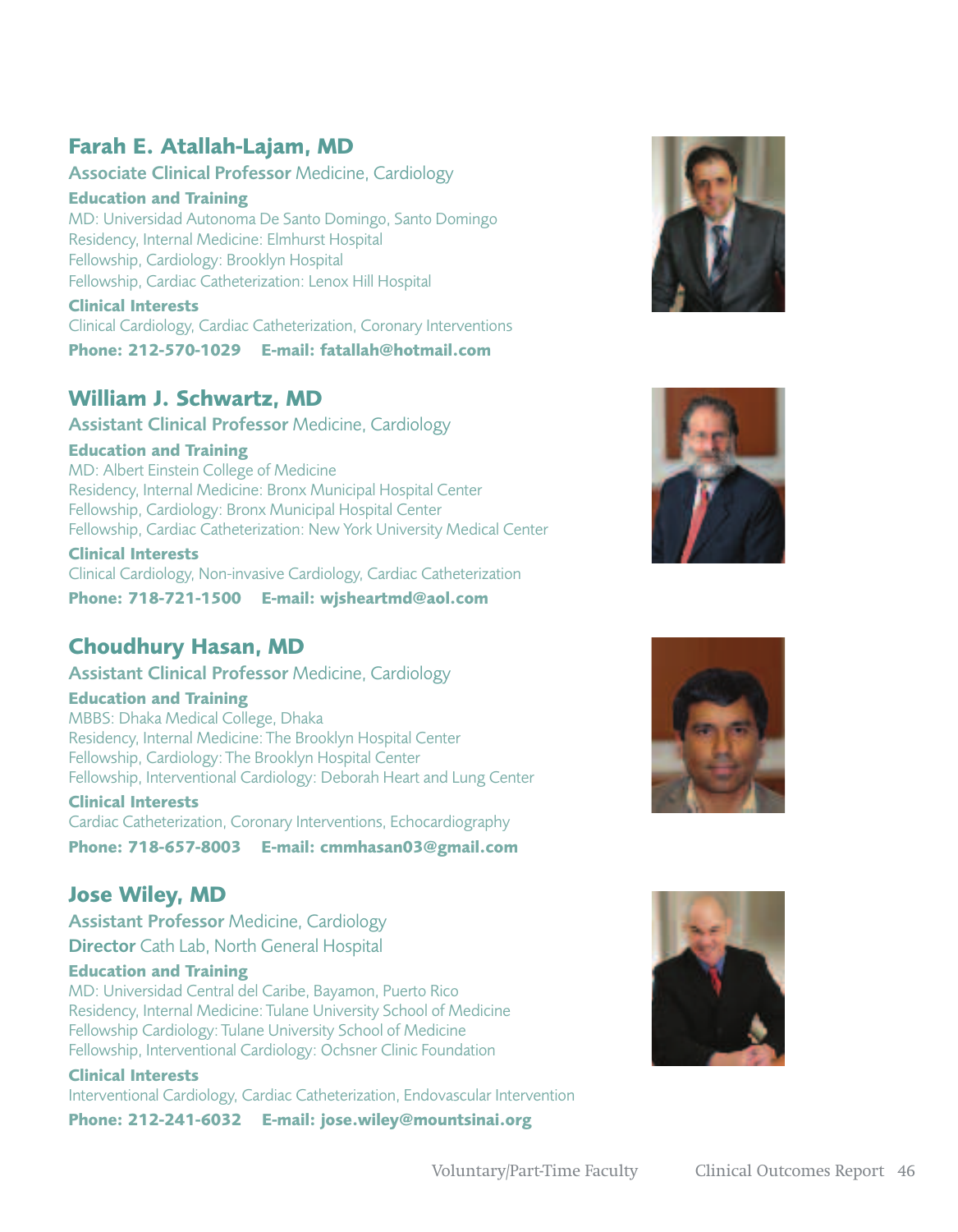

# **Lynne Glasser, MD**

**Assistant Professor Medicine, Cardiology Director Interventional In-Patient Service**

#### **Education and Training**

**MD: SUNY Health Science Center Residency, Internal Medicine: New York University Medical Center Fellowship, Cardiology: Manhattan Veterans Administration Medical Center**

**Since joining Mount Sinai Medical Center in November 2008, Dr. Glasser is playing an important role in the treatment and management of interventional patients, before and after the procedure.**

#### **Clinical Interests**

**Clinical Cardiology, Preventive Cardiology**

**Phone: 212-241-4521 E-mail: lynne.glasser@mountsinai.org**

### **Beth Oliver, RN**

**Senior Director of Nursing**

#### **Education and Training**

**BS, Nursing: UMass Boston Nurse Practitioner Certification: Columbia University**

**Beth Oliver MS BSN is the Senior Director of Nursing for Mount Sinai Heart. In this role she is responsible for the supervision as well as management of a large complex staff, which consists of NPs, RNs, PCAs and BAs. Beth has been Nursing leader in Cardiac services for the past 20 years and has been involved in several publications, abstracts and presentations. She is the past recipient of the Ellen Fuller award of excellence in Nursing Leadership 2003 and a member of Sigma ThetaTau, the national Nursing Honor Society, AONE (American organization of Nurse Executives) and the board of Directors at the American Heart Association. Beth works closely with the entire Mount Sinai Heart team to create a center of clinical excellence.**

**Phone: 212-241-5544 E-mail: beth.oliver@mountsinai.org**



## **Rosario Marasigan, RN**

**Clinical Nurse Manager**

#### **Education and Training**

**BS, Nursing: Philippine Women's University**

**Rosario Marasigan is the clinical nurse manager since 2006 and has worked very effectively and efficiently in managing a very complex Cath Lab schedule of more than 130 staff members.**

**Phone: 212-241-1835 E-mail: rosario.marasigan@mountsinai.org**

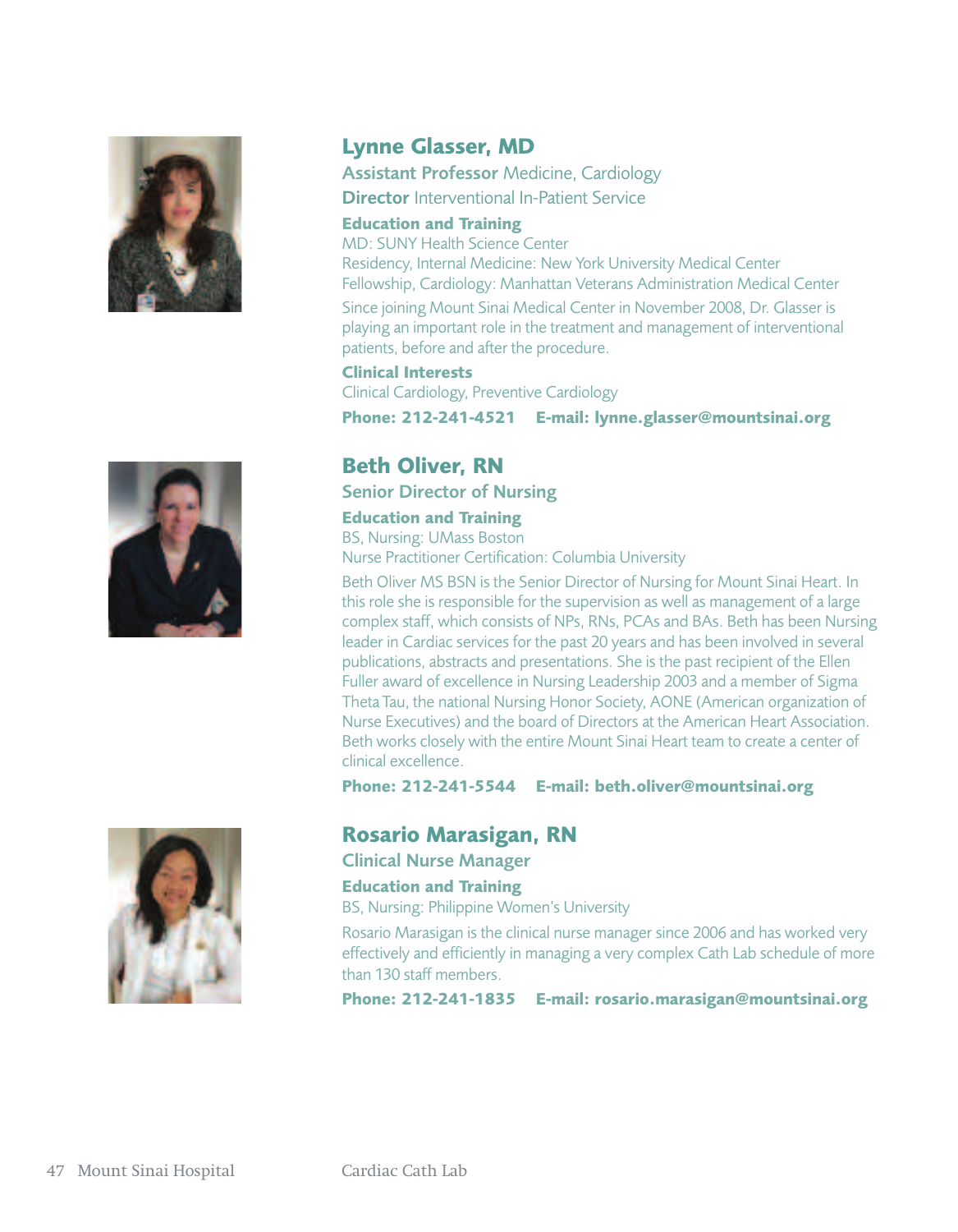# **Gregory Gojkovich**

#### **Operations Manager**

**Education and Training AA degree, Moorpark College, California.**

**Greg Gojkovich joined the Mount Sinai Cath Lab in January 1987. In 1992, he accepted a Cath Lab Operational Manager position at Beth Israel Medical center, New York, NY. Returning to Mount Sinai in 2001, he is currently the Operations Manager of Mount Sinai Heart.**

**Phone: 212-241-1548 E-mail: gregory.gojkovich@mssm.edu**



### **Cardiac Cath Lab Nurse Practitioner Team**

- **1 – Caroline Austin-Mattison, NP**
- **2 – Nicholas Demetriou, NP**
- **3 – MaryBeth Duffy, NP**
- **4 – Haydee Garcia, NP**
- **5 – Leticia Jakasal, NP**
- **6 – Rheoneil Lascano, NP**
- **7 – Gloria Manzanilla, NP**
- **8 – Melissa Mattimore, NP**
- **9 – Surekha Patel, NP**
- **10 – Antoniette Tolentino, NP**

**Interventional Database Team (left to right): Delenia Gulle, Rucha Karajgikar, RojaThapi, Angelica Mares, Madhavi Jakkula**

**Cardiac Cath Lab Research Team (left to right): EJ Fernandez, Attila Filipovich, Kameswari Vallabhajosyula, Eyal Levy, Michael Fusilero**





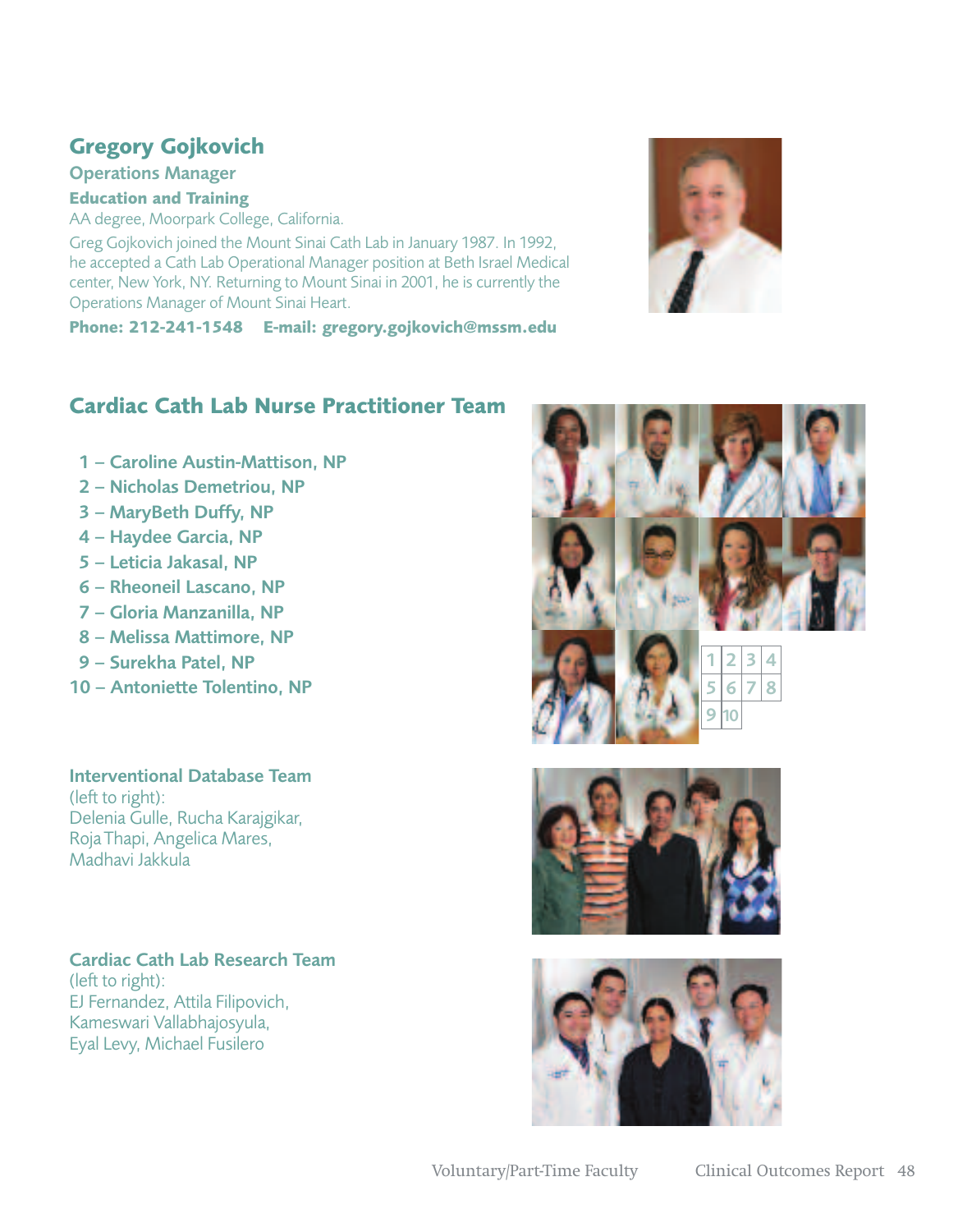# 2009 LIVE SYMPOSIUM OF COMPLEX CORONARY & CARDIOVASCULAR CASES JUNE 17-20, 2009

**The fields of interventional cardiology and endovascular interventional therapy continue to evolve with the rapid growth of available established and new technologies and therapies.To remain at the forefront of care, interventionalists must continually make** changes to appropriately **treat coronary, valvular and peripheral vascular disease based on the most effective available devices and trial results – continuing educational activities are vital to continued success. The issue of experience and cost-effectiveness of a new technology or technique always needsto be weighted before implementing it into an established practice.**

**The Complex Coronary and Cardiovascular Cases Symposium provides concise and current information through live cases, brief lectures on the fundamentals of interventional cardiovascular medicine, and panel discussions with distinguished international faculty, to expand your already-firm knowledge base.**

**For more information on the symposium, including faculty, special events, key dates and registration, visit www.cccsymposium.org.**

# **SPECIAL FOCUS ON CALCIFIED, BIFURCATION & TOTAL OCCLUSION LESIONS**

# **HIGHLIGHTS**

- **• Complex High-Risk Cases**
- **• Peripheral & Renal Interventions**
- **• Unprotected Left Main**
- **• Chronic Total Occlusion**
- **• Septal Ablation**
- **• Distal Protection Devices**
- **• Valvuloplasty**
- **• PFO/ASD Closure**
- **• Percutaneous Valve Replacement**

#### **COURSE DIRECTORS**

**Samin K. Sharma, MD Annapoorna S. Kini, MD**

#### **COURSE CO-DIRECTORS**

**Mark Reisman, MD Sameer Mehta, MD Michael Kim, MD Prakash Krishnan, MD Pedro Moreno, MD**

#### **GUEST FACULTY**

**J. Michael Bacharach, MD V K Bahl, MD Steven R. Bailey, MD Barry S. Coller, MD Antonio Colombo, MD Rajesh Dave, MD**

**Carlo Di Mario, MD, PhD B K Goyal, MD Eberhard Grube, MD Upendra Kaul, MD Spencer B. King III, MD John M. Lasala, MD, PhD Raj Makkar, MD Masahiko Ochiai, MD William O'Neill, MD Igor F. Palacios, MD Augusto D. Pichard, MD Charanjit Rihal, MD Carlos Ruiz, MD Satyavan Sharma, MD Ron Waksman, MD Patrick Whitlow, MD**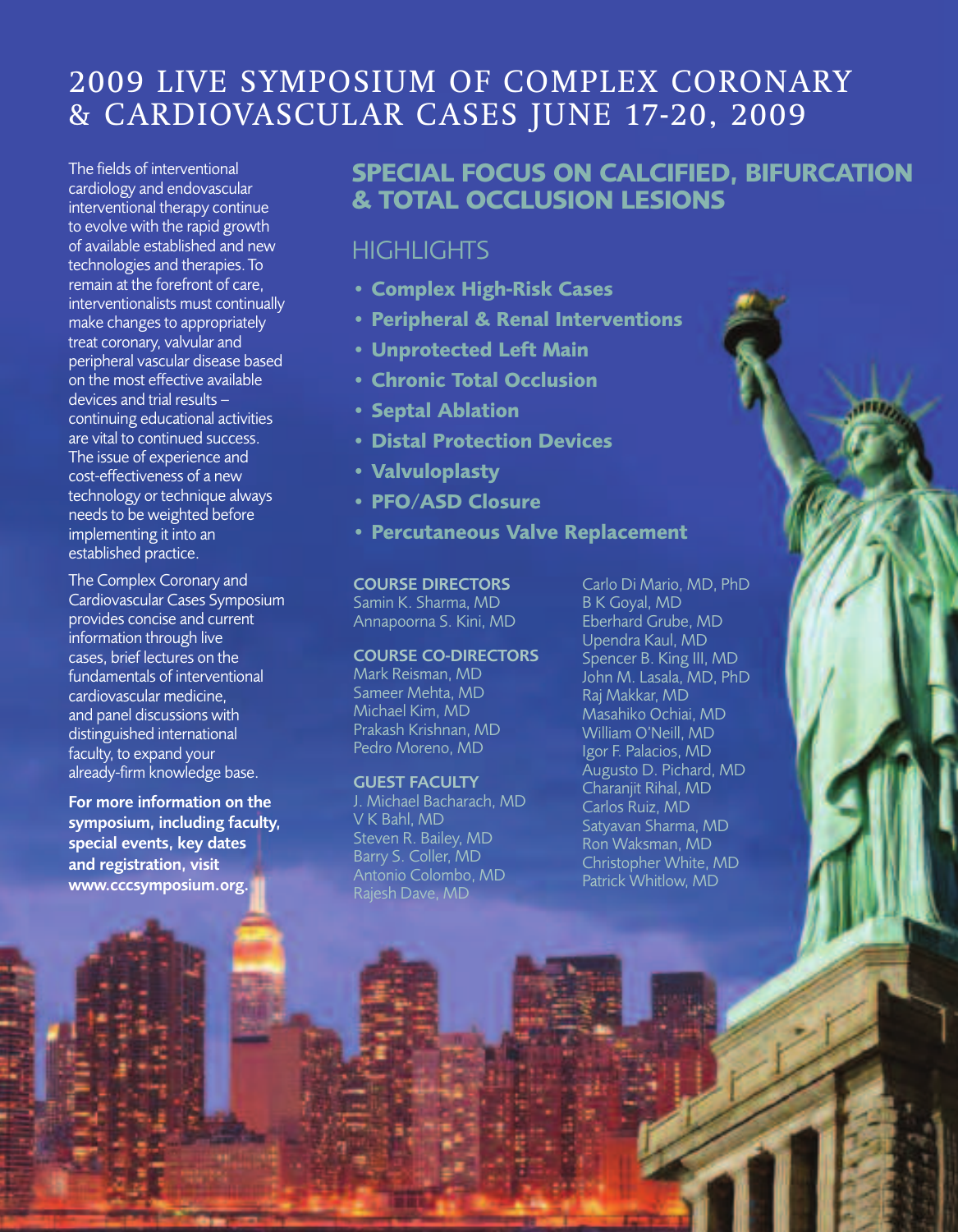# MOUNT SINAI HEART DIRECTORY

| <b>Area</b>                                  | <b>Telephone</b> |      |
|----------------------------------------------|------------------|------|
| <b>MS Heart Director</b>                     | 212-241-7911     |      |
| <b>Cardiac Nursing</b>                       | 212-241-3483     |      |
| <b>Cardiac Rehab Program</b>                 | 212-241-8597     |      |
| <b>Cardiology Administration</b>             | 212-241-4030     |      |
| <b>Cardiology Appointments</b>               | 212-241-5586     |      |
| <b>Cardiology Privileges</b>                 | 212-241-4029     |      |
| <b>Cardiothoracic Surgery</b>                | 212-659-6800     |      |
| <b>Cardiovascular MRI and CT Imaging</b>     | 212-241-3917     |      |
| <b>Catheterization Laboratories</b>          | 212-241-5881     |      |
| <b>Catheterization Laboratory Events</b>     | 212-241-0592     |      |
| <b>Catheterization Laboratory Office</b>     | 212-241-4021     |      |
| <b>Catheterization Laboratory Research</b>   | 212-241-0229     |      |
| <b>Catheterization Laboratory Scheduling</b> | 212-241-5136     |      |
| <b>Coronary Care Unit</b>                    | 212-241-7272     |      |
| <b>Echocardiography</b>                      | 212-241-1719     |      |
| <b>Electrophysiology/Pacemakers</b>          | 212-241-7272     |      |
| <b>Genetic Disorders</b>                     | 212-241-3303     |      |
| <b>Heart Failure/Transplantation</b>         | 212-241-7300     |      |
| <b>Lipid Management</b>                      | 212-241-7651     |      |
| <b>MS Heart Information Technology</b>       | 212-241-4026     |      |
| <b>Nuclear Cardiology and Stress Testing</b> | 212-241-1718     |      |
| <b>Pediatric Cardiology</b>                  | 212-241-8662     |      |
| <b>Pulmonary Hypertension</b>                | 212-241-7300     | Oı   |
| <b>To Transfer a Patient</b>                 | 212-241-6467     |      |
| <b>Vascular Laboratory</b>                   | 212-241-6773     |      |
| <b>Vascular Surgery</b>                      | 212-241-5315     | WWW. |
|                                              |                  |      |

**Written, designed and produced by Onward Publishing, Inc., 6 Bayview Avenue, Northport, NY 11768 631-757-8300 www.onwardpublishing.com**